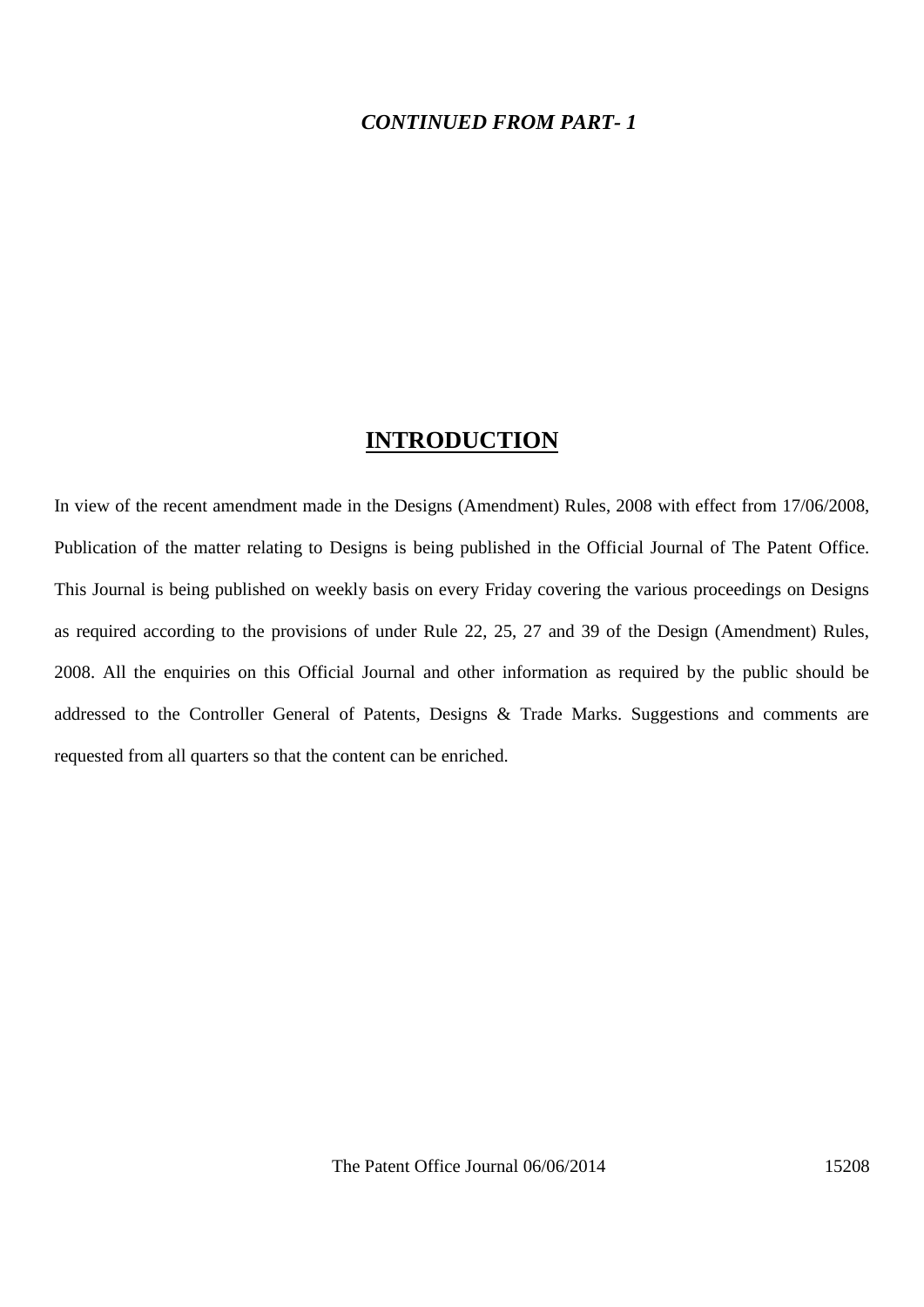### **DESIGN CORRIGENDUM**

**The Registered Design No. 256573 which has been erroneously published in the official Journal of India dated 09/05/2014, part -II , at page 13828, column 1 in the name of MITSUBISHI ELECTRIC CORPORATION, A JAPANESE COMPANY ORGANIZED AND EXISTING UNDER THE LAWS OF JAPAN, MANUFACTURERS AND MERCHANTS, OF THE ADDRESS 7-3, MARUNOUCHI 2-CHOME, CHIYODA-KU, TOKYO 100-8310, JAPAN Class 13-03, Date of Registration 18/09/2013, Titled as PROGRAMMABLE CONTROLLER should read as MITSUBISHI ELECTRIC CORPORATION, A JAPANESE COMPANY ORGANIZED AND EXISTING UNDER THE LAWS OF JAPAN, MANUFACTURERS AND MERCHANTS, OF THE ADDRESS 7-3, MARUNOUCHI 2-CHOME, CHIYODA-KU, TOKYO 100-8310, JAPAN Class 13-03, Date of Registration 18/09/2013, Titled as PROGRAMMABLE CONTROLLER FOR PRODUCTION LINE IN A FACTORY.**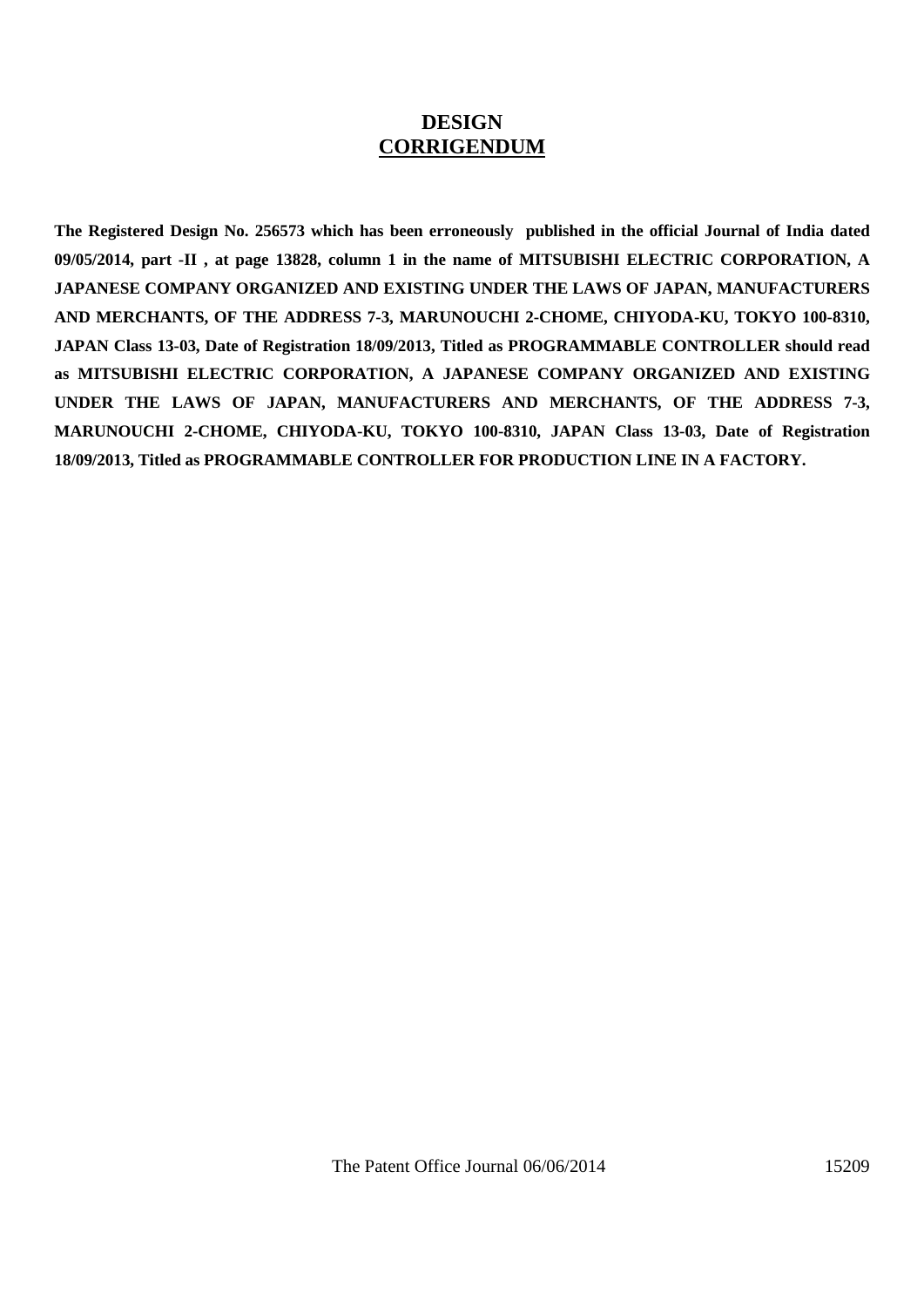## **DESIGNS ACT 2000 (Under Section 31) RECTIFICATION OF REGISTER**

**Agatsa Software Private Limited, Noida, U.P., filed a request on Form-17 on 22/04/2014 through their agent Neha Joshi of SiebenIP, New Delhi, for the Rectification of the Class number of the article in respect of Regd. Design number 250309 under sec.31 of the Designs Act, 2000 in the Register of Designs is as follows:-**

| Design No. | <b>Entered Class Number of the article</b> | <b>Changed to</b> |
|------------|--------------------------------------------|-------------------|
| 250309     | 24-02                                      | 24-01             |

**Notice of opposition to the Rectification of Register of Design may be given as per rule 40 of the Design Rules, 2001 as amended Design (Amendment) Rules, 2008.**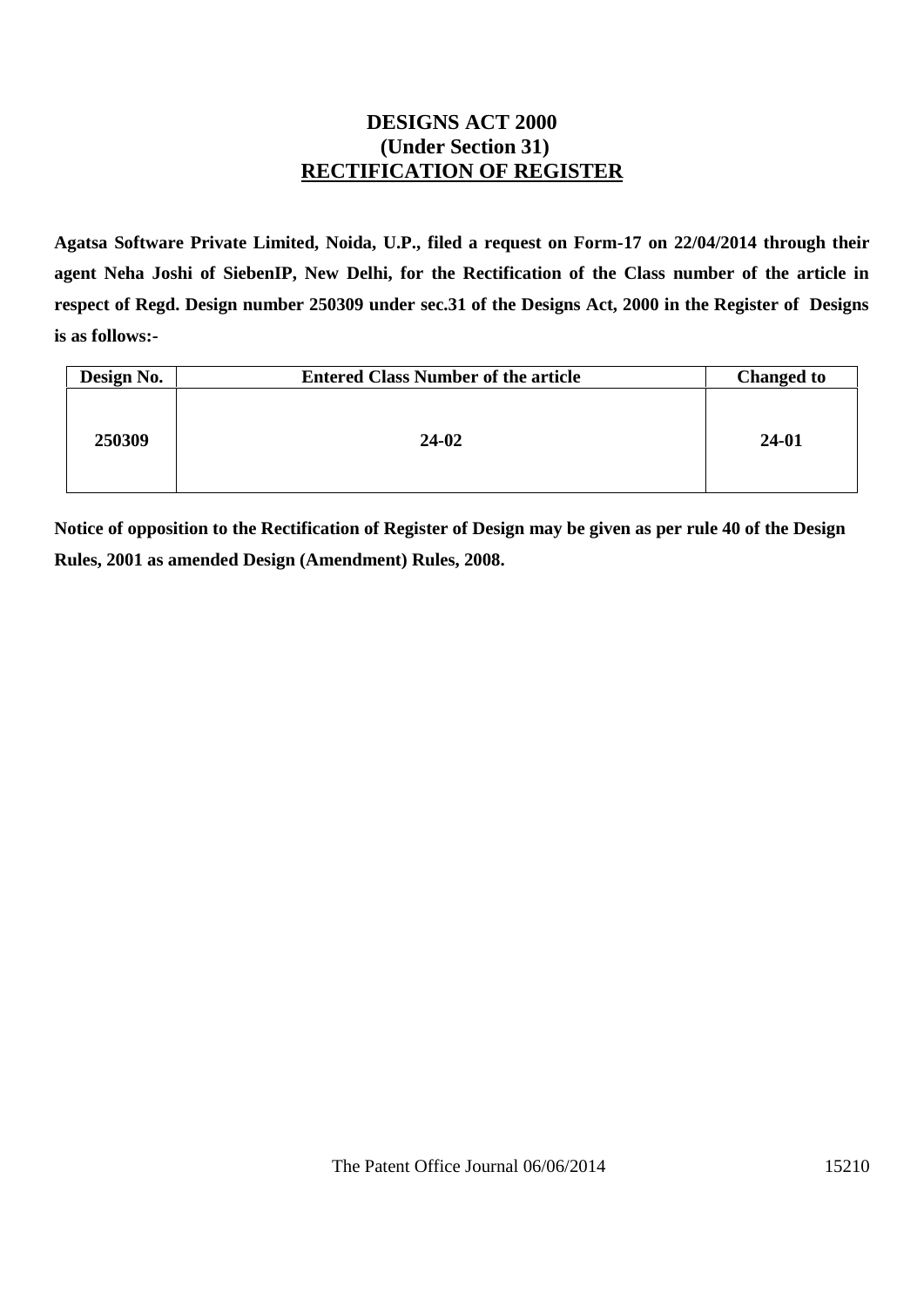# **COPYRIGHT PUBLICATION**

| <b>SL NO</b> | <b>REGISTERED DESIGN NUMBERS</b> | <b>RENEWED ON</b> |
|--------------|----------------------------------|-------------------|
| 1.           | 194946                           | 27.05.2014        |
| 2.           | 194947                           | 27.05.2014        |
| 3.           | 194945                           | 27.05.2014        |
| 4.           | 193776                           | 27.05.2014        |
| 5.           | 214977                           | 27.05.2014        |
| 6.           | 221169                           | 27.05.2014        |
| 7.           | 225348                           | 27.05.2014        |
| 8.           | 194108                           | 28.05.2014        |
| 9.           | 194107                           | 28.05.2014        |
| 10.          | 194111                           | 28.05.2014        |
| 11.          | 192056                           | 28.05.2014        |
| 12.          | 192026                           | 28.05.2014        |
| 13.          | 197134                           | 27.05.2014        |
| 14.          | 197306                           | 27.05.2014        |
| 15.          | 196046                           | 27.05.2014        |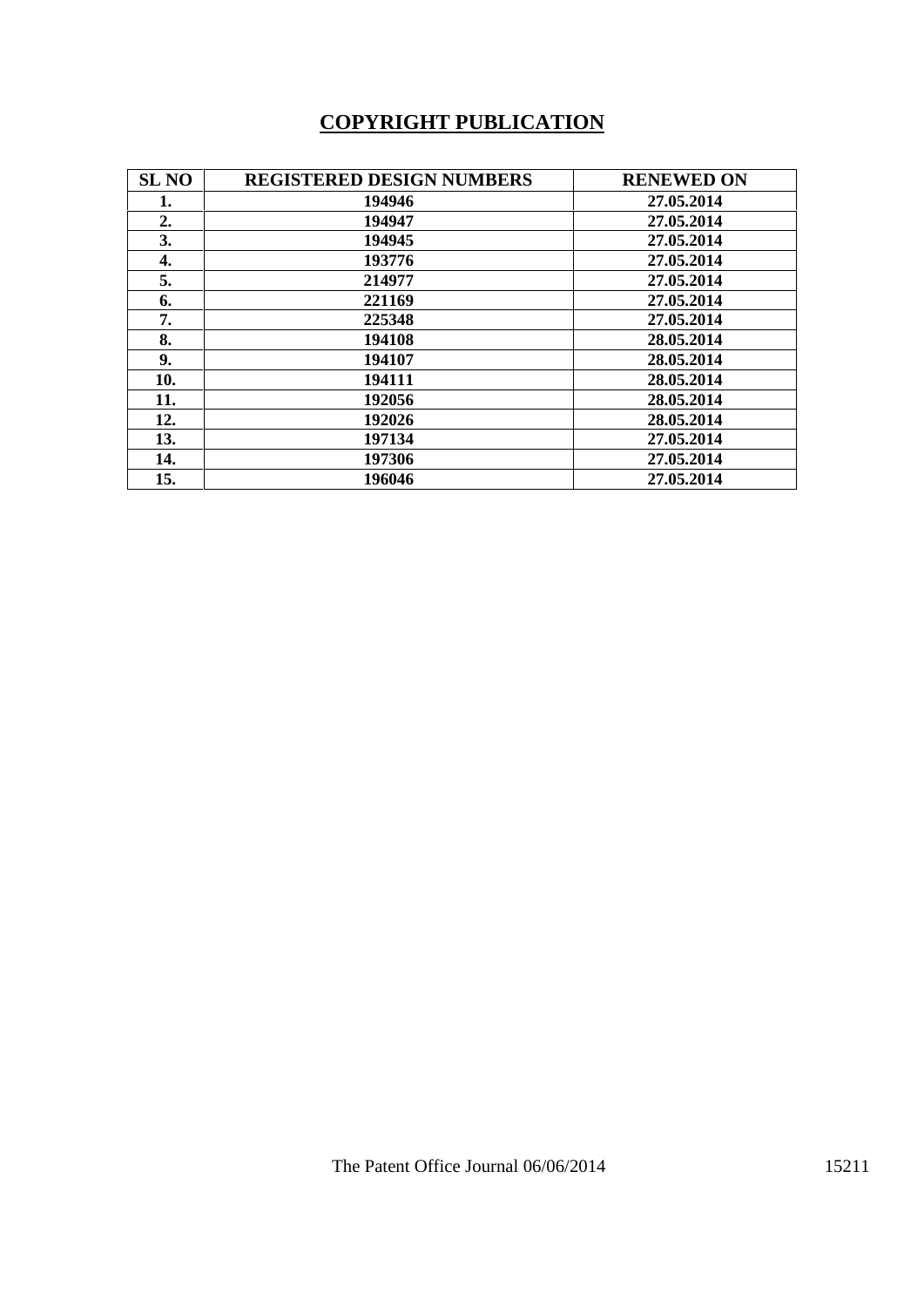#### **REGISTRATION OF DESIGNS**

**The following designs have been registered. They are now open for public inspection. In the following each entry the Date of Registration is shown. The Priority Number, Priority Date and Priority Country are also shown**

| <b>DESIGN NUMBER</b>                                                                                                                                                                                        |             | 249498                   |  |  |  |
|-------------------------------------------------------------------------------------------------------------------------------------------------------------------------------------------------------------|-------------|--------------------------|--|--|--|
| <b>CLASS</b>                                                                                                                                                                                                | 24-01       |                          |  |  |  |
| 1) KYOWA MEDEX CO., LTD., A COMPANY ORGANIZED AND EXISTING<br><b>UNDER THE LAWS OF JAPAN, OF</b><br>1-8-10, HARUMI, CHUO-KU, TOKYO 104-6004, JAPAN                                                          |             |                          |  |  |  |
| <b>DATE OF REGISTRATION</b>                                                                                                                                                                                 |             | 15/11/2012               |  |  |  |
| <b>TITLE</b>                                                                                                                                                                                                |             | <b>REAGENT CONTAINER</b> |  |  |  |
| <b>PRIORITY</b>                                                                                                                                                                                             |             |                          |  |  |  |
| PRIORITY NUMBER                                                                                                                                                                                             | <b>DATE</b> | <b>COUNTRY</b>           |  |  |  |
| 2012-011637                                                                                                                                                                                                 | 18/05/2012  | <b>JAPAN</b>             |  |  |  |
| <b>DESIGN NUMBER</b>                                                                                                                                                                                        |             | 255533                   |  |  |  |
| <b>CLASS</b>                                                                                                                                                                                                |             | 15-03                    |  |  |  |
| 1) INTERPULS S.P.A., AN ITALIAN JOINT STOCK COMPANY OF<br>VIA F. MARITANO, 11, 42020 ALBINEA (RE), ITALY                                                                                                    |             |                          |  |  |  |
| <b>DATE OF REGISTRATION</b>                                                                                                                                                                                 |             | 29/07/2013               |  |  |  |
| <b>TITLE</b>                                                                                                                                                                                                |             | <b>MILKING MACHINE</b>   |  |  |  |
| <b>PRIORITY</b>                                                                                                                                                                                             |             |                          |  |  |  |
| PRIORITY NUMBER                                                                                                                                                                                             | <b>DATE</b> | <b>COUNTRY</b>           |  |  |  |
| 002175257-0002                                                                                                                                                                                              | 30/01/2013  | <b>OHIM</b>              |  |  |  |
|                                                                                                                                                                                                             |             |                          |  |  |  |
| <b>DESIGN NUMBER</b>                                                                                                                                                                                        |             | 257210                   |  |  |  |
| <b>CLASS</b>                                                                                                                                                                                                |             | 15-02                    |  |  |  |
| 1) MEKO AUTO PVT. LTD., M-24, SECTOR-I, DSIDC, INDUSTRIAL AREA,<br>BAWANA, DELHI-110039, INDIA,<br>AN INDIAN COMPANY REGISTERED UNDER THE PROVISIONS OF INDIAN<br>COMPANIES ACT, 1956, OF THE ABOVE ADDRESS |             |                          |  |  |  |
| <b>DATE OF REGISTRATION</b>                                                                                                                                                                                 | 04/10/2013  |                          |  |  |  |
| <b>TITLE</b>                                                                                                                                                                                                |             | WATER PUMP ASSEMBLY      |  |  |  |
| <b>PRIORITY NA</b>                                                                                                                                                                                          |             |                          |  |  |  |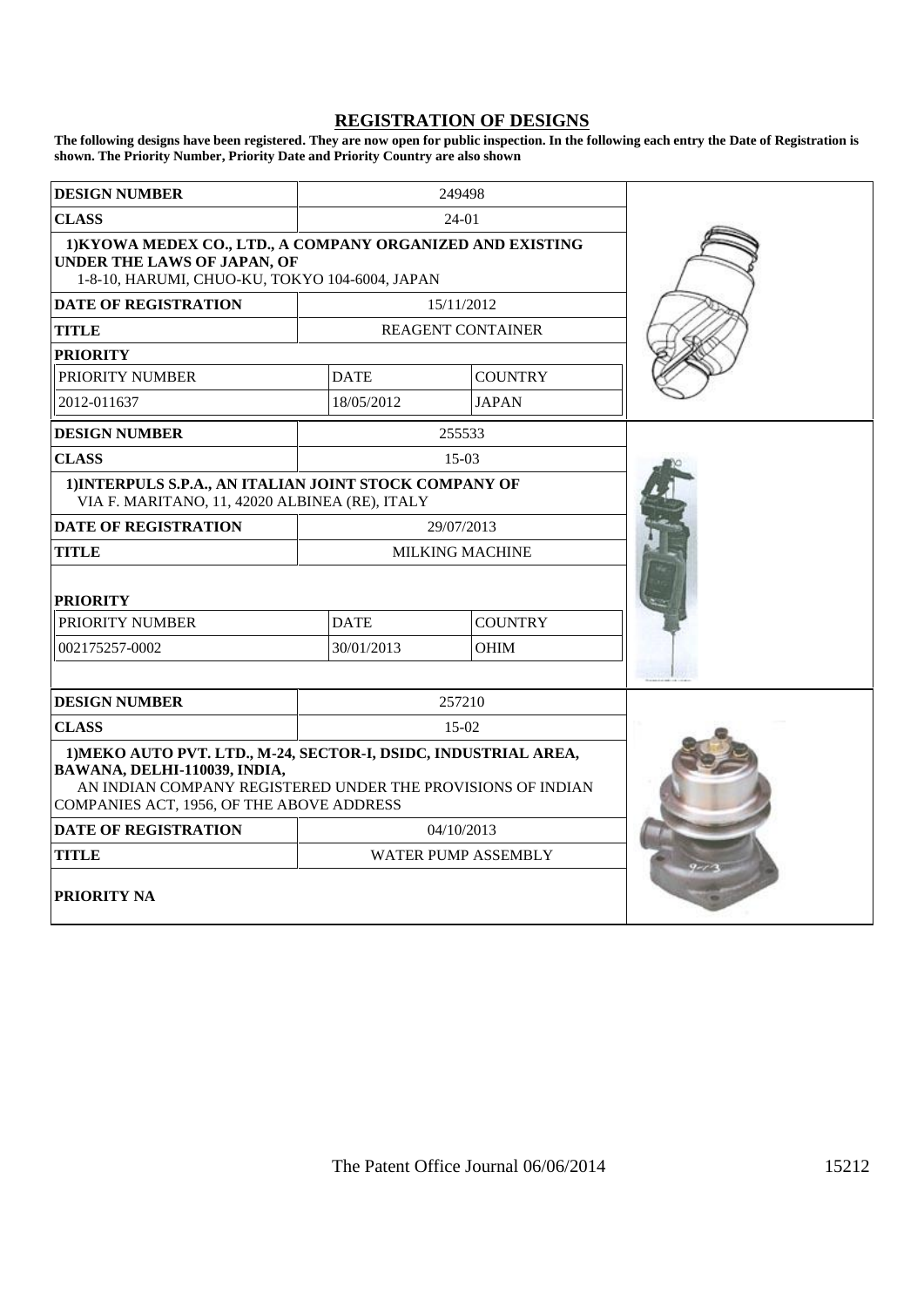| <b>DESIGN NUMBER</b>                                                                                                                                                                   |            | 257287                                                                                                                            |  |  |  |
|----------------------------------------------------------------------------------------------------------------------------------------------------------------------------------------|------------|-----------------------------------------------------------------------------------------------------------------------------------|--|--|--|
| <b>CLASS</b>                                                                                                                                                                           |            | 23-04                                                                                                                             |  |  |  |
| 1)1) VINOD PUROHIT,<br>AN INDIAN NATIONAL                                                                                                                                              |            | #6, 2ND CROSS, GUPTA LAYOUT, ULSOOR, BANGALORE-560008,                                                                            |  |  |  |
| DATE OF REGISTRATION                                                                                                                                                                   |            | 08/10/2013                                                                                                                        |  |  |  |
| <b>TITLE</b>                                                                                                                                                                           |            | <b>AROMA DIFFUSER</b>                                                                                                             |  |  |  |
| <b>PRIORITY NA</b>                                                                                                                                                                     |            |                                                                                                                                   |  |  |  |
| <b>DESIGN NUMBER</b>                                                                                                                                                                   |            | 253742                                                                                                                            |  |  |  |
| <b>CLASS</b>                                                                                                                                                                           |            | 30-03                                                                                                                             |  |  |  |
| 1) ARJAN IMPEX PVT. LTD.,<br>AG-100, SANJAY GANDHI TRANSPORT NAGAR, DELHI-<br>110042, INDIA                                                                                            |            |                                                                                                                                   |  |  |  |
| <b>DATE OF</b><br><b>REGISTRATION</b>                                                                                                                                                  | 09/05/2013 |                                                                                                                                   |  |  |  |
| <b>TITLE</b>                                                                                                                                                                           |            | PET BOWL                                                                                                                          |  |  |  |
| <b>PRIORITY NA</b>                                                                                                                                                                     |            |                                                                                                                                   |  |  |  |
| <b>DESIGN NUMBER</b>                                                                                                                                                                   |            | 258677                                                                                                                            |  |  |  |
| <b>CLASS</b>                                                                                                                                                                           |            | 19-06                                                                                                                             |  |  |  |
| NAGAR ROAD, OFF. AAREY ROAD, GOREGAON (E), MUMBAI - 400063, STATE<br>OF MAHARASHTRA, (INDIA),<br>1. BHARAT JETHMAL LUNIA (2) PRAVIN JETHMAL LUNIA INDIAN NATIONAL,<br>OF ABOVE ADDRESS |            | 1) S. S. B. METAL WORKS, K. YUNUS BLDG., 2ND FLOOR, VISHWESHWAR<br>INDIAN PARTNERSHIP FIRM, INDIAN NATIONALS WHOSE PARTNERS ARE:- |  |  |  |
| <b>DATE OF REGISTRATION</b>                                                                                                                                                            |            | 12/12/2013                                                                                                                        |  |  |  |
| <b>TITLE</b>                                                                                                                                                                           |            | <b>BALL POINT PEN</b>                                                                                                             |  |  |  |
| <b>PRIORITY NA</b>                                                                                                                                                                     |            |                                                                                                                                   |  |  |  |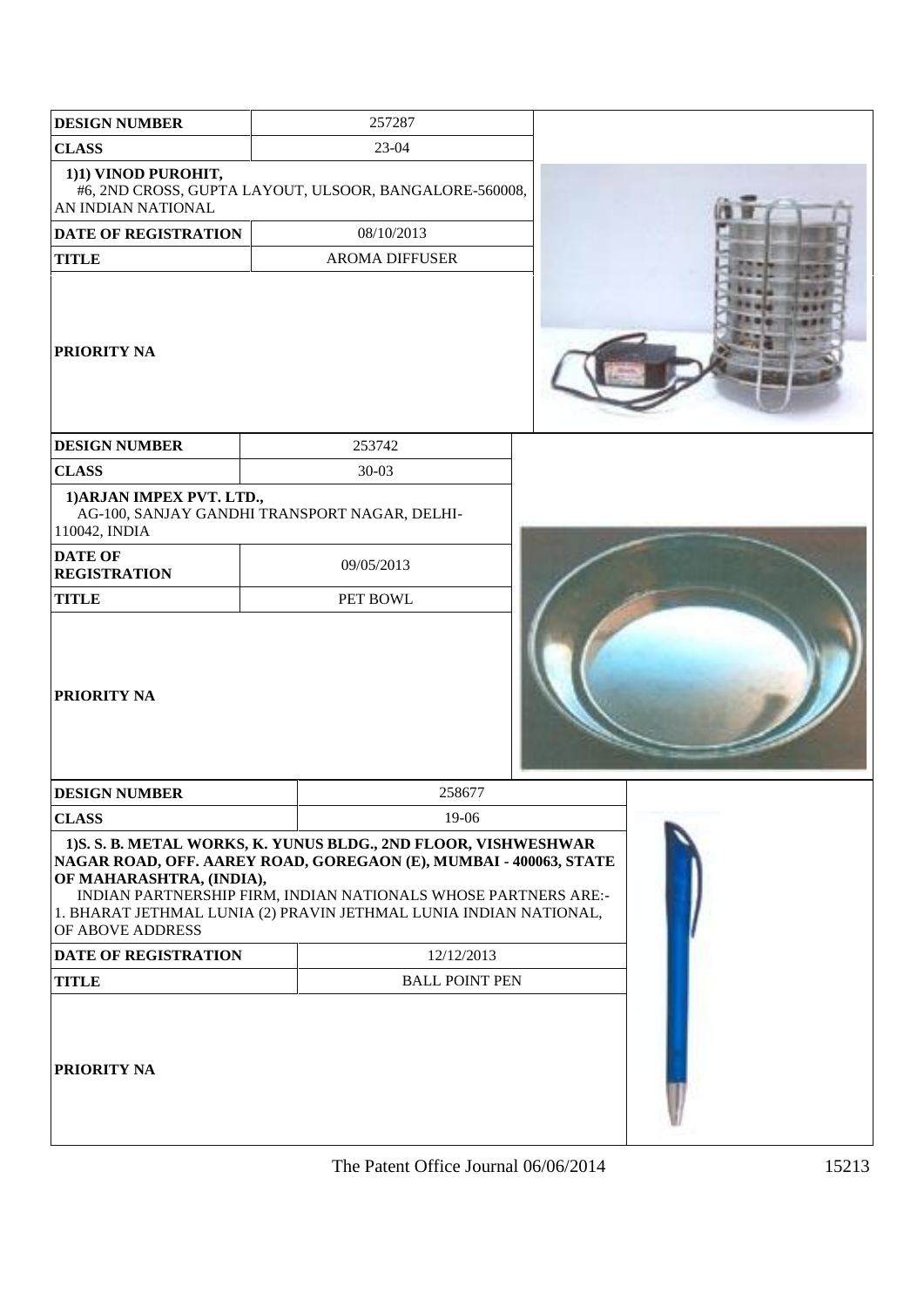| <b>DESIGN NUMBER</b>                                                                            | 257611                                                                                                                                                                                                                                                      |  |
|-------------------------------------------------------------------------------------------------|-------------------------------------------------------------------------------------------------------------------------------------------------------------------------------------------------------------------------------------------------------------|--|
| <b>CLASS</b>                                                                                    |                                                                                                                                                                                                                                                             |  |
| <b>ITS PRINCIPAL PLACE OF BUSINESS AT</b><br>AGHAT, DHEBAR ROAD(SOUTH), RAJKOT-2, GUJARAT-INDIA | 1)(1) PARESHBHAI V. BHALIYA (2) CHANDRIKABEN P. BHALIYA (3) RAJESH<br>O. KOTADIA (4) GHANSHYAM O. KOTADIA ALL INDIAN NATIONAL<br>PARTNERS OF MARUTI METALS AN INDIAN PARTNERSHIP FIRM HAVING<br>SOMNATH ESTATE, SHOP NO. 3, NEAR DWARKADHISH ESTATE, VIRANI |  |
| <b>DATE OF REGISTRATION</b>                                                                     | 21/10/2013                                                                                                                                                                                                                                                  |  |
| <b>TITLE</b>                                                                                    | <b>HANDLE</b>                                                                                                                                                                                                                                               |  |
| <b>PRIORITY NA</b>                                                                              |                                                                                                                                                                                                                                                             |  |
| <b>DESIGN NUMBER</b>                                                                            | 257288                                                                                                                                                                                                                                                      |  |
| <b>CLASS</b>                                                                                    | $02-04$                                                                                                                                                                                                                                                     |  |
| 1) THAIKATTIL JOSE,<br>INDIA, AN INDIAN NATIONAL                                                | THAIKATTIL HOUSE, OLLUKARA P.O., THRISSUR, KERALA STATE, 680655,                                                                                                                                                                                            |  |
| <b>DATE OF REGISTRATION</b>                                                                     | 08/10/2013                                                                                                                                                                                                                                                  |  |
| <b>TITLE</b>                                                                                    | <b>FOOTWEAR</b>                                                                                                                                                                                                                                             |  |
| <b>PRIORITY NA</b>                                                                              |                                                                                                                                                                                                                                                             |  |
| <b>DESIGN NUMBER</b>                                                                            | 257952                                                                                                                                                                                                                                                      |  |
| <b>CLASS</b>                                                                                    | $07-02$                                                                                                                                                                                                                                                     |  |
| MAHARASHTRA, (INDIA), AN INDIAN PARTNERSHIP FIRM,<br>CHHEDA. INDIAN NATIONALS, OF ABOVE ADDRESS | 1) AMRAPALI PLASTIC INDUSTRIES, 5, RASIK APPARTMENT, OFF. AAREY<br>ROAD, GOREGAON (EAST), MUMBAI - 400 063, INDIAN NATIONAL, STATE OF<br>WHOSE PARTNERS ARE (1) RAVJI JETHALAL CHHEDA. (2) SATISH RAVJI                                                     |  |
| <b>DATE OF REGISTRATION</b>                                                                     | 04/11/2013                                                                                                                                                                                                                                                  |  |
| <b>TITLE</b>                                                                                    | <b>HANDLE FOR UTENSILS</b>                                                                                                                                                                                                                                  |  |
| <b>PRIORITY NA</b>                                                                              |                                                                                                                                                                                                                                                             |  |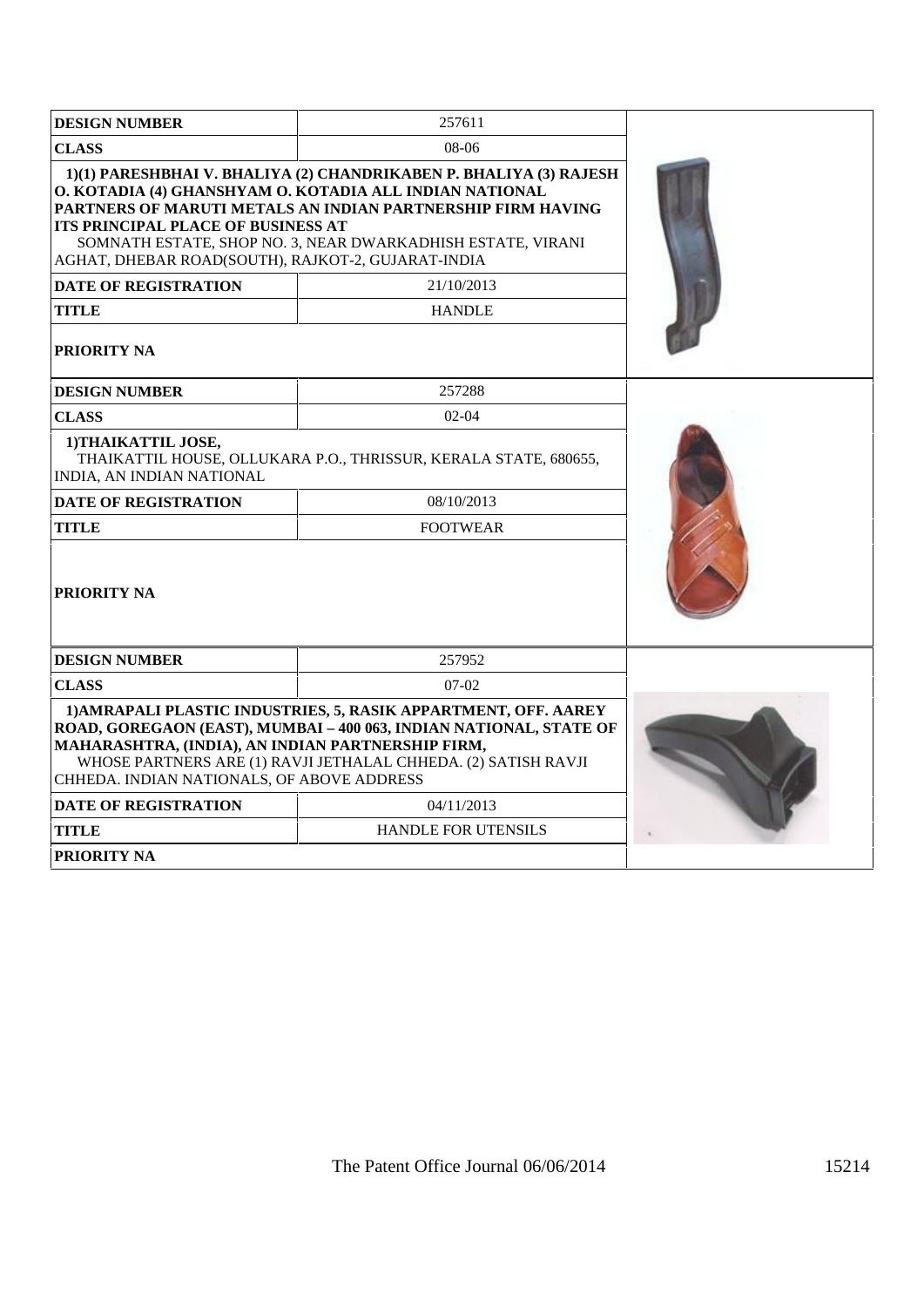| <b>DESIGN NUMBER</b>                                                                                                                                   | 257615                                                                                                                                                                                                  |  |
|--------------------------------------------------------------------------------------------------------------------------------------------------------|---------------------------------------------------------------------------------------------------------------------------------------------------------------------------------------------------------|--|
| <b>CLASS</b>                                                                                                                                           |                                                                                                                                                                                                         |  |
| 1)(1) PRADIPBHAI K. MEHTA, (2) AMITBHAI P. MEHTA AND (3)<br>PRINCIPAL PLACE OF BUSINESS AT<br>ROAD, VILLAGE: KOTHARIYA, SOLVENT, RAJKOT, GUJARAT-INDIA | <b>CHETANBHAI P. MEHTA ALL INDIAN NATIONAL PARTNERS OF KOMAL</b><br><b>MANUFACTURING CO. AN INDIAN PARTNERSHIP FIRM HAVING ITS</b><br>PLOT NO. 27, SURVEY NO. 224, SOMNATH IND. 5, RAJKOT GONDAL BYPASS |  |
| <b>DATE OF REGISTRATION</b>                                                                                                                            | 21/10/2013                                                                                                                                                                                              |  |
| <b>TITLE</b>                                                                                                                                           | <b>HANDLE</b>                                                                                                                                                                                           |  |
| <b>PRIORITY NA</b>                                                                                                                                     |                                                                                                                                                                                                         |  |
| <b>DESIGN NUMBER</b>                                                                                                                                   | 257745                                                                                                                                                                                                  |  |
| <b>CLASS</b>                                                                                                                                           | $21-01$                                                                                                                                                                                                 |  |
| 1) DR. ING. H.C.F. PORSCHE AKTIENGESELLSCHAFT, A GERMAN COMPANY<br>OF<br>PORSCHEPLATZ 1, 70435 STUTTGART, GERMANY                                      |                                                                                                                                                                                                         |  |
| <b>DATE OF REGISTRATION</b>                                                                                                                            |                                                                                                                                                                                                         |  |
| <b>TITLE</b>                                                                                                                                           |                                                                                                                                                                                                         |  |
| <b>PRIORITY NA</b>                                                                                                                                     |                                                                                                                                                                                                         |  |
| <b>DESIGN NUMBER</b>                                                                                                                                   | 257747                                                                                                                                                                                                  |  |
| <b>CLASS</b>                                                                                                                                           | $21-01$                                                                                                                                                                                                 |  |
| 1) DR. ING. H.C.F. PORSCHE AKTIENGESELLSCHAFT, A GERMAN COMPANY<br>OF<br>PORSCHEPLATZ 1, 70435 STUTTGART, GERMANY                                      |                                                                                                                                                                                                         |  |
| <b>DATE OF REGISTRATION</b>                                                                                                                            | 25/10/2013                                                                                                                                                                                              |  |
| <b>TITLE</b>                                                                                                                                           | <b>TOY CAR</b>                                                                                                                                                                                          |  |
| <b>PRIORITY NA</b>                                                                                                                                     |                                                                                                                                                                                                         |  |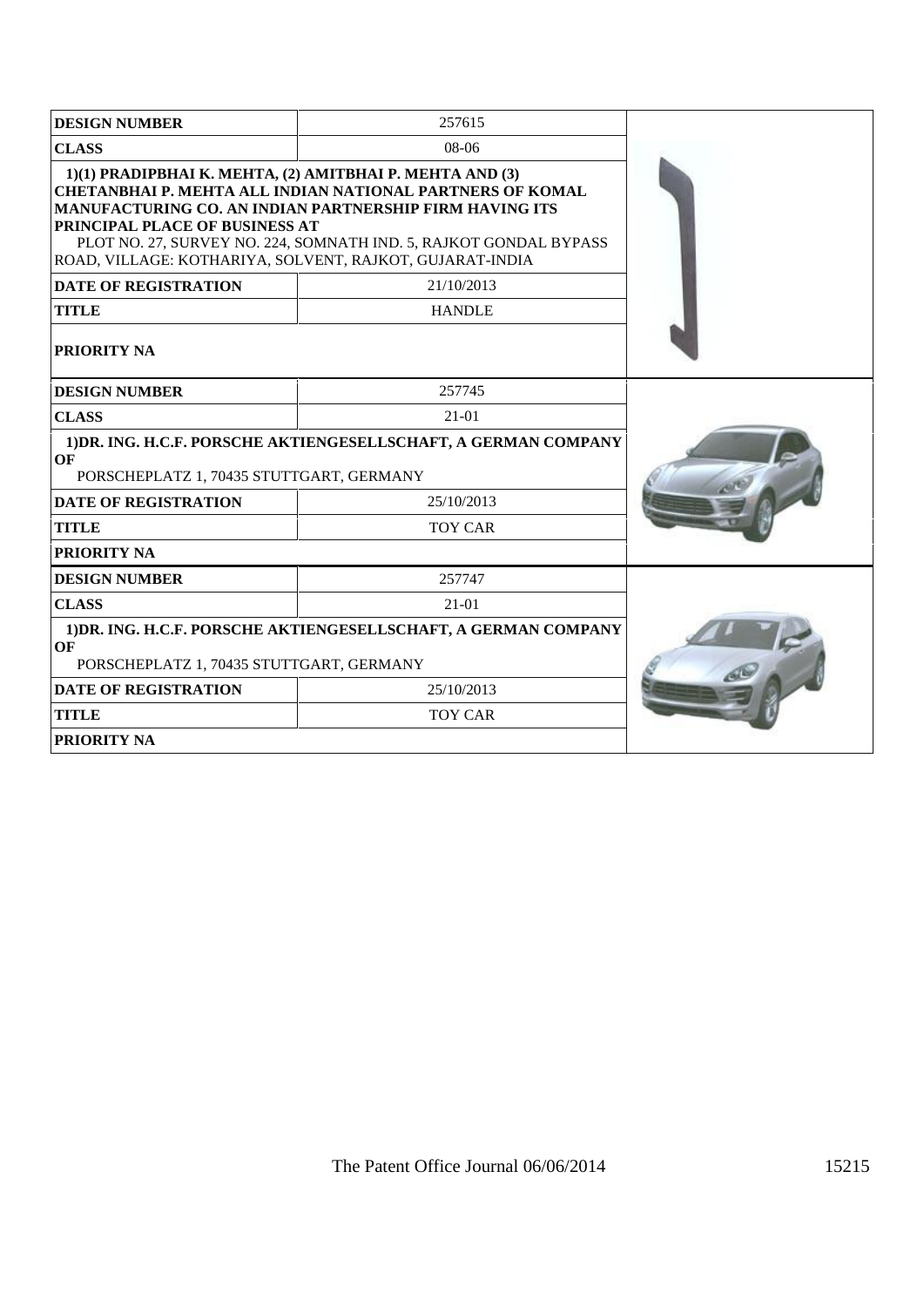| <b>DESIGN NUMBER</b>                                                                                                                                                                                                                         | 258301     |                                                     |                |  |
|----------------------------------------------------------------------------------------------------------------------------------------------------------------------------------------------------------------------------------------------|------------|-----------------------------------------------------|----------------|--|
| <b>CLASS</b>                                                                                                                                                                                                                                 |            | $10-06$                                             |                |  |
| 1) RAJINDERA ENGINEERS (INDIA) OF C-113, PHASE-V, FOCAL POINT,<br>LUDHIANA-141010 (PUNJAB), INDIA, AN INDIAN PARTNERSHIP FIRM<br>WHOSE PARTNERS ARE RAJESH JAIN, SMT. KANTA JAIN AND SMT.<br>SUNAINA JAIN, INDIAN NATIONALS OF ABOVE ADDRESS |            |                                                     |                |  |
| <b>DATE OF REGISTRATION</b>                                                                                                                                                                                                                  |            | 22/11/2013                                          |                |  |
| <b>TITLE</b>                                                                                                                                                                                                                                 |            | <b>CYCLE BELL</b>                                   |                |  |
| <b>PRIORITY NA</b>                                                                                                                                                                                                                           |            |                                                     |                |  |
| <b>DESIGN NUMBER</b>                                                                                                                                                                                                                         |            | 257195                                              |                |  |
| <b>CLASS</b>                                                                                                                                                                                                                                 |            | $14-02$                                             |                |  |
| 1) MICROSOFT CORPORATION, (A CORPORATION OF THE STATE OF<br><b>WASHINGTON) OF</b><br>ONE MICROSOFT WAY, REDMOND, WA 98052, U.S.A., AMERICAN COMPANY                                                                                          |            |                                                     |                |  |
| <b>DATE OF REGISTRATION</b>                                                                                                                                                                                                                  | 04/10/2013 |                                                     |                |  |
| <b>TITLE</b>                                                                                                                                                                                                                                 |            | WIRELESS ADAPTER FOR AN ELECTRONIC<br><b>DEVICE</b> |                |  |
| <b>PRIORITY</b>                                                                                                                                                                                                                              |            |                                                     |                |  |
| PRIORITY NUMBER                                                                                                                                                                                                                              |            | <b>DATE</b>                                         | <b>COUNTRY</b> |  |
| 29/454,810                                                                                                                                                                                                                                   |            | 14/05/2013                                          | U.S.A.         |  |
| <b>DESIGN NUMBER</b><br>256544                                                                                                                                                                                                               |            |                                                     |                |  |
| 13-03<br><b>CLASS</b>                                                                                                                                                                                                                        |            |                                                     |                |  |
| 1) MULTI-HOLDING AG,<br>STOCKBRUNNENRAIN 8, 4123 ALLSCHWIL, SWITZERLAND, A COMPANY OF<br><b>SWITZERLAND</b>                                                                                                                                  |            |                                                     |                |  |
| <b>DATE OF REGISTRATION</b>                                                                                                                                                                                                                  |            | 17/09/2013                                          |                |  |
| <b>TITLE</b>                                                                                                                                                                                                                                 |            | ELECTRICAL CONTACT ELEMENT                          |                |  |
| <b>PRIORITY</b>                                                                                                                                                                                                                              |            |                                                     |                |  |
| PRIORITY NUMBER                                                                                                                                                                                                                              |            | <b>DATE</b>                                         | <b>COUNTRY</b> |  |
| 726915101                                                                                                                                                                                                                                    |            | 18/03/2013                                          | <b>WIPO</b>    |  |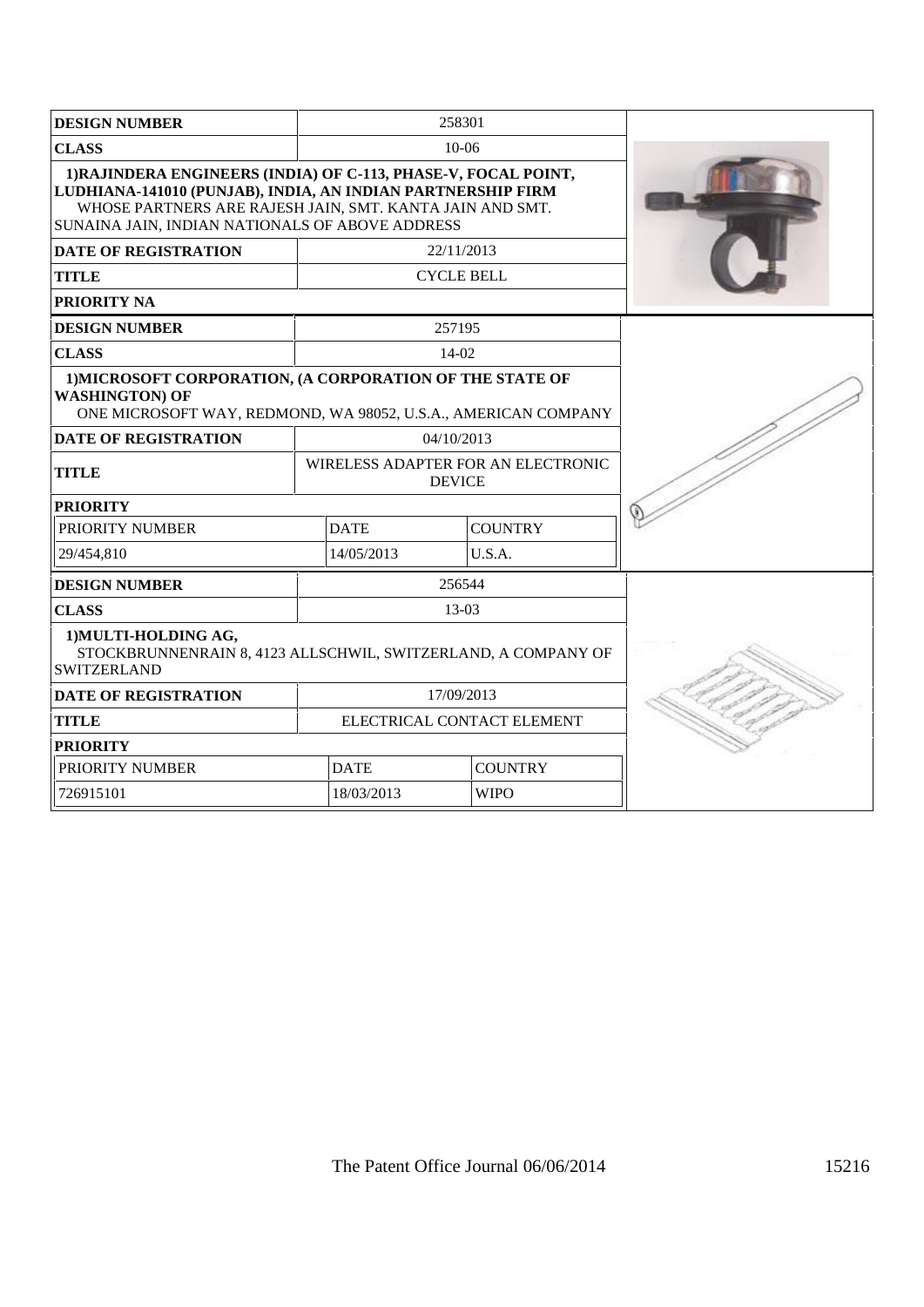| <b>DESIGN NUMBER</b>                                                                                                                                                                                                |                           | 259086                 |  |
|---------------------------------------------------------------------------------------------------------------------------------------------------------------------------------------------------------------------|---------------------------|------------------------|--|
| <b>CLASS</b>                                                                                                                                                                                                        |                           | $09-03$                |  |
| 1) SHIVA HERBAL, A-26 N, GALI NO. 4 Q, ANAND PARBAT INDUSTRIAL<br>AREA, NEW DELHI-110005, INDIA.<br>(AN INDIAN PROPRIETORSHIP FIRM WHOSE PROPRIETOR IS :- VISHAL<br>SUNEJA. AN INDIAN NATIONAL OF THE ABOVE ADDRESS |                           |                        |  |
| <b>DATE OF REGISTRATION</b>                                                                                                                                                                                         |                           | 27/12/2013             |  |
| <b>TITLE</b>                                                                                                                                                                                                        |                           | <b>CONTAINER</b>       |  |
| <b>PRIORITY NA</b>                                                                                                                                                                                                  |                           |                        |  |
| <b>DESIGN NUMBER</b>                                                                                                                                                                                                |                           | 258556                 |  |
| <b>CLASS</b>                                                                                                                                                                                                        |                           | 27-02                  |  |
| 1) SYNDICATE HANDICRAFTS., AN INDIAN, A PROPRIETARY<br>CONCERN, HAVING ITS PLACE OF BUSINESS AT<br>H-NO 20-4-839, CHOUK KHILWATH, CHARMINAR,<br>HYDERABAD-500002, ANDHRA PRADESH, INDIA                             |                           |                        |  |
| <b>DATE OF</b><br><b>REGISTRATION</b>                                                                                                                                                                               |                           | 04/12/2013             |  |
| <b>TITLE</b>                                                                                                                                                                                                        |                           | <b>CIGAR HOLDER</b>    |  |
| <b>PRIORITY NA</b>                                                                                                                                                                                                  |                           |                        |  |
| <b>DESIGN NUMBER</b>                                                                                                                                                                                                |                           | 257546                 |  |
| <b>CLASS</b>                                                                                                                                                                                                        |                           | 06-08                  |  |
| 1) MAINETTI (UK) LIMITED, A COMPANY INCORPORATED<br><b>IN SCOTLAND OF</b><br>ANNFIELD ESTATE, OXNAM ROAD, JEDBURGH,<br>ROXBURGHSHIRE, SCOTLAND, TD8 6NN, UNITED KINGDOM                                             |                           |                        |  |
| <b>DATE OF</b><br><b>REGISTRATION</b>                                                                                                                                                                               |                           | 17/10/2013             |  |
| <b>TITLE</b>                                                                                                                                                                                                        |                           | <b>GARMENT HANGER</b>  |  |
| <b>PRIORITY</b><br>PRIORITY NUMBER<br>4029541                                                                                                                                                                       | <b>DATE</b><br>17/04/2013 | <b>COUNTRY</b><br>U.K. |  |
|                                                                                                                                                                                                                     |                           |                        |  |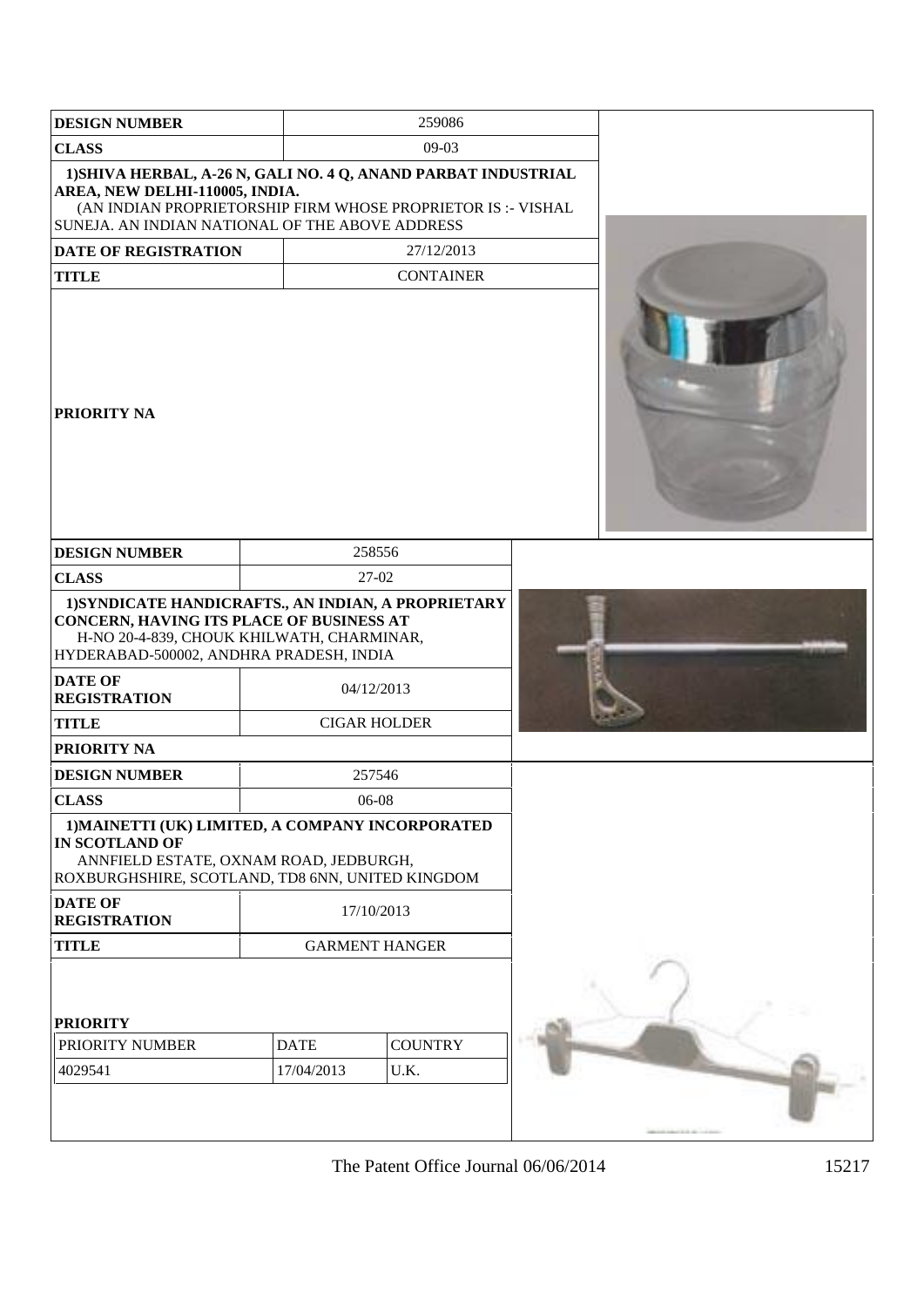| <b>DESIGN NUMBER</b>                                                                                                                                                                                                                                                      |             | 258300            |  |
|---------------------------------------------------------------------------------------------------------------------------------------------------------------------------------------------------------------------------------------------------------------------------|-------------|-------------------|--|
| <b>CLASS</b>                                                                                                                                                                                                                                                              |             |                   |  |
| 1) RAJINDERA ENGINEERS (INDIA) OF C-113, PHASE-V, FOCAL POINT,<br>LUDHIANA-141010 (PUNJAB), INDIA, AN INDIAN PARTNERSHIP FIRM<br>WHOSE PARTNERS ARE RAJESH JAIN, SMT. KANTA JAIN AND SMT.<br>SUNAINA JAIN, INDIAN NATIONALS OF ABOVE ADDRESS                              |             |                   |  |
| <b>DATE OF REGISTRATION</b>                                                                                                                                                                                                                                               |             | 22/11/2013        |  |
| <b>TITLE</b>                                                                                                                                                                                                                                                              |             | <b>CYCLE BELL</b> |  |
| <b>PRIORITY NA</b>                                                                                                                                                                                                                                                        |             |                   |  |
| <b>DESIGN NUMBER</b>                                                                                                                                                                                                                                                      |             | 255578            |  |
| <b>CLASS</b>                                                                                                                                                                                                                                                              |             | $09-03$           |  |
| 1) MR. SHANTILAL PANWAR, A CITIZEN OF INDIA, ADDRESS-SHREE<br><b>BALAJI &amp; SONS,</b><br>55, RAMDHAN, BAGICHA NO. 10, BEHIND ROADWAYS BUS STAND,<br>NEEMUCH-458441 [MP], INDIA<br>31/07/2013<br><b>DATE OF REGISTRATION</b><br><b>TITLE</b><br>PACKAGING FOR FOODSTUFFS |             |                   |  |
| <b>PRIORITY NA</b>                                                                                                                                                                                                                                                        |             |                   |  |
| <b>DESIGN NUMBER</b>                                                                                                                                                                                                                                                      |             | 257194            |  |
| <b>CLASS</b>                                                                                                                                                                                                                                                              | $14-02$     |                   |  |
| 1) MICROSOFT CORPORATION, (A CORPORATION OF THE STATE OF<br><b>WASHINGTON) OF</b><br>ONE MICROSOFT WAY, REDMOND, WA 98052, U.S.A., AMERICAN COMPANY                                                                                                                       |             |                   |  |
| <b>DATE OF REGISTRATION</b>                                                                                                                                                                                                                                               |             | 04/10/2013        |  |
| WIRLESS ADAPTER FOR AN ELECTRONIC<br><b>TITLE</b><br><b>DEVICE</b>                                                                                                                                                                                                        |             |                   |  |
| <b>PRIORITY</b>                                                                                                                                                                                                                                                           |             |                   |  |
| PRIORITY NUMBER                                                                                                                                                                                                                                                           | <b>DATE</b> | <b>COUNTRY</b>    |  |
| 29/454,811                                                                                                                                                                                                                                                                | 14/05/2013  | U.S.A.            |  |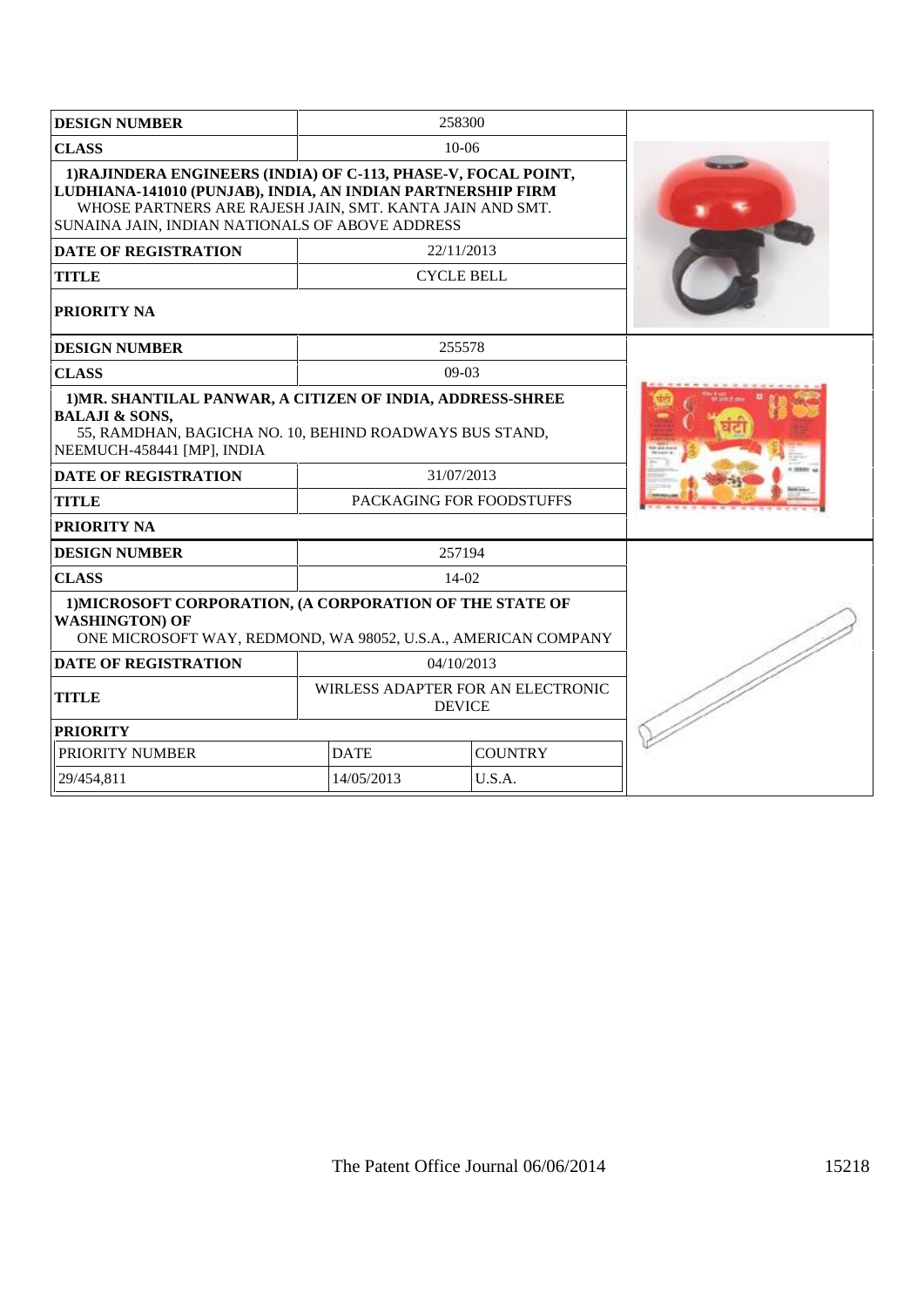| <b>DESIGN NUMBER</b>                                                                                                                                                                 |            | 257220                     |  |  |
|--------------------------------------------------------------------------------------------------------------------------------------------------------------------------------------|------------|----------------------------|--|--|
| <b>CLASS</b>                                                                                                                                                                         | 22-06      |                            |  |  |
| 1) MR. IGNATIUS ORWIN NORONHA, S/O. LATE JAMES NORONHA, AN<br><b>INDIAN NATIONAL RESIDING AT</b><br>#406, MANNAGUDDA TOWERS, MANNAGUDDA, MANGALORE 575003,<br>KARNATAKA STATE, INDIA |            |                            |  |  |
| <b>DATE OF REGISTRATION</b>                                                                                                                                                          |            | 07/10/2013                 |  |  |
| <b>TITLE</b>                                                                                                                                                                         |            | <b>INSECT TRAP</b>         |  |  |
| <b>PRIORITY NA</b>                                                                                                                                                                   |            |                            |  |  |
| <b>DESIGN NUMBER</b>                                                                                                                                                                 |            | 256543                     |  |  |
| <b>CLASS</b>                                                                                                                                                                         | 13-03      |                            |  |  |
| 1) MULTI-HOLDING AG,<br>STOCKBRUNNENRAIN 8, 4123 ALLSCHWIL, SWITZERLAND, A COMPANY OF<br><b>SWITZERLAND</b>                                                                          |            |                            |  |  |
| <b>DATE OF REGISTRATION</b>                                                                                                                                                          |            | 17/09/2013                 |  |  |
| <b>TITLE</b>                                                                                                                                                                         |            | ELECTRICAL CONTACT ELEMENT |  |  |
| <b>PRIORITY</b>                                                                                                                                                                      |            |                            |  |  |
| PRIORITY NUMBER<br><b>DATE</b><br><b>COUNTRY</b>                                                                                                                                     |            |                            |  |  |
| 726915101                                                                                                                                                                            | 18/03/2013 | <b>WIPO</b>                |  |  |
| <b>DESIGN NUMBER</b>                                                                                                                                                                 |            | 259084                     |  |  |
| <b>CLASS</b>                                                                                                                                                                         |            | $26-03$                    |  |  |
| 1) CROMPTON GREAVES LIMITED,<br>CG HOUSE, 6TH FLOOR, DR. ANNIE BESANT ROAD, WORLI, MUMBAI - 400030,<br>MAHARASHTRA, INDIA; AN INDIAN COMPANY                                         |            |                            |  |  |
| <b>DATE OF REGISTRATION</b>                                                                                                                                                          |            | 27/12/2013                 |  |  |
| <b>TITLE</b>                                                                                                                                                                         |            | <b>LIGHTING FIXTURE</b>    |  |  |
| <b>PRIORITY NA</b>                                                                                                                                                                   |            |                            |  |  |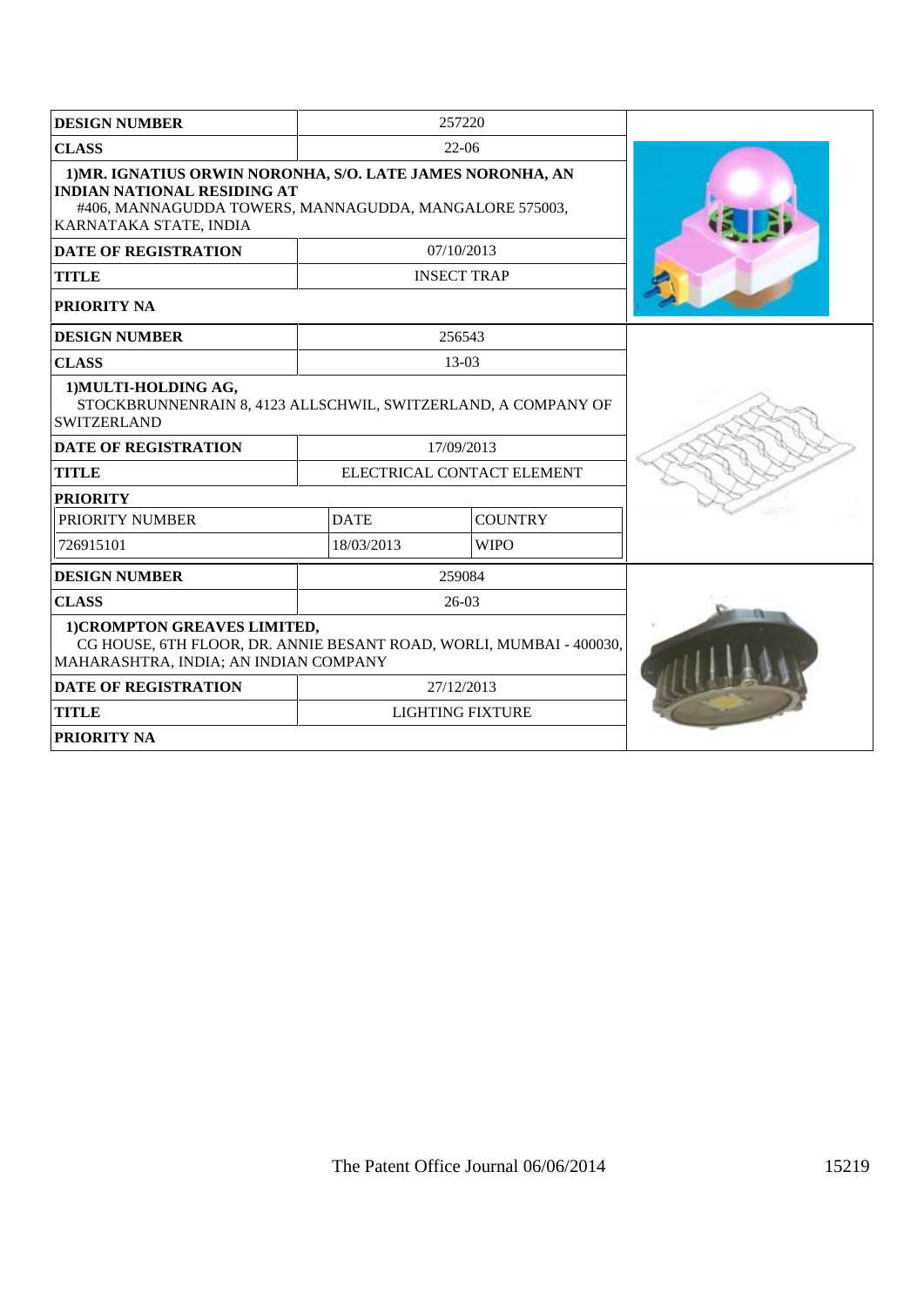| <b>DESIGN NUMBER</b>                                                                                                                                                                                                                                                                                                                                 |             |                        |                           |                     |
|------------------------------------------------------------------------------------------------------------------------------------------------------------------------------------------------------------------------------------------------------------------------------------------------------------------------------------------------------|-------------|------------------------|---------------------------|---------------------|
| <b>CLASS</b>                                                                                                                                                                                                                                                                                                                                         |             |                        |                           |                     |
| 1) TATA MOTORS LIMITED, AN INDIAN COMPANY OF<br>BOMBAY HOUSE, 24 HOMI MODY STREET, HUTATMA CHOWK, MUMBAI 400<br>001. MAHARASHTRA. INDIA                                                                                                                                                                                                              |             |                        |                           |                     |
| <b>DATE OF REGISTRATION</b>                                                                                                                                                                                                                                                                                                                          |             |                        | 09/12/2013                |                     |
| <b>TITLE</b>                                                                                                                                                                                                                                                                                                                                         |             |                        | PEDAL PLATE OF AUTOMOBILE |                     |
| <b>PRIORITY NA</b>                                                                                                                                                                                                                                                                                                                                   |             |                        |                           |                     |
| <b>DESIGN NUMBER</b>                                                                                                                                                                                                                                                                                                                                 |             |                        | 257781                    |                     |
| <b>CLASS</b>                                                                                                                                                                                                                                                                                                                                         |             |                        | $23-04$                   |                     |
| 1)LG ELECTRONICS INC.,<br>20 YEOUIDO-DONG YEONGDEUNGPO - GU SEOUL, 150-721 REPUBLIC OF<br>KOREA, A CORPORATION INCORPORATED UNDER THE LAWS OF THE<br><b>REPUBLIC OF KOREA</b>                                                                                                                                                                        |             |                        |                           |                     |
| <b>DATE OF REGISTRATION</b>                                                                                                                                                                                                                                                                                                                          |             |                        | 25/10/2013                |                     |
| <b>TITLE</b>                                                                                                                                                                                                                                                                                                                                         |             | <b>AIR CONDITIONER</b> |                           |                     |
| <b>PRIORITY</b>                                                                                                                                                                                                                                                                                                                                      |             |                        |                           |                     |
| PRIORITY NUMBER                                                                                                                                                                                                                                                                                                                                      | <b>DATE</b> |                        | <b>COUNTRY</b>            |                     |
| 30-2013-0027023<br>24/05/2013<br><b>REPUBLIC OF KOREA</b>                                                                                                                                                                                                                                                                                            |             |                        |                           | <b>ALCOHOL: YES</b> |
| <b>DESIGN NUMBER</b>                                                                                                                                                                                                                                                                                                                                 |             |                        | 257973                    |                     |
| <b>CLASS</b>                                                                                                                                                                                                                                                                                                                                         |             |                        |                           |                     |
| 1) BONJOUR INTERNATIONAL, A INDIAN PARTNERSHIP FIRM OF 15 UA<br>JAWAHAR NAGAR, DELHI-110007, INDIA, WHOSE PARTNERS ARE (1) RAMAN<br>GUPTA OF 385, DEEPALI, PITAMPURA, DELHI-110034 (2) RAJESH KUMAR<br>GUPTA OF 384, DEEPALI, PITAMPURA, DELHI-110034 AND<br>(3) REENA GUPTA OF 384, DEEPALI, PITAMPURA, DELHI-110034 ALL INDIAN<br><b>NATIONALS</b> |             |                        |                           |                     |
| <b>DATE OF REGISTRATION</b>                                                                                                                                                                                                                                                                                                                          |             |                        | 05/11/2013                |                     |
| TITLE                                                                                                                                                                                                                                                                                                                                                |             |                        | <b>BOTTLE</b>             |                     |
| <b>PRIORITY NA</b>                                                                                                                                                                                                                                                                                                                                   |             |                        |                           |                     |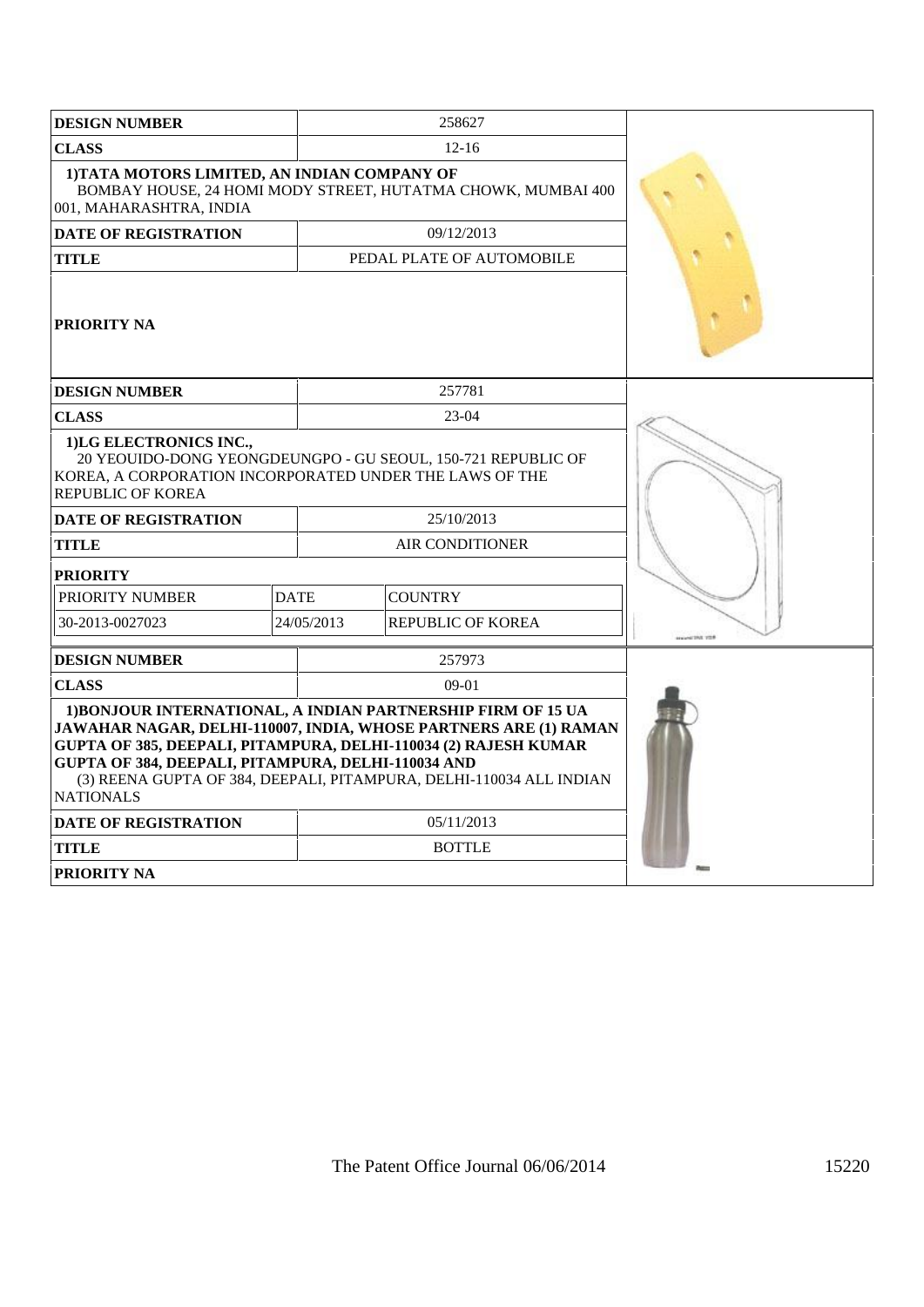| <b>DESIGN NUMBER</b><br>257762<br>$12 - 16$<br><b>CLASS</b><br>1) JCB INDIA LIMITED, AN INDIAN COMPANY HAVING ITS REGISTERED<br>OFFICE AT B-1/1-1, 2ND FLOOR, MOHAN CO-OPERATIVE INDUSTRIAL<br>ESTATE, MATHURA ROAD, NEW DELHI, INDIA AND WORKS AT<br>23/7, MATHURA ROAD, BALLABGARH, HARYANA, INDIA.<br><b>DATE OF REGISTRATION</b><br>25/10/2013<br><b>TITLE</b><br>REAR DOOR FOR SKID STEER LOADER<br><b>PRIORITY NA</b><br>258303<br><b>DESIGN NUMBER</b><br><b>CLASS</b><br>$10-06$<br>1) RAJINDERA ENGINEERS (INDIA) OF C-113, PHASE-V, FOCAL<br>POINT, LUDHIANA-141010 (PUNJAB), INDIA, AN INDIAN<br><b>PARTNERSHIP FIRM</b><br>WHOSE PARTNERS ARE RAJESH JAIN, SMT. KANTA JAIN AND<br>SMT. SUNAINA JAIN, INDIAN NATIONALS OF ABOVE ADDRESS<br><b>DATE OF REGISTRATION</b><br>22/11/2013<br><b>TITLE</b><br><b>CYCLE BELL</b><br><b>PRIORITY NA</b> |              |                      |  |
|------------------------------------------------------------------------------------------------------------------------------------------------------------------------------------------------------------------------------------------------------------------------------------------------------------------------------------------------------------------------------------------------------------------------------------------------------------------------------------------------------------------------------------------------------------------------------------------------------------------------------------------------------------------------------------------------------------------------------------------------------------------------------------------------------------------------------------------------------------|--------------|----------------------|--|
|                                                                                                                                                                                                                                                                                                                                                                                                                                                                                                                                                                                                                                                                                                                                                                                                                                                            |              |                      |  |
|                                                                                                                                                                                                                                                                                                                                                                                                                                                                                                                                                                                                                                                                                                                                                                                                                                                            |              |                      |  |
|                                                                                                                                                                                                                                                                                                                                                                                                                                                                                                                                                                                                                                                                                                                                                                                                                                                            |              |                      |  |
|                                                                                                                                                                                                                                                                                                                                                                                                                                                                                                                                                                                                                                                                                                                                                                                                                                                            |              |                      |  |
|                                                                                                                                                                                                                                                                                                                                                                                                                                                                                                                                                                                                                                                                                                                                                                                                                                                            |              |                      |  |
|                                                                                                                                                                                                                                                                                                                                                                                                                                                                                                                                                                                                                                                                                                                                                                                                                                                            |              |                      |  |
|                                                                                                                                                                                                                                                                                                                                                                                                                                                                                                                                                                                                                                                                                                                                                                                                                                                            |              |                      |  |
|                                                                                                                                                                                                                                                                                                                                                                                                                                                                                                                                                                                                                                                                                                                                                                                                                                                            |              |                      |  |
|                                                                                                                                                                                                                                                                                                                                                                                                                                                                                                                                                                                                                                                                                                                                                                                                                                                            |              |                      |  |
|                                                                                                                                                                                                                                                                                                                                                                                                                                                                                                                                                                                                                                                                                                                                                                                                                                                            |              |                      |  |
|                                                                                                                                                                                                                                                                                                                                                                                                                                                                                                                                                                                                                                                                                                                                                                                                                                                            |              |                      |  |
|                                                                                                                                                                                                                                                                                                                                                                                                                                                                                                                                                                                                                                                                                                                                                                                                                                                            |              |                      |  |
| <b>DESIGN NUMBER</b><br>255595                                                                                                                                                                                                                                                                                                                                                                                                                                                                                                                                                                                                                                                                                                                                                                                                                             |              |                      |  |
| <b>CLASS</b><br>23-02                                                                                                                                                                                                                                                                                                                                                                                                                                                                                                                                                                                                                                                                                                                                                                                                                                      |              |                      |  |
| 1) OZONE OVERSEAS PVT. LTD, A COMPANY DULY<br><b>INCORPORATED AND EXISTING UNDER THE COMPANIES</b><br>ACT, 1956 HAVING REGISTERED OFFICE<br>H-40, BALI NAGAR, NEW DELHI-110015                                                                                                                                                                                                                                                                                                                                                                                                                                                                                                                                                                                                                                                                             |              |                      |  |
| <b>DATE OF</b><br>01/08/2013<br><b>REGISTRATION</b>                                                                                                                                                                                                                                                                                                                                                                                                                                                                                                                                                                                                                                                                                                                                                                                                        |              |                      |  |
|                                                                                                                                                                                                                                                                                                                                                                                                                                                                                                                                                                                                                                                                                                                                                                                                                                                            | <b>TITLE</b> | <b>FLOOR DRAINER</b> |  |
|                                                                                                                                                                                                                                                                                                                                                                                                                                                                                                                                                                                                                                                                                                                                                                                                                                                            |              |                      |  |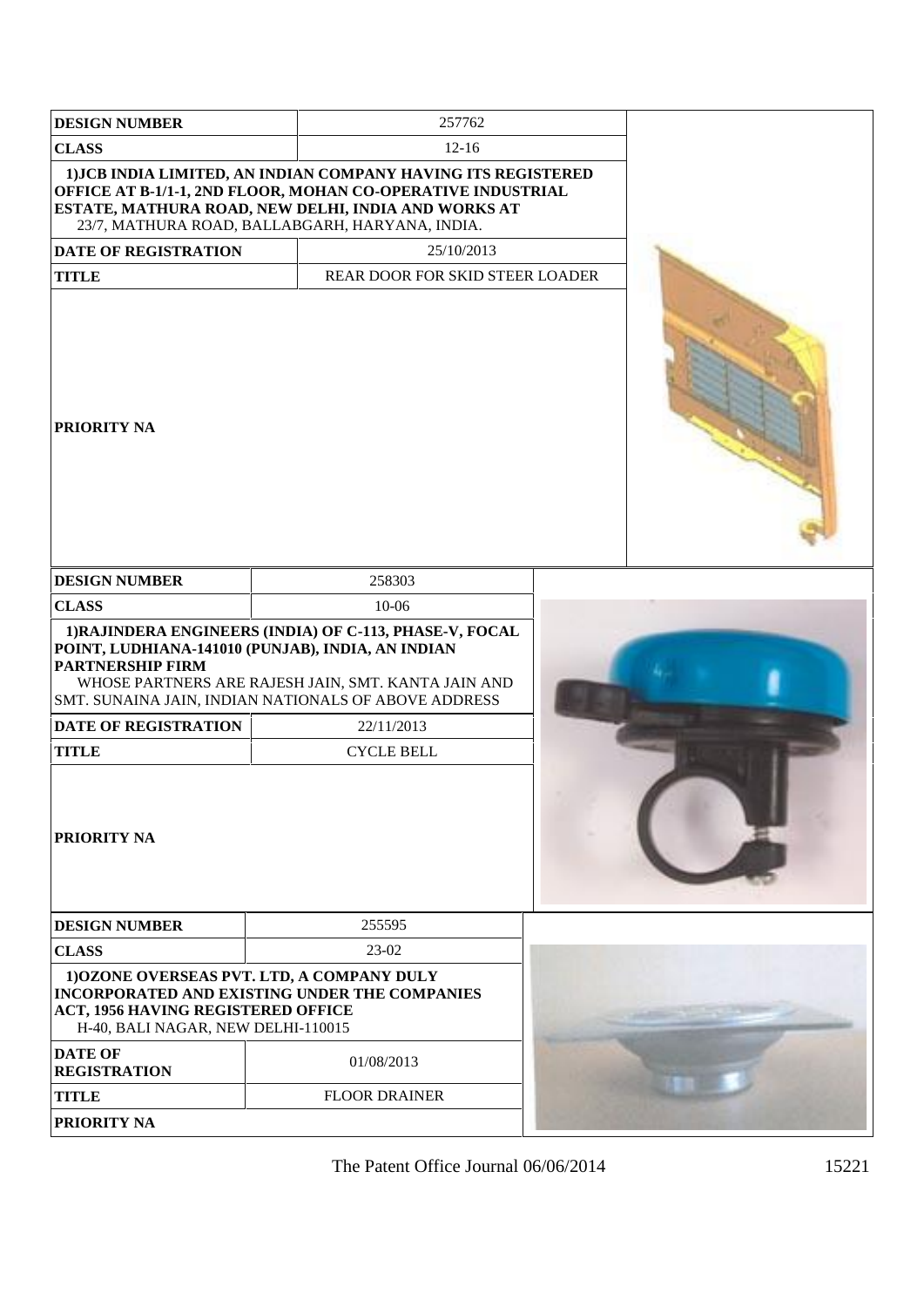| <b>DESIGN NUMBER</b>                                                                                                                                                                                                                                                                                                                                                                                                                                                             |             | 258064              |  |
|----------------------------------------------------------------------------------------------------------------------------------------------------------------------------------------------------------------------------------------------------------------------------------------------------------------------------------------------------------------------------------------------------------------------------------------------------------------------------------|-------------|---------------------|--|
| <b>CLASS</b>                                                                                                                                                                                                                                                                                                                                                                                                                                                                     |             | $09-01$             |  |
| 1) ALLIED BLENDERS AND DISTILLERS PVT. LTD., AN INDIAN COMPANY<br>OF,<br>394/C, GROUND FLOOR, LAMINGTON CHAMBERS, LAMINGTON ROAD,<br>MUMBAI 400 004, MAHARASHTRA, INDIA                                                                                                                                                                                                                                                                                                          |             |                     |  |
| <b>DATE OF REGISTRATION</b>                                                                                                                                                                                                                                                                                                                                                                                                                                                      |             | 11/11/2013          |  |
| <b>TITLE</b>                                                                                                                                                                                                                                                                                                                                                                                                                                                                     |             | <b>BOTTLE</b>       |  |
| <b>PRIORITY NA</b>                                                                                                                                                                                                                                                                                                                                                                                                                                                               |             |                     |  |
| <b>DESIGN NUMBER</b>                                                                                                                                                                                                                                                                                                                                                                                                                                                             |             | 254844              |  |
| <b>CLASS</b>                                                                                                                                                                                                                                                                                                                                                                                                                                                                     |             | 14-03               |  |
| 1) NOKIA CORPORATION, A FINNISH CORPORATION, OF THE ADDRESS<br>KEILALAHDENTIE 4, ESPOO, FINLAND 02150                                                                                                                                                                                                                                                                                                                                                                            |             |                     |  |
| <b>DATE OF REGISTRATION</b>                                                                                                                                                                                                                                                                                                                                                                                                                                                      |             | 27/06/2013          |  |
| <b>TITLE</b>                                                                                                                                                                                                                                                                                                                                                                                                                                                                     |             | <b>MOBILE PHONE</b> |  |
| <b>PRIORITY</b>                                                                                                                                                                                                                                                                                                                                                                                                                                                                  |             |                     |  |
| PRIORITY NUMBER                                                                                                                                                                                                                                                                                                                                                                                                                                                                  | <b>DATE</b> | <b>COUNTRY</b>      |  |
| 29/440945                                                                                                                                                                                                                                                                                                                                                                                                                                                                        | 28/12/2012  | U.S.A.              |  |
|                                                                                                                                                                                                                                                                                                                                                                                                                                                                                  |             |                     |  |
| <b>DESIGN NUMBER</b>                                                                                                                                                                                                                                                                                                                                                                                                                                                             |             | 257155              |  |
| <b>CLASS</b>                                                                                                                                                                                                                                                                                                                                                                                                                                                                     |             | $07-02$             |  |
| 1) MR. GHISULAL RATHOD, MR. PRADEEP RATHOD, MR. PANKAJ RATHOD,<br>MR. GAURAV RATHOD, MRS. SANGEETA RATHOD, MRS. BABITA RATHOD<br>AND MRS. PAMPUBEN RATHOD, ALL INDIAN NATIONALS TRADING UNDER<br>THE NAME AND STYLE OF M/S. CELLO INDUSTRIES, A PARTNERSHIP FIRM<br>REGISTERED UNDER THE PROVISION OF INDIAN PARTNERSHIP ACT, 1932,<br><b>HAVING OFFICE ADDRESS AT</b><br>CORPORATE AVENUE, 'B' WING, CELLO HOUSE, SONAWALA ROAD,<br>GOREGAON (EAST), MUMBAI0400063, MAHARASHTRA |             |                     |  |
| DATE OF REGISTRATION                                                                                                                                                                                                                                                                                                                                                                                                                                                             |             | 01/10/2013          |  |
| <b>TITLE</b>                                                                                                                                                                                                                                                                                                                                                                                                                                                                     |             | CASSEROLE           |  |
| PRIORITY NA                                                                                                                                                                                                                                                                                                                                                                                                                                                                      |             |                     |  |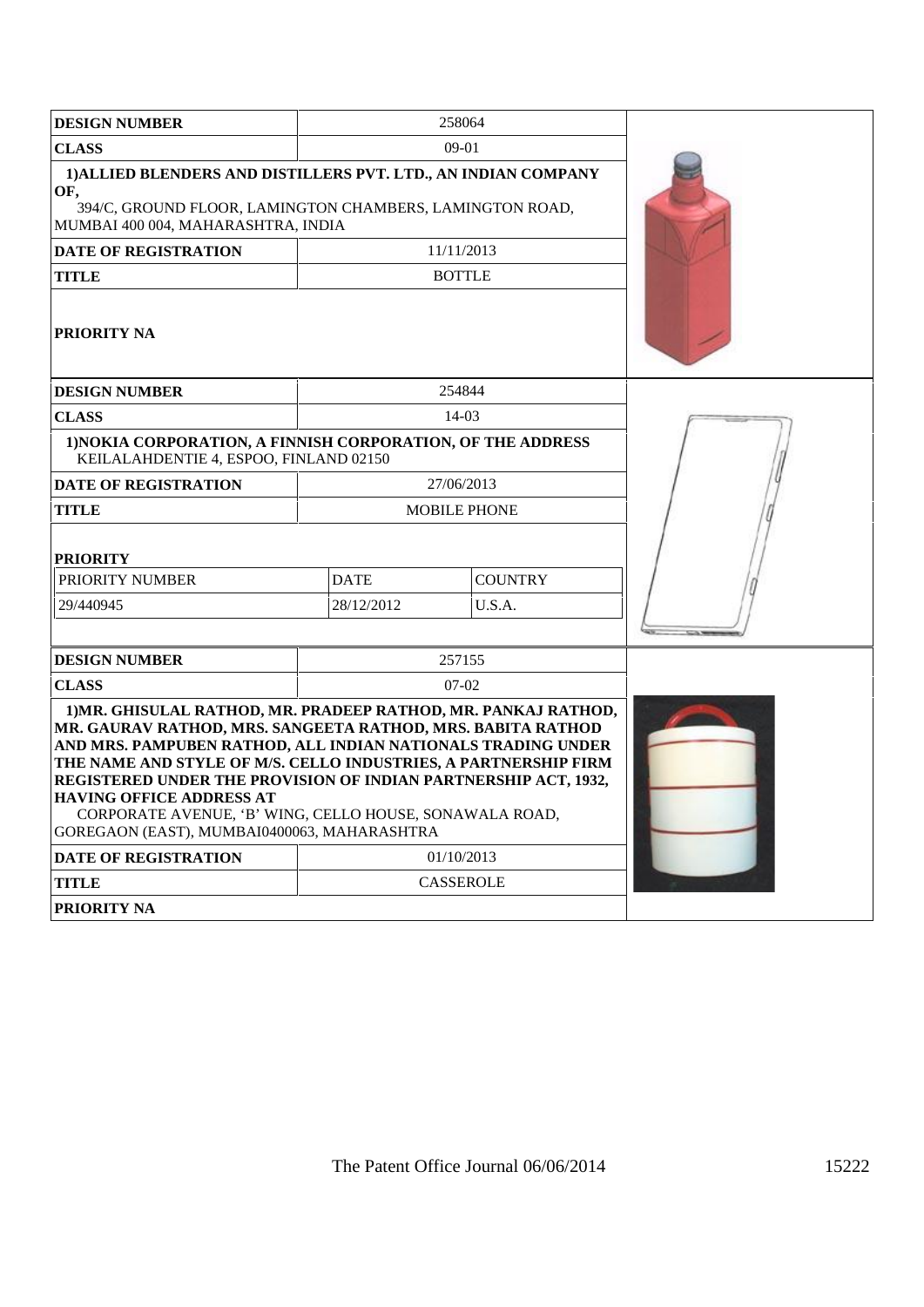| <b>DESIGN NUMBER</b>                                                                                                                                                                                                    |             | 257197                  |  |
|-------------------------------------------------------------------------------------------------------------------------------------------------------------------------------------------------------------------------|-------------|-------------------------|--|
| <b>CLASS</b>                                                                                                                                                                                                            |             | $14-02$                 |  |
| 1) MICROSOFT CORPORATION, (A CORPORATION OF THE STATE OF<br><b>WASHINGTON) OF</b><br>ONE MICROSOFT WAY, REDMOND, WA 98052, U.S.A., AMERICAN COMPANY                                                                     |             |                         |  |
| <b>DATE OF REGISTRATION</b>                                                                                                                                                                                             |             | 04/10/2013              |  |
| <b>TITLE</b>                                                                                                                                                                                                            |             | <b>ELECTRONIC MOUSE</b> |  |
| <b>PRIORITY</b>                                                                                                                                                                                                         |             |                         |  |
| PRIORITY NUMBER                                                                                                                                                                                                         | <b>DATE</b> | <b>COUNTRY</b>          |  |
| 29/459,453                                                                                                                                                                                                              | 28/06/2013  | U.S.A.                  |  |
| <b>DESIGN NUMBER</b>                                                                                                                                                                                                    |             | 259045                  |  |
| <b>CLASS</b>                                                                                                                                                                                                            |             | $06-05$                 |  |
| 1)GODREJ & BOYCE MFG. CO. LTD., AN INDIAN COMPANY<br><b>INCORPORATED UNDER THE COMPANIES ACT, 1913,</b><br>OF GODREJ INTERIO, PLANT 4, PIROJSHANAGER, VIKHROLI (WEST),<br>MUMBAI-400079, INDIA                          |             |                         |  |
| <b>DATE OF REGISTRATION</b>                                                                                                                                                                                             |             | 27/12/2013              |  |
| <b>TITLE</b>                                                                                                                                                                                                            |             | <b>DRESSING TABLE</b>   |  |
| <b>PRIORITY NA</b>                                                                                                                                                                                                      |             |                         |  |
| <b>DESIGN NUMBER</b>                                                                                                                                                                                                    |             | 257886                  |  |
| <b>CLASS</b>                                                                                                                                                                                                            |             | $08-06$                 |  |
| 1) ITALIK METALWARE PVT. LTD., G: 212-215, LODHIKA, G.I.D.C.,<br>KALAWAD ROAD, METODA, RAJKOT-360003, STATE OF GUJARAT INDIA,<br>/ A PRIVATE LIMITED COMPANY INCORPORATED UNDER INDIAN<br>COMPANIES ACT., ABOVE ADDRESS |             |                         |  |
| <b>DATE OF REGISTRATION</b>                                                                                                                                                                                             |             | 30/10/2013              |  |
| <b>TITLE</b>                                                                                                                                                                                                            |             | <b>HANDLE</b>           |  |
| <b>PRIORITY NA</b>                                                                                                                                                                                                      |             |                         |  |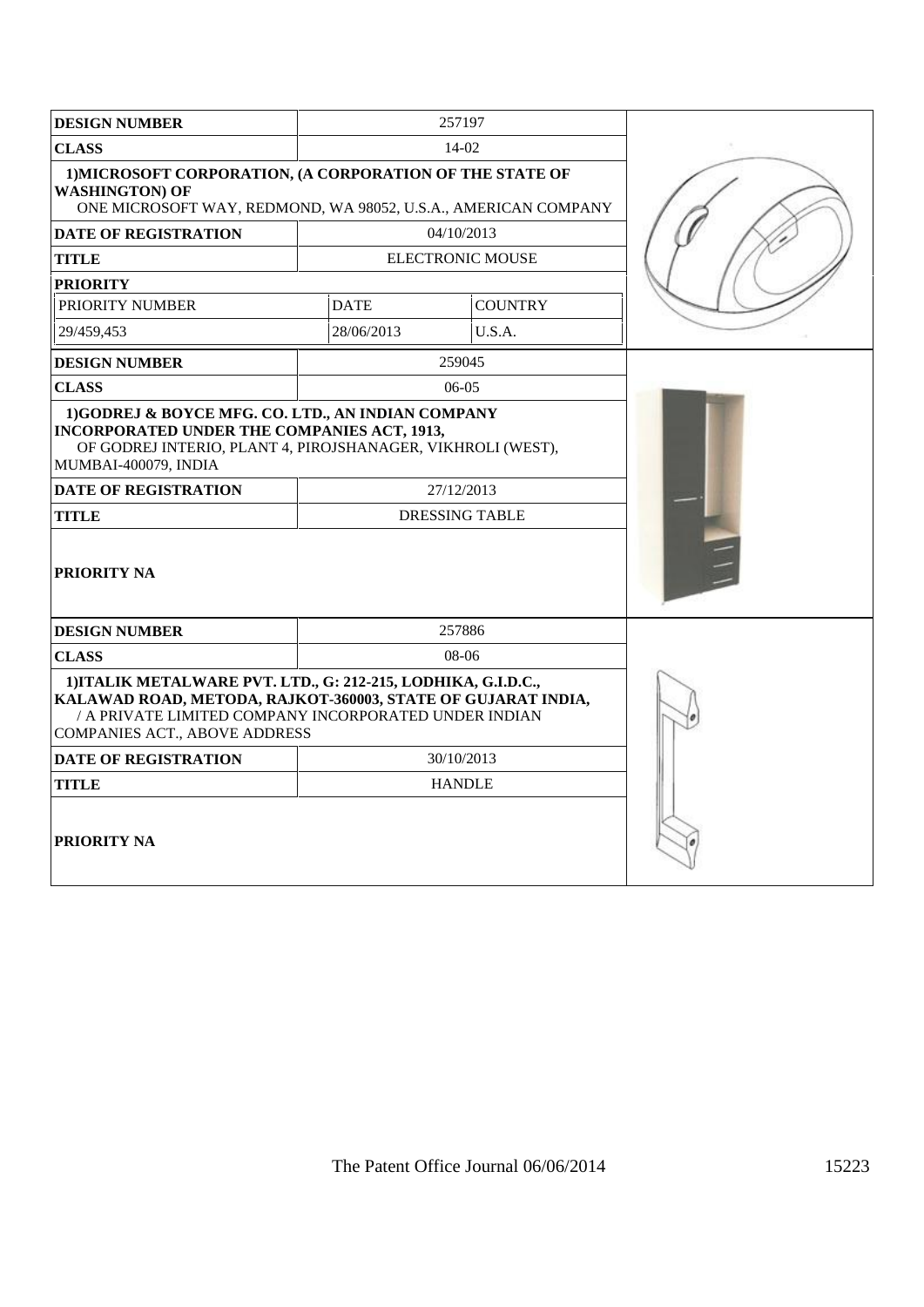| <b>DESIGN NUMBER</b>                                                                                                                                                                                                                                                                                              |                               | 257375                                   |  |
|-------------------------------------------------------------------------------------------------------------------------------------------------------------------------------------------------------------------------------------------------------------------------------------------------------------------|-------------------------------|------------------------------------------|--|
| <b>CLASS</b>                                                                                                                                                                                                                                                                                                      |                               | $08-06$                                  |  |
| 1)L. N. ENGINEERING WORKS PRIVATE LIMITED, A COMPANY<br>REGISTERED IN INDIA, HAVING ITS REGISTERED OFFICE AT<br>210, KALYANDAS UDYOG BHAVAN, NEXT TO CENTURY BAZAAR, WORLI,<br>MUMBAI-400025, STATE OF MAHARASHTRA, INDIA, OF ABOVE ADDRESS<br><b>DATE OF REGISTRATION</b>                                        |                               |                                          |  |
| <b>TITLE</b>                                                                                                                                                                                                                                                                                                      |                               | 10/10/2013<br><b>HANDLE OF SAUCE PAN</b> |  |
| <b>PRIORITY NA</b>                                                                                                                                                                                                                                                                                                |                               |                                          |  |
| <b>DESIGN NUMBER</b>                                                                                                                                                                                                                                                                                              |                               | 258302                                   |  |
| <b>CLASS</b>                                                                                                                                                                                                                                                                                                      |                               | $10 - 06$                                |  |
| 1) RAJINDERA ENGINEERS (INDIA) OF C-113, PHASE-V, FOCAL POINT,<br>LUDHIANA-141010 (PUNJAB), INDIA, AN INDIAN PARTNERSHIP FIRM<br>WHOSE PARTNERS ARE RAJESH JAIN, SMT. KANTA JAIN AND SMT.<br>SUNAINA JAIN, INDIAN NATIONALS OF ABOVE ADDRESS<br><b>DATE OF REGISTRATION</b><br><b>TITLE</b><br><b>PRIORITY NA</b> |                               | 22/11/2013<br><b>CYCLE BELL</b>          |  |
| <b>DESIGN NUMBER</b>                                                                                                                                                                                                                                                                                              |                               | 256142                                   |  |
| <b>CLASS</b>                                                                                                                                                                                                                                                                                                      |                               | $08-05$                                  |  |
| 1) KAWAMOTO PUMP MFG., CO., LTD., A JAPANESE CORPORATION, OF<br><b>THE ADDRESS</b><br>4-11-39, OOSU, NAKA-KU, NAGOYA-SHI, AICHI-KEN, JAPAN                                                                                                                                                                        |                               |                                          |  |
| <b>DATE OF REGISTRATION</b>                                                                                                                                                                                                                                                                                       |                               | 30/08/2013                               |  |
| <b>TITLE</b>                                                                                                                                                                                                                                                                                                      | RECIPROCATING PUMP            |                                          |  |
| <b>PRIORITY</b>                                                                                                                                                                                                                                                                                                   |                               |                                          |  |
| PRIORITY NUMBER                                                                                                                                                                                                                                                                                                   | <b>COUNTRY</b><br><b>DATE</b> |                                          |  |
| 2013-006632                                                                                                                                                                                                                                                                                                       | 26/03/2013<br><b>JAPAN</b>    |                                          |  |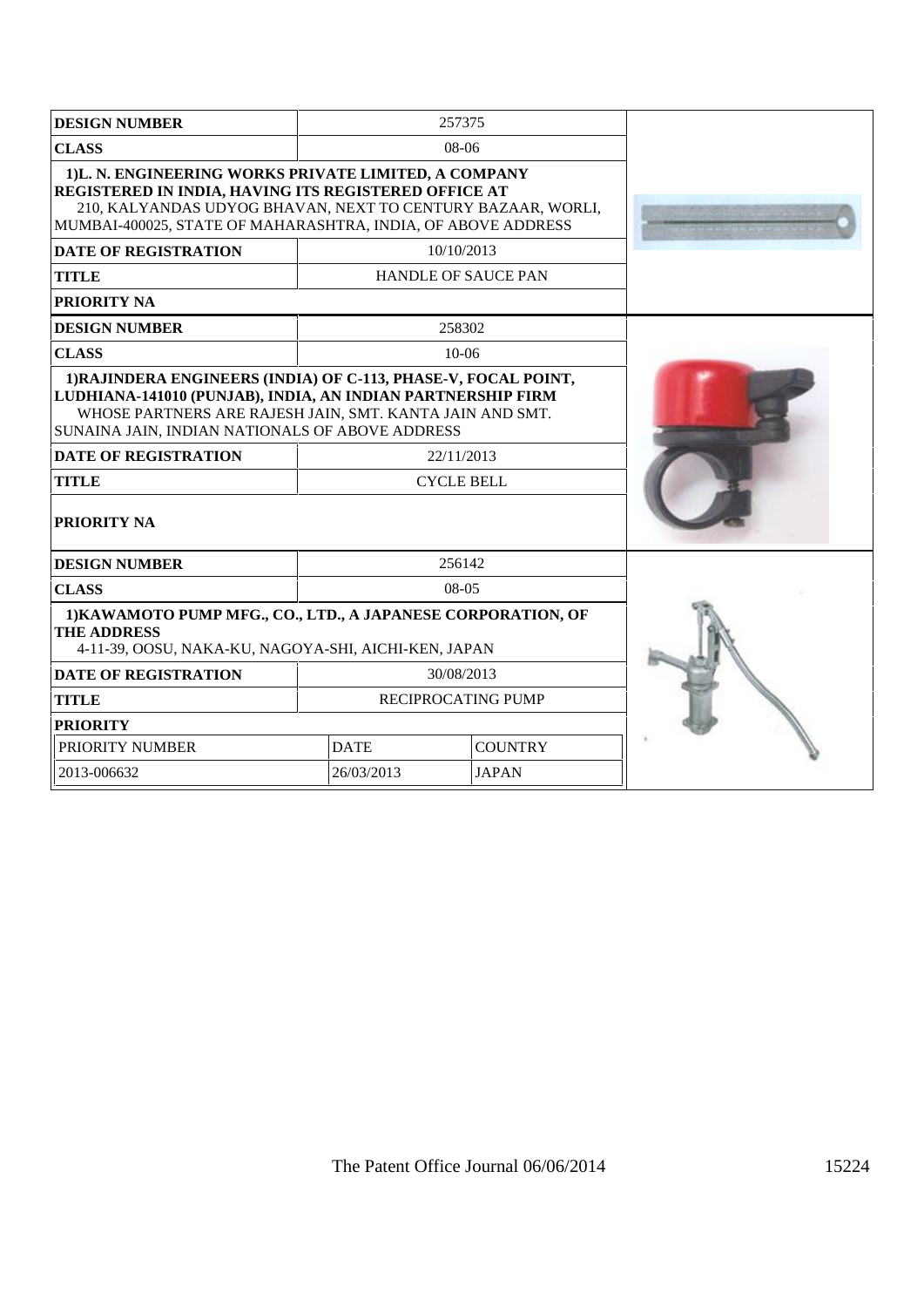| <b>DESIGN NUMBER</b>                                                                                                                                                     |                                                                                         | 245719                        |  |  |
|--------------------------------------------------------------------------------------------------------------------------------------------------------------------------|-----------------------------------------------------------------------------------------|-------------------------------|--|--|
| <b>CLASS</b>                                                                                                                                                             | 10-02                                                                                   |                               |  |  |
| 1) CHRISTIAN DIOR COUTURE, A FRENCH PUBLIC LIMITED COMPANY                                                                                                               |                                                                                         |                               |  |  |
| OF<br>30 AVENUE MONTAIGNE, 75008 PARIS, FRANCE                                                                                                                           |                                                                                         |                               |  |  |
| <b>DATE OF REGISTRATION</b>                                                                                                                                              |                                                                                         | 05/06/2012                    |  |  |
| <b>TITLE</b>                                                                                                                                                             | WATCH WITH DECORATIVE ROTATING                                                          | WEIGHT                        |  |  |
| <b>PRIORITY</b><br>PRIORITY NUMBER<br>DM/077630                                                                                                                          | <b>DATE</b><br>23/12/2011                                                               | <b>COUNTRY</b><br><b>WIPO</b> |  |  |
| <b>DESIGN NUMBER</b>                                                                                                                                                     | 258629                                                                                  |                               |  |  |
| <b>CLASS</b>                                                                                                                                                             | $12 - 16$                                                                               |                               |  |  |
| 1) TATA MOTORS LIMITED, AN INDIAN COMPANY OF<br>CHOWK, MUMBAI 400 001, MAHARASHTRA, INDIA<br><b>DATE OF</b><br><b>REGISTRATION</b><br><b>TITLE</b><br><b>PRIORITY NA</b> | BOMBAY HOUSE, 24 HOMI MODY STREET, HUTATMA<br>09/12/2013<br>PEDAL LEVER FOR AUTOMOBILES |                               |  |  |
| <b>DESIGN NUMBER</b>                                                                                                                                                     |                                                                                         | 253002                        |  |  |
| <b>CLASS</b>                                                                                                                                                             | 23-01                                                                                   |                               |  |  |
| 1) LUMINOUS WATER TECHNOLOGIES (P) LTD.,<br>OF 221, UDYOG VIHAR, PHASE-I, GURGAON, HARYANA (122016), INDIA, AN<br><b>INDIAN COMPANY</b>                                  |                                                                                         |                               |  |  |
| DATE OF REGISTRATION                                                                                                                                                     | 10/04/2013                                                                              |                               |  |  |
| <b>TITLE</b>                                                                                                                                                             | <b>GRAVITY PURIFIER</b>                                                                 |                               |  |  |
| PRIORITY NA                                                                                                                                                              |                                                                                         |                               |  |  |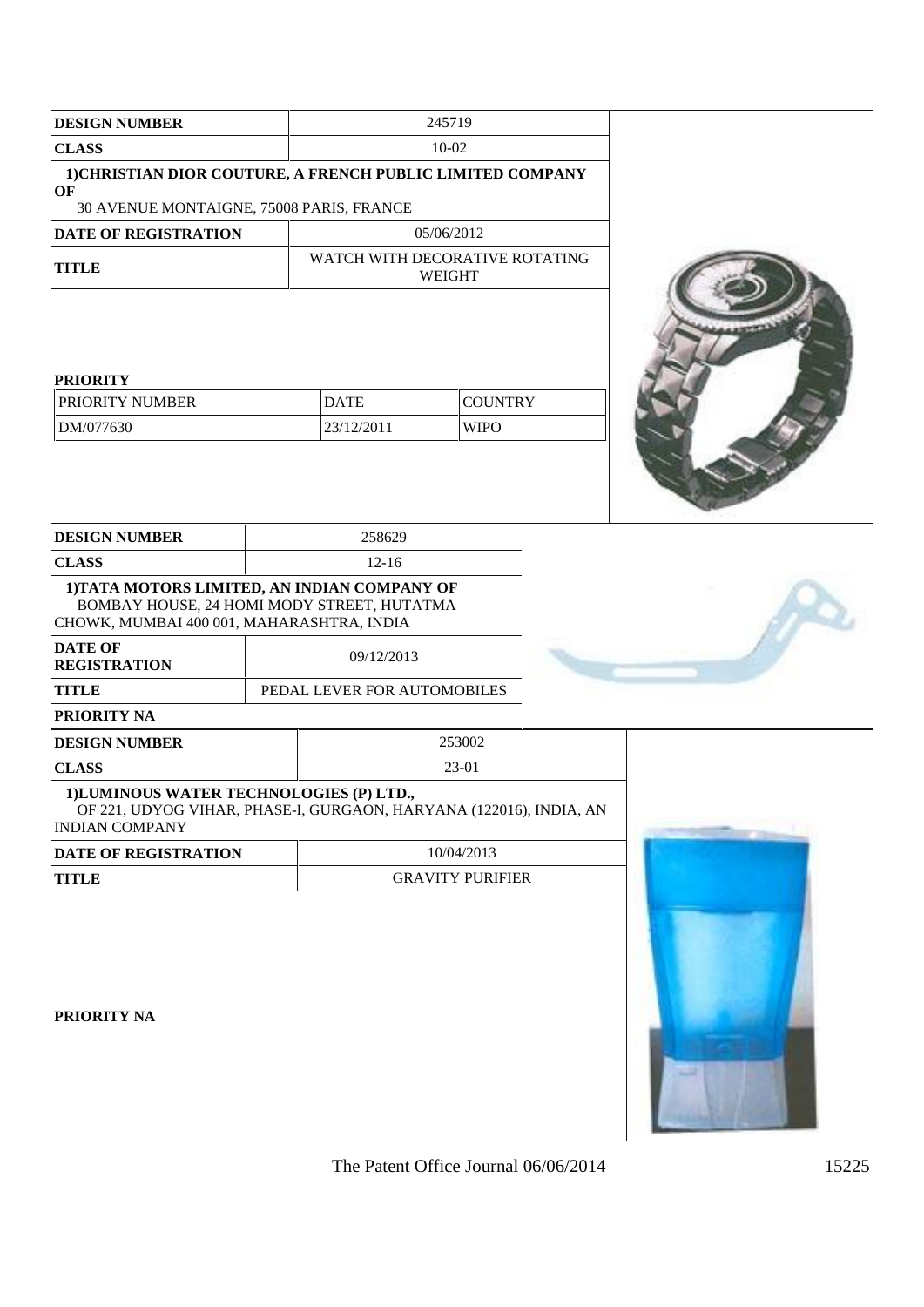| <b>DESIGN NUMBER</b>                                                                                                                         |                               | 259078           |  |
|----------------------------------------------------------------------------------------------------------------------------------------------|-------------------------------|------------------|--|
| <b>CLASS</b>                                                                                                                                 | 13-01                         |                  |  |
| 1) CROMPTON GREAVES LIMITED,<br>CG HOUSE, 6TH FLOOR, DR. ANNIE BESANT ROAD, WORLI, MUMBAI - 400030,<br>MAHARASHTRA, INDIA; AN INDIAN COMPANY |                               |                  |  |
| <b>DATE OF REGISTRATION</b>                                                                                                                  |                               | 27/12/2013       |  |
| <b>TITLE</b>                                                                                                                                 |                               | <b>GENERATOR</b> |  |
| <b>PRIORITY NA</b>                                                                                                                           |                               |                  |  |
| <b>DESIGN NUMBER</b>                                                                                                                         |                               | 258689           |  |
| <b>CLASS</b>                                                                                                                                 |                               | 13-02            |  |
| 1) SU-KAM POWER SYSTEMS LTD. OF<br>PLOT NO. WZ-1401/2, NANGAL RAYA, NEW DELHI-110046, INDIA, AN INDIAN<br><b>COMPANY</b>                     |                               |                  |  |
| <b>DATE OF REGISTRATION</b>                                                                                                                  |                               | 11/12/2013       |  |
| <b>TITLE</b>                                                                                                                                 | <b>BATTERY TROLLEY</b>        |                  |  |
| <b>PRIORITY NA</b>                                                                                                                           |                               |                  |  |
| <b>DESIGN NUMBER</b>                                                                                                                         |                               | 257298           |  |
| <b>CLASS</b>                                                                                                                                 |                               | 23-01            |  |
| 1) DANFOSS SEMCO A/S, A DANISH COMPANY, OF<br>MIDDELFARTVEJ 9, DK-5000 ODENSE C, DENMARK                                                     |                               |                  |  |
| <b>DATE OF REGISTRATION</b>                                                                                                                  |                               | 08/10/2013       |  |
| <b>TITLE</b>                                                                                                                                 | <b>NOZZLE</b>                 |                  |  |
| <b>PRIORITY</b>                                                                                                                              |                               |                  |  |
| PRIORITY NUMBER                                                                                                                              | <b>DATE</b><br><b>COUNTRY</b> |                  |  |
| 002282723                                                                                                                                    | 29/07/2013<br><b>OHIM</b>     |                  |  |
|                                                                                                                                              |                               |                  |  |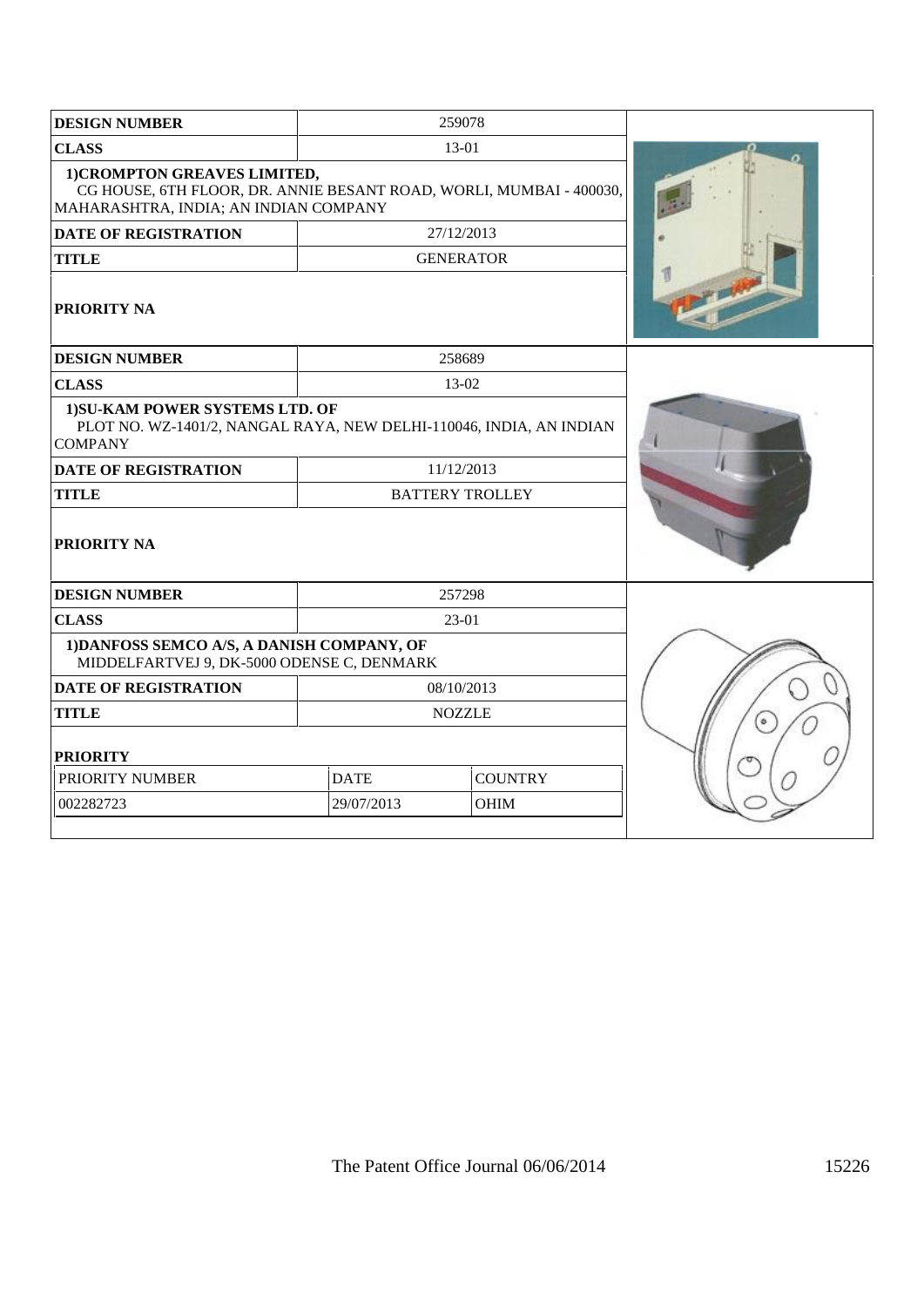| <b>DESIGN NUMBER</b>                                                                                        | 259080                                                                                                                                                                                       |  |
|-------------------------------------------------------------------------------------------------------------|----------------------------------------------------------------------------------------------------------------------------------------------------------------------------------------------|--|
| <b>CLASS</b>                                                                                                | 26-03                                                                                                                                                                                        |  |
| 1) CROMPTON GREAVES LIMITED,<br>MAHARASHTRA, INDIA; AN INDIAN COMPANY                                       | CG HOUSE, 6TH FLOOR, DR. ANNIE BESANT ROAD, WORLI, MUMBAI - 400030,                                                                                                                          |  |
| <b>DATE OF REGISTRATION</b>                                                                                 | 27/12/2013                                                                                                                                                                                   |  |
| <b>TITLE</b>                                                                                                | LIGHTING FIXTURE                                                                                                                                                                             |  |
| PRIORITY NA                                                                                                 |                                                                                                                                                                                              |  |
| <b>DESIGN NUMBER</b>                                                                                        | 258695                                                                                                                                                                                       |  |
| <b>CLASS</b>                                                                                                | $15-07$                                                                                                                                                                                      |  |
|                                                                                                             | 1) DAYAL CHAND TRADING AS M/S. SIGMA REFRIGERATION WORKS,<br>3745, SHOP NO. 1 & 7, KUCHA PARMANAND, NETAJI SUBHASH MARG,<br>DARYA GANJ, NEW DELHI-110002, INDIA (A SOLE PROPRIETORSHIP FIRM) |  |
| <b>DATE OF REGISTRATION</b>                                                                                 | 11/12/2013                                                                                                                                                                                   |  |
| <b>TITLE</b>                                                                                                | REFERIGERANT RECEIVER                                                                                                                                                                        |  |
| PRIORITY NA                                                                                                 |                                                                                                                                                                                              |  |
| <b>DESIGN NUMBER</b>                                                                                        | 258548                                                                                                                                                                                       |  |
| <b>CLASS</b>                                                                                                | $09-01$                                                                                                                                                                                      |  |
| 1) HAMILTON HOUSEWARES PVT. LTD. AN INDIAN COMPANY<br><b>OFFICE AT</b><br>MUMBAI 400001, MAHARASHTRA, INDIA | INCORPORATED UNDER THE COMPANIES ACT 1956, HAVING REGISTERED<br>KAISER-I-HIND BLDG., 3RD FLOOR, CURRIMBHOY ROAD, BALLARD ESTATE,                                                             |  |
| <b>DATE OF REGISTRATION</b>                                                                                 | 03/12/2013                                                                                                                                                                                   |  |
| <b>TITLE</b>                                                                                                | <b>CONTAINER</b>                                                                                                                                                                             |  |
| <b>PRIORITY NA</b>                                                                                          |                                                                                                                                                                                              |  |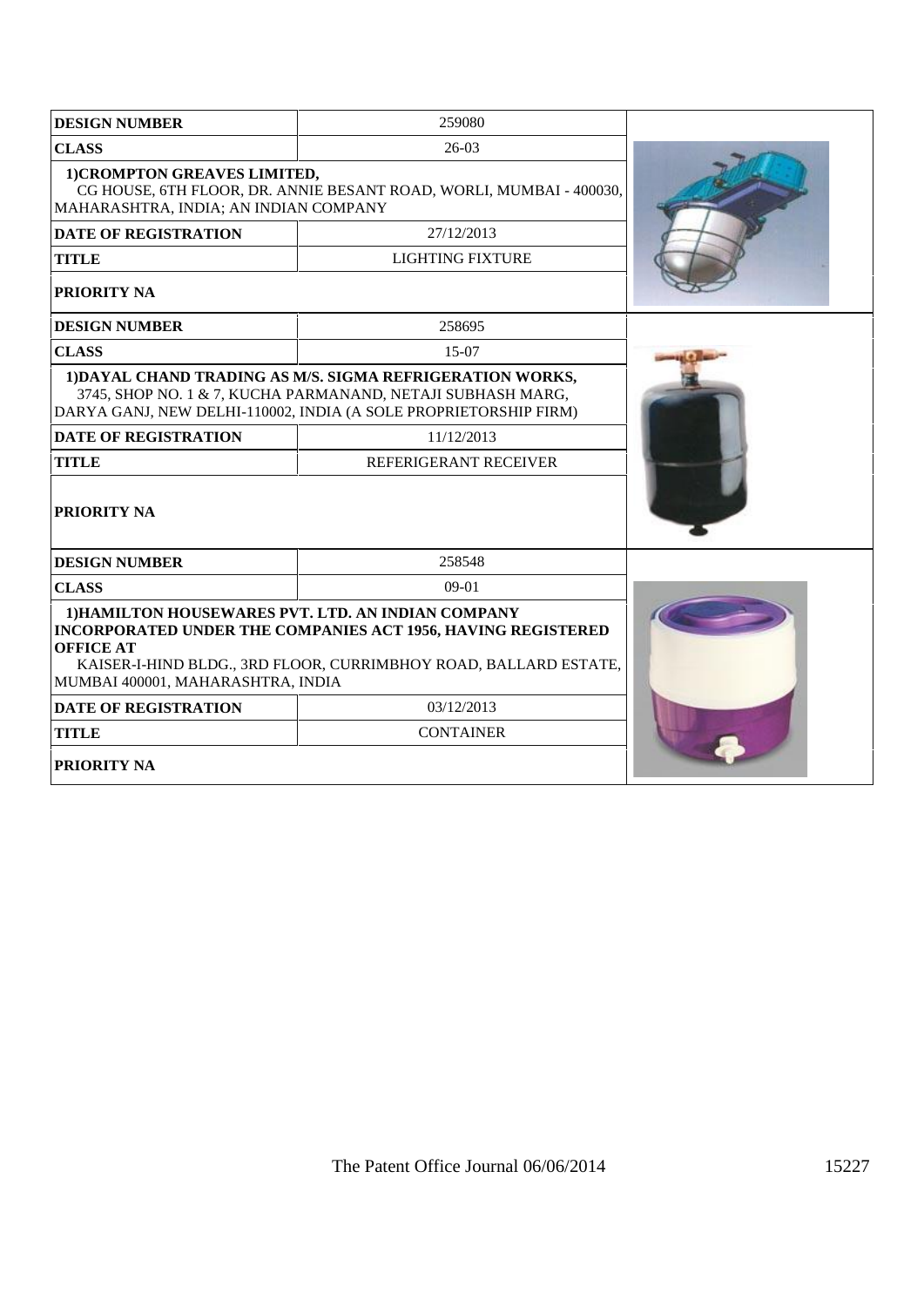| <b>DESIGN NUMBER</b>                                                                                                                                                          |             | 257779                        |             |  |
|-------------------------------------------------------------------------------------------------------------------------------------------------------------------------------|-------------|-------------------------------|-------------|--|
| <b>CLASS</b>                                                                                                                                                                  |             | $23-04$                       |             |  |
| 1)LG ELECTRONICS INC.,<br>20 YEOUIDO-DONG YEONGDEUNGPO - GU SEOUL, 150-721 REPUBLIC OF<br>KOREA, A CORPORATION INCORPORATED UNDER THE LAWS OF THE<br><b>REPUBLIC OF KOREA</b> |             |                               |             |  |
| <b>DATE OF REGISTRATION</b>                                                                                                                                                   |             | 25/10/2013                    |             |  |
| <b>TITLE</b>                                                                                                                                                                  |             | <b>AIR CONDITIONER</b>        |             |  |
| <b>PRIORITY</b>                                                                                                                                                               |             |                               |             |  |
| PRIORITY NUMBER                                                                                                                                                               | <b>DATE</b> | <b>COUNTRY</b>                |             |  |
| 30-2013-0022304                                                                                                                                                               | 26/04/2013  | REPUBLIC OF KOREA             |             |  |
| <b>DESIGN NUMBER</b>                                                                                                                                                          |             | 257676                        |             |  |
| <b>CLASS</b>                                                                                                                                                                  |             | $06-08$                       |             |  |
| 1) KUSHAL KARYASHALA PRIVATE LIMITED (A COMPANY<br>INCORPORATED UNDER THE INDIAN COMPANIES ACT 1956),<br>1, RAJ NAGAR ENCLAVE, PITAM PURA, DELHI-110034 (INDIA)               |             |                               |             |  |
| <b>DATE OF REGISTRATION</b><br>23/10/2013                                                                                                                                     |             |                               |             |  |
| <b>TITLE</b>                                                                                                                                                                  |             | <b>CLOTHE HANGER</b>          |             |  |
| <b>PRIORITY NA</b>                                                                                                                                                            |             |                               |             |  |
| <b>DESIGN NUMBER</b>                                                                                                                                                          |             | 257299                        |             |  |
| <b>CLASS</b>                                                                                                                                                                  |             | 23-01                         |             |  |
| 1) DANFOSS SEMCO A/S, A DANISH COMPANY, OF<br>MIDDELFARTVEJ 9, DK-5000 ODENSE C, DENMARK                                                                                      |             |                               |             |  |
| <b>DATE OF REGISTRATION</b>                                                                                                                                                   |             | 08/10/2013                    |             |  |
| <b>TITLE</b>                                                                                                                                                                  |             | <b>NOZZLE</b>                 |             |  |
| <b>PRIORITY</b>                                                                                                                                                               |             |                               |             |  |
| PRIORITY NUMBER                                                                                                                                                               |             | <b>DATE</b><br><b>COUNTRY</b> |             |  |
| 002282723                                                                                                                                                                     |             | 29/07/2013                    | <b>OHIM</b> |  |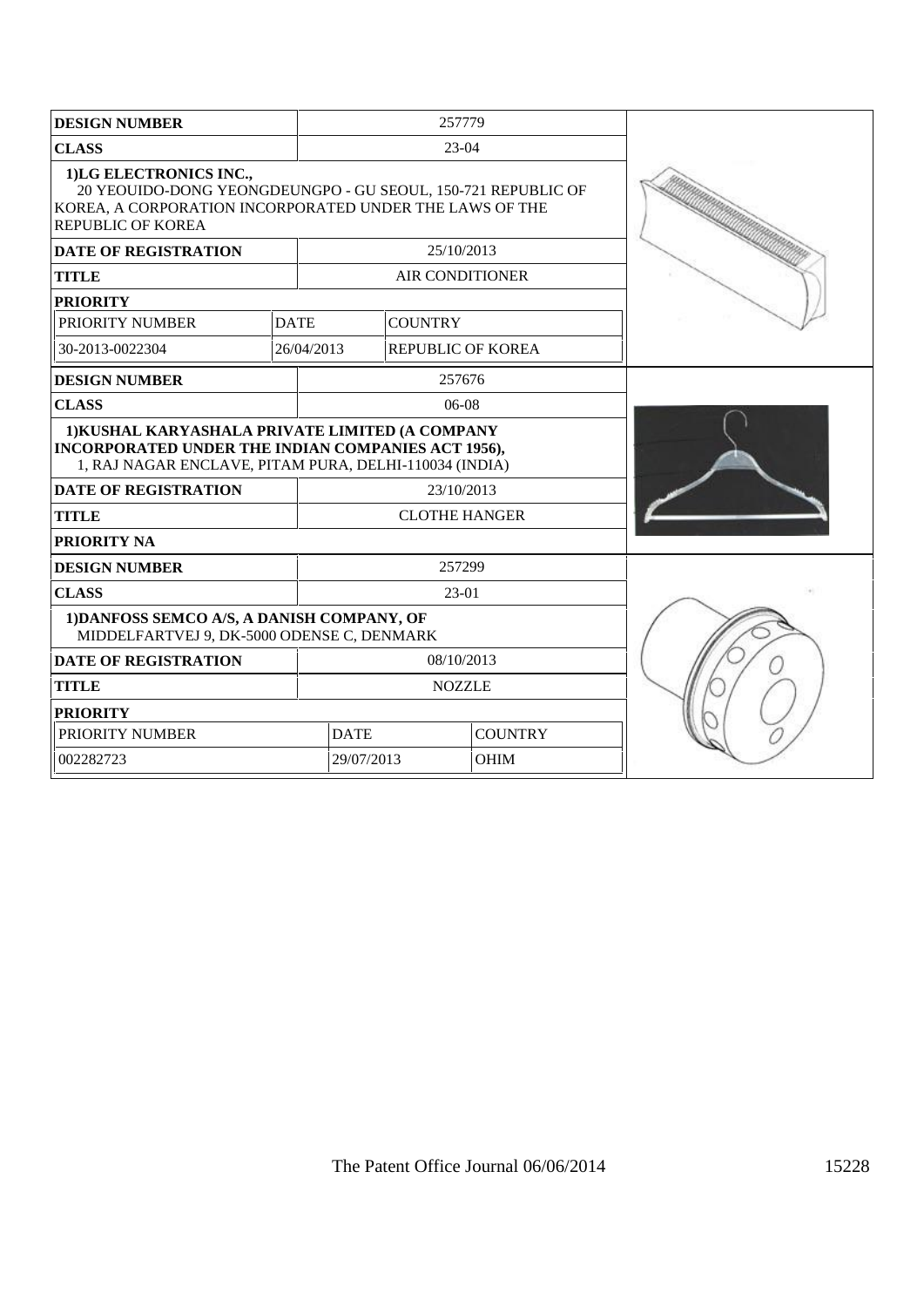| <b>DESIGN NUMBER</b>                                                                                                                                                                                                                                                                                                                       |             | 256372                                        |  |  |
|--------------------------------------------------------------------------------------------------------------------------------------------------------------------------------------------------------------------------------------------------------------------------------------------------------------------------------------------|-------------|-----------------------------------------------|--|--|
| <b>CLASS</b>                                                                                                                                                                                                                                                                                                                               |             | 16-01                                         |  |  |
| 1) PELCO INC.,                                                                                                                                                                                                                                                                                                                             |             | 3500 PELCO WAY, CLOVIS, CA 93612-5699, U.S.A. |  |  |
| <b>DATE OF</b><br><b>REGISTRATION</b>                                                                                                                                                                                                                                                                                                      |             | 11/09/2013                                    |  |  |
| <b>TITLE</b>                                                                                                                                                                                                                                                                                                                               |             | SECURITY CAMERA HOUSING                       |  |  |
| <b>PRIORITY</b>                                                                                                                                                                                                                                                                                                                            |             |                                               |  |  |
| PRIORITY NUMBER                                                                                                                                                                                                                                                                                                                            | <b>DATE</b> | <b>COUNTRY</b>                                |  |  |
| 201330062561.0                                                                                                                                                                                                                                                                                                                             | 13/03/2013  | <b>CHINA</b>                                  |  |  |
| <b>DESIGN NUMBER</b>                                                                                                                                                                                                                                                                                                                       |             | 259051                                        |  |  |
| <b>CLASS</b>                                                                                                                                                                                                                                                                                                                               |             | 13-01                                         |  |  |
| 1) CROMPTON GREAVES LIMITED,<br>CG HOUSE, 6TH FLOOR, DR. ANNIE BESANT ROAD, WORLI,<br>MUMBAI - 400030, MAHARASHTRA, INDIA; AN INDIAN COMPANY<br><b>DATE OF REGISTRATION</b>                                                                                                                                                                |             | 27/12/2013                                    |  |  |
| <b>TITLE</b>                                                                                                                                                                                                                                                                                                                               |             | <b>MOTOR</b>                                  |  |  |
| PRIORITY NA                                                                                                                                                                                                                                                                                                                                |             |                                               |  |  |
| <b>DESIGN NUMBER</b>                                                                                                                                                                                                                                                                                                                       |             | 258643                                        |  |  |
| <b>CLASS</b>                                                                                                                                                                                                                                                                                                                               |             | 15-03                                         |  |  |
| 1) MR. DHARMENDRABHAI M. RANK AND (2). KAMLESHBHAI V.<br>TADA., BOTH INDIAN NATIONAL PARTNERS OF M/S SOHAM<br>ENGINEERING., AN INDIAN PARTNERSHIP FIRM., HAVING ITS<br>PRINCIPLE PLACE OF BUSINESS AT<br>STREET NO-1, AMRUT UDHYOG NAGAR, NR. SOMNATH IND.<br>AREA, STREET OF LAXMI NARAYAN WAY BRIDGE, KOTHARIA,<br>RAJKOT, GUJARAT-INDIA |             |                                               |  |  |
| DATE OF REGISTRATION                                                                                                                                                                                                                                                                                                                       |             | 09/12/2013                                    |  |  |
| <b>TITLE</b><br>PRIORITY NA                                                                                                                                                                                                                                                                                                                |             | <b>CHAFF CUTTER MACHINE</b>                   |  |  |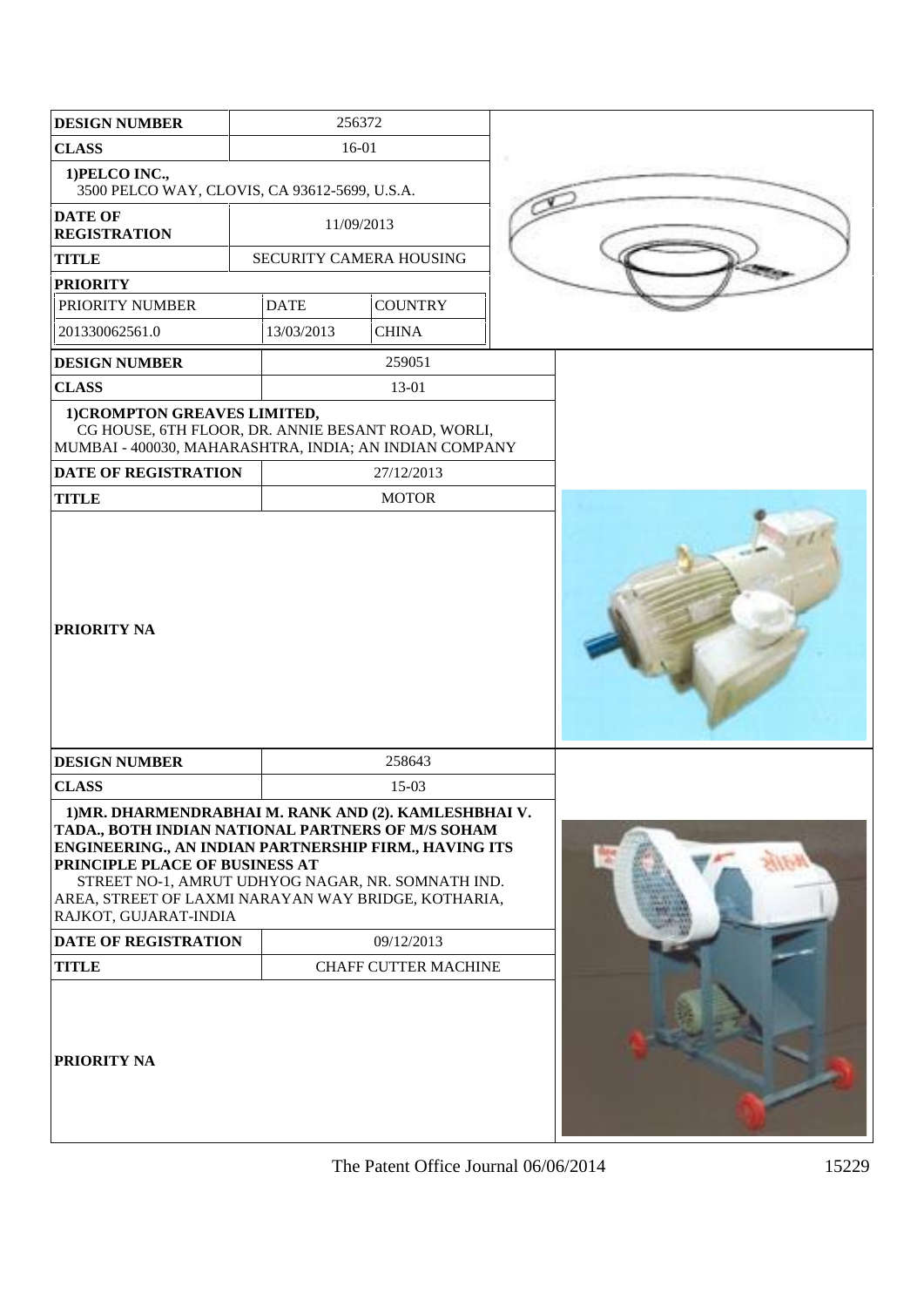| <b>DESIGN NUMBER</b>                                                                                                                                                                                                                                                                                       | 253222                          |                |    |
|------------------------------------------------------------------------------------------------------------------------------------------------------------------------------------------------------------------------------------------------------------------------------------------------------------|---------------------------------|----------------|----|
| <b>CLASS</b>                                                                                                                                                                                                                                                                                               |                                 |                |    |
| 1) M/S. TEJCO VISION, AN INDIAN PARTNERSHIP FIRM<br>AT III, ANAND DHAM, 1ST FLOOR, 10TH ROAD, KHAR (W), MUMBAI-400052,<br>INDIA WHOSE PARTNERS ARE (1) MR. SUNIL H.RAJANI AND (2) MR.<br>HARIDAYAL RAJANI BOTH ARE INDIAN NATIONALS                                                                        |                                 |                |    |
| <b>DATE OF REGISTRATION</b>                                                                                                                                                                                                                                                                                | 18/04/2013                      |                |    |
| TITLE                                                                                                                                                                                                                                                                                                      | NEEDLE FOR HAIR TRANSPLANTATION |                |    |
| <b>PRIORITY NA</b>                                                                                                                                                                                                                                                                                         |                                 |                | EW |
| <b>DESIGN NUMBER</b>                                                                                                                                                                                                                                                                                       | 257563                          |                |    |
| <b>CLASS</b>                                                                                                                                                                                                                                                                                               | $02-05$                         |                |    |
| 1) M/S UNIVERSAL TRADERS, B-X-506/2, TELLIYAN WALI GALI, NEAR<br><b>IOBAL GANJ CHOWK, LUDHIANA-141 008 (PUNJAB) INDIA</b><br>AN INDIAN PROPRIETORSHIP FIRM WHOSE PROPRIETOR IS:- NEELAM<br>GUPTA BEING INDIAN NATIONALS OF THE ABOVE ADDRESS<br><b>DATE OF REGISTRATION</b><br><b>TITLE</b><br>PRIORITY NA | 18/10/2013<br><b>SHAWL</b>      |                |    |
| <b>DESIGN NUMBER</b>                                                                                                                                                                                                                                                                                       | 254557                          |                |    |
| <b>CLASS</b>                                                                                                                                                                                                                                                                                               | 24-04                           |                |    |
| 1) KONINKLIJKE PHILIPS N.V., A COMPANY ORGANIZED AND EXISTING<br>UNDER THE LAWS OF THE KINGDOM OF THE NETHERLANDS, RESIDING AT<br>EINDHOVEN,<br>WHOSE POST-OFFICE ADDRESS IS HIGH TECH CAMPUS 5, 5656 AE<br>EINDHOVEN, THE NETHERLANDS                                                                     |                                 |                |    |
| DATE OF REGISTRATION                                                                                                                                                                                                                                                                                       | 18/06/2013                      |                |    |
| TITLE                                                                                                                                                                                                                                                                                                      | NEBULIZER COMPRESSOR            |                |    |
| <b>PRIORITY</b>                                                                                                                                                                                                                                                                                            |                                 |                |    |
| PRIORITY NUMBER                                                                                                                                                                                                                                                                                            | <b>DATE</b>                     | <b>COUNTRY</b> |    |
| 002157545-0003                                                                                                                                                                                                                                                                                             | 20/12/2012                      | <b>OHIM</b>    |    |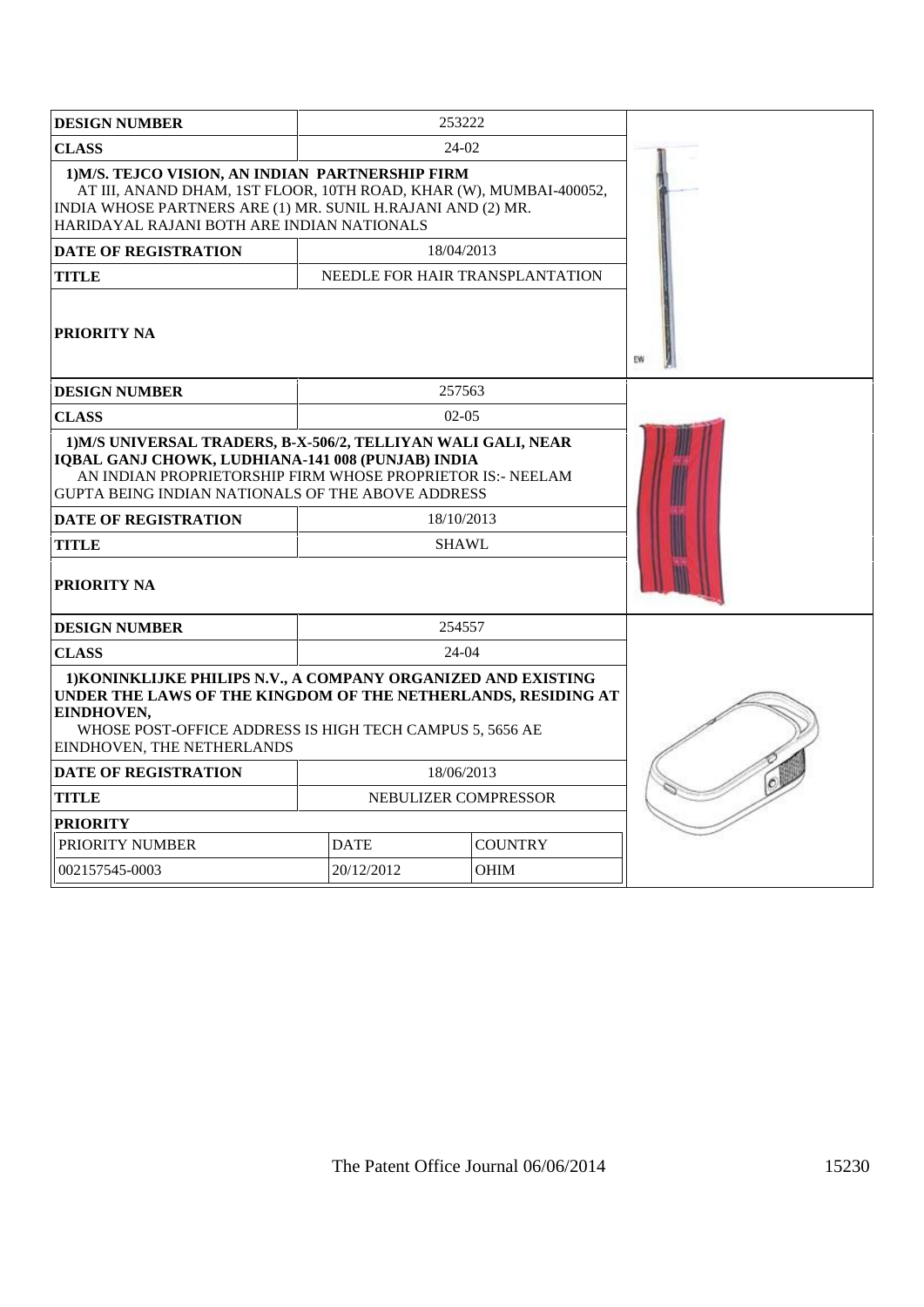| <b>DESIGN NUMBER</b>                                                                                                                                                                                                                                          |             | 258717                             |  |
|---------------------------------------------------------------------------------------------------------------------------------------------------------------------------------------------------------------------------------------------------------------|-------------|------------------------------------|--|
| <b>CLASS</b>                                                                                                                                                                                                                                                  |             | $12 - 15$                          |  |
| 1) COMPAGNIE GENERALE DES ETABLISSEMENTS MICHELIN, A FRENCH<br>COMPANY OF 12 COURS SABLON, F-63000, CLERMONT-FERRAND, FRANCE,<br>AND MICHELIN RECHERCHE ET TECHNIQUE S.A., A SWISS COMPANY OF<br>ROUTE LOUIS BRAILLE 10 - CH-1763 GRANGES-PACCOT, SWITZERLAND |             |                                    |  |
| <b>DATE OF REGISTRATION</b>                                                                                                                                                                                                                                   |             | 13/12/2013                         |  |
| TITLE                                                                                                                                                                                                                                                         |             | <b>TIRE</b>                        |  |
| PRIORITY NA                                                                                                                                                                                                                                                   |             |                                    |  |
| <b>DESIGN NUMBER</b>                                                                                                                                                                                                                                          |             | 257204                             |  |
| <b>CLASS</b>                                                                                                                                                                                                                                                  |             | $15-02$                            |  |
| 1) MEKO AUTO PVT. LTD., M-24, SECTOR-I, DSIDC, INDUSTRIAL AREA,<br>BAWANA, DELHI-110039, INDIA,<br>AN INDIAN COMPANY REGISTERED UNDER THE PROVISIONS OF INDIAN<br>COMPANIES ACT, 1956, OF THE ABOVE ADDRESS                                                   |             |                                    |  |
| <b>DATE OF REGISTRATION</b>                                                                                                                                                                                                                                   | 04/10/2013  |                                    |  |
| <b>TITLE</b>                                                                                                                                                                                                                                                  |             | WATER PUMP ASSEMBLY                |  |
| PRIORITY NA                                                                                                                                                                                                                                                   |             |                                    |  |
| <b>DESIGN NUMBER</b>                                                                                                                                                                                                                                          |             | 256586                             |  |
| <b>CLASS</b>                                                                                                                                                                                                                                                  |             | $14-02$                            |  |
| 1) SAMSUNG ELECTRONICS CO., LTD.<br>129, SAMSUNG-RO, YEONGTONG-GU, SUWON-SI, GYEONGGI-DO, 443-742,<br>REPUBLIC OF KOREA, A COMPANY OF REPUBLIC OF KOREA                                                                                                       |             |                                    |  |
| <b>DATE OF REGISTRATION</b>                                                                                                                                                                                                                                   |             | 18/09/2013                         |  |
| <b>TITLE</b>                                                                                                                                                                                                                                                  |             | <b>TONER CARTRIDGE FOR PRINTER</b> |  |
| <b>PRIORITY</b>                                                                                                                                                                                                                                               |             |                                    |  |
| PRIORITY NUMBER                                                                                                                                                                                                                                               | <b>DATE</b> | <b>COUNTRY</b>                     |  |
| 30-2013-0016515                                                                                                                                                                                                                                               | 01/04/2013  | <b>REPUBLIC OF KOREA</b>           |  |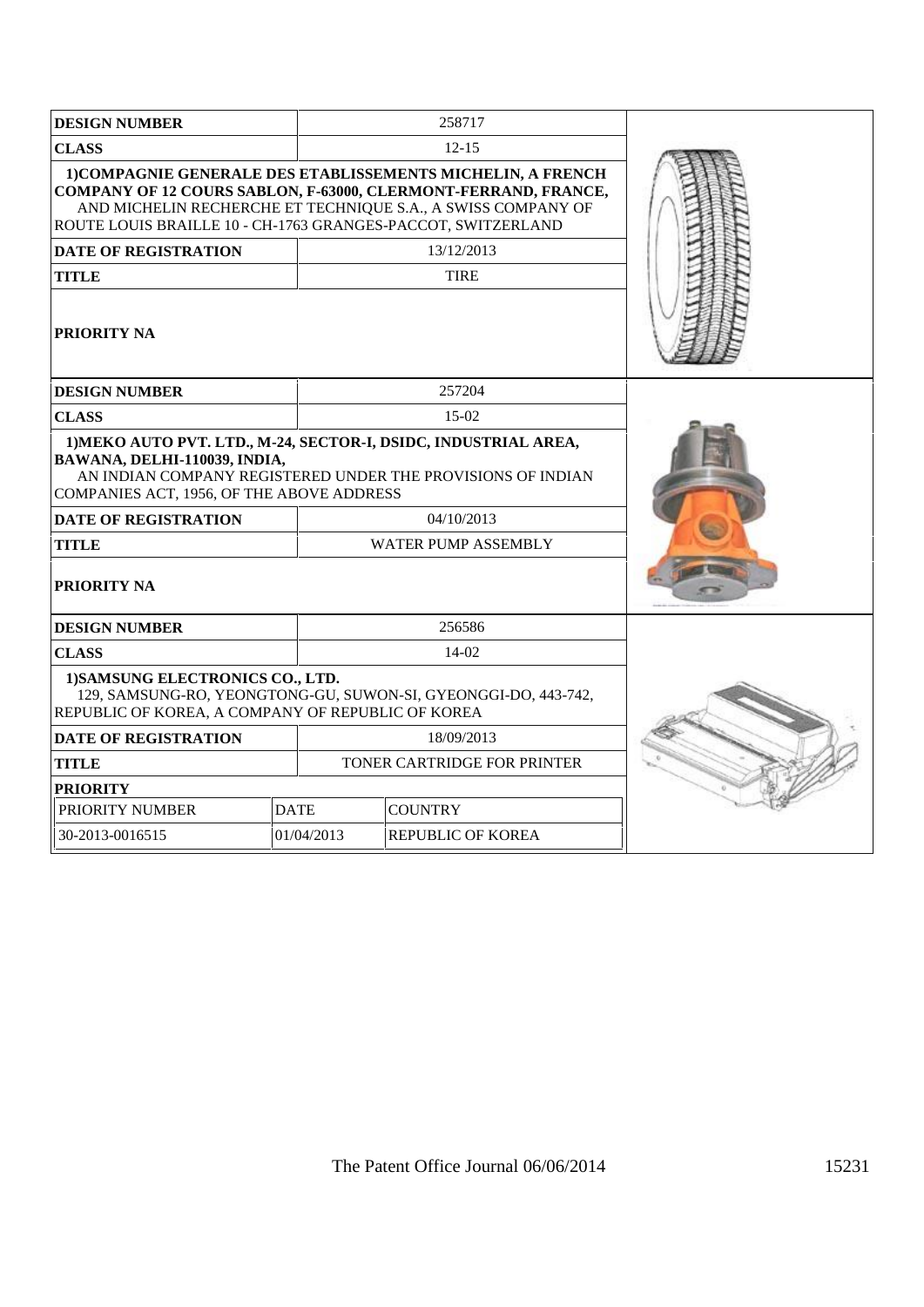| <b>DESIGN NUMBER</b>                                                                                                                                                                                                                                          | 258718                                                                                                                          |  |
|---------------------------------------------------------------------------------------------------------------------------------------------------------------------------------------------------------------------------------------------------------------|---------------------------------------------------------------------------------------------------------------------------------|--|
| <b>CLASS</b>                                                                                                                                                                                                                                                  | $12 - 15$                                                                                                                       |  |
| 1) COMPAGNIE GENERALE DES ETABLISSEMENTS MICHELIN, A FRENCH<br>COMPANY OF 12 COURS SABLON, F-63000, CLERMONT-FERRAND, FRANCE,<br>AND MICHELIN RECHERCHE ET TECHNIQUE S.A., A SWISS COMPANY OF<br>ROUTE LOUIS BRAILLE 10 - CH-1763 GRANGES-PACCOT, SWITZERLAND |                                                                                                                                 |  |
| <b>DATE OF REGISTRATION</b>                                                                                                                                                                                                                                   | 13/12/2013                                                                                                                      |  |
| <b>TITLE</b>                                                                                                                                                                                                                                                  | <b>TIRE</b>                                                                                                                     |  |
| PRIORITY NA                                                                                                                                                                                                                                                   |                                                                                                                                 |  |
| <b>DESIGN NUMBER</b>                                                                                                                                                                                                                                          | 253319                                                                                                                          |  |
| <b>CLASS</b>                                                                                                                                                                                                                                                  | 19-07                                                                                                                           |  |
| 1) KRISHNA INSTITUTE OF MEDICAL SCIENCES THROUGH DR. M.V.<br><b>GHORPADE (REGISTRAR),</b><br>NEAR DHEBEWADI ROAD, MALKAPUR, KARAD, MAHARASHTRA, INDIA.                                                                                                        |                                                                                                                                 |  |
| <b>DATE OF REGISTRATION</b>                                                                                                                                                                                                                                   | 23/04/2013                                                                                                                      |  |
| <b>TITLE</b>                                                                                                                                                                                                                                                  | <b>MEDICAL TRAINING AID</b>                                                                                                     |  |
| PRIORITY NA                                                                                                                                                                                                                                                   |                                                                                                                                 |  |
| <b>DESIGN NUMBER</b>                                                                                                                                                                                                                                          | 257895                                                                                                                          |  |
| <b>CLASS</b>                                                                                                                                                                                                                                                  | 09-03                                                                                                                           |  |
| 1) ASHWIN VANASPATI INDUSTRIES PVT. LTD. (A COMPANY<br><b>BUSINESS AT</b><br>(GUJARAT) INDIA                                                                                                                                                                  | INCORPORATED UNDER THE COMPANIES ACT, 1956) HAVING HIS PLACE OF<br>3RD FLOOR, PREMIER CHAMBERS, R.C. DUTT ROAD, VADODARA-390007 |  |
| <b>DATE OF REGISTRATION</b>                                                                                                                                                                                                                                   | 31/10/2013                                                                                                                      |  |
| <b>TITLE</b>                                                                                                                                                                                                                                                  | <b>CONTAINER</b>                                                                                                                |  |
| <b>PRIORITY NA</b>                                                                                                                                                                                                                                            |                                                                                                                                 |  |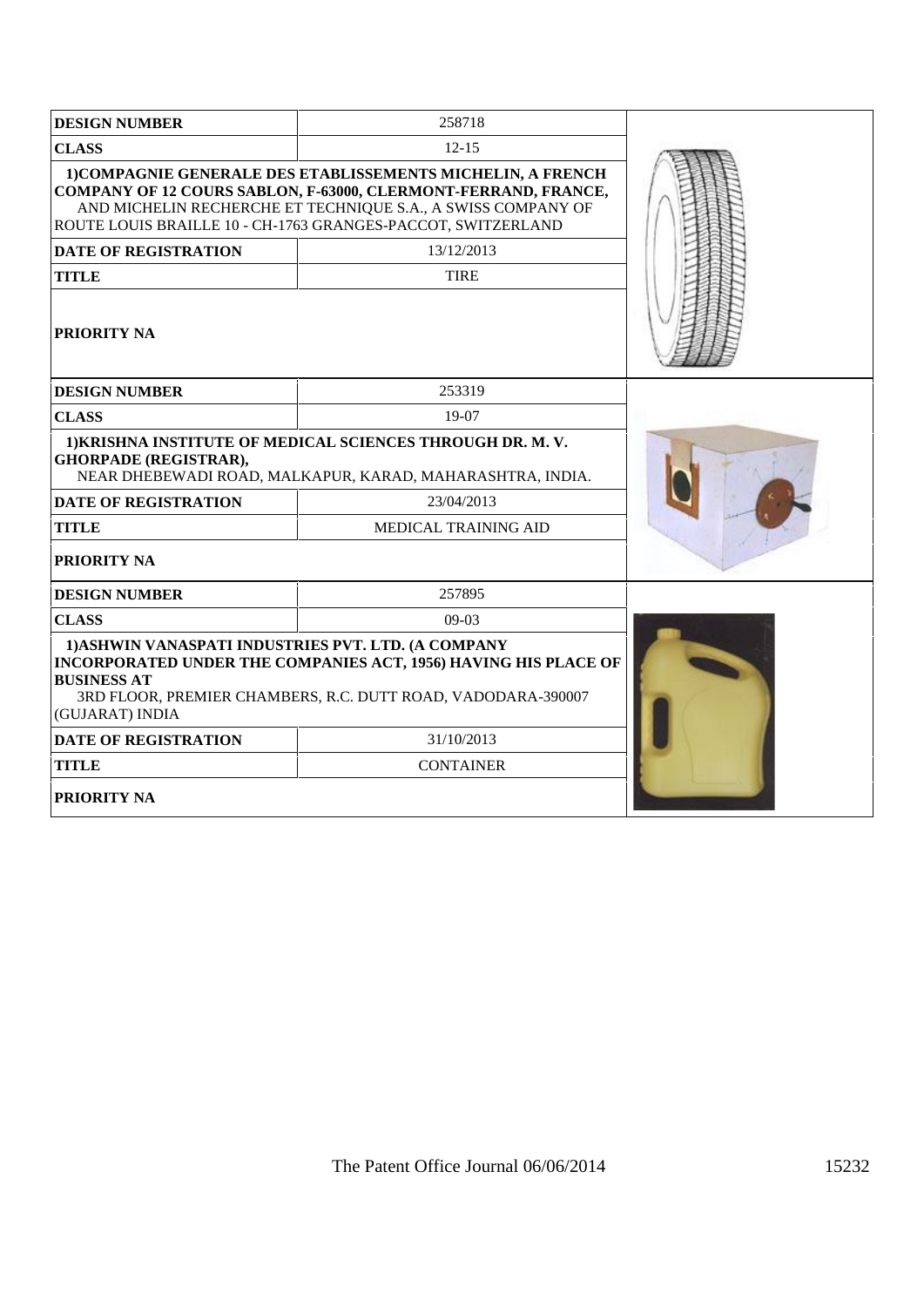| <b>DESIGN NUMBER</b>                                                                                                                                                                                                                            |                     | 257570             |  |
|-------------------------------------------------------------------------------------------------------------------------------------------------------------------------------------------------------------------------------------------------|---------------------|--------------------|--|
| <b>CLASS</b>                                                                                                                                                                                                                                    |                     | 15-07              |  |
| 1) M/S. FOSHAN PIONEER ENTERPRISE; A CHINESE CORPORATION, OF<br><b>THE ADDRESS:</b><br>4/F, WEALTH ASSOCIATIONS BUILDING, NO. 34 NORTH NANHAI<br>AVENUE, NANHAI DISTRICT, FOSHAN CITY, GUANGDONG PROVINCE,<br>PEOPLE'S REPUBLIC OF CHINA-528000 |                     |                    |  |
| DATE OF REGISTRATION                                                                                                                                                                                                                            |                     | 21/10/2013         |  |
| <b>TITLE</b>                                                                                                                                                                                                                                    |                     | REFRIGERATOR SHELF |  |
| <b>PRIORITY</b>                                                                                                                                                                                                                                 |                     |                    |  |
| PRIORITY NUMBER                                                                                                                                                                                                                                 | <b>DATE</b>         | <b>COUNTRY</b>     |  |
| 201330463833.8                                                                                                                                                                                                                                  | 28/09/2013          | <b>CHINA</b>       |  |
| <b>DESIGN NUMBER</b>                                                                                                                                                                                                                            |                     | 256315             |  |
| <b>CLASS</b>                                                                                                                                                                                                                                    |                     | 09-01              |  |
| 1) M/S RADIANCE CHEMICALS AN INDIAN PROPRIETORSHIP FIRM HAVING<br><b>ITS OFFICE AT</b><br>263, B.B. GANGULY STREET, KOLKATA-700012, WEST BENGAL, INDIA,<br>WHOSE PROPRIETOR IS MRS. KAVITA ARORA<br><b>DATE OF REGISTRATION</b>                 |                     | 09/09/2013         |  |
| <b>TITLE</b>                                                                                                                                                                                                                                    |                     | <b>BOTTLE</b>      |  |
| <b>PRIORITY NA</b>                                                                                                                                                                                                                              |                     |                    |  |
| <b>DESIGN NUMBER</b>                                                                                                                                                                                                                            |                     | 257205             |  |
| <b>CLASS</b>                                                                                                                                                                                                                                    |                     | 15-02              |  |
| 1) MEKO AUTO PVT. LTD., M-24, SECTOR-I, DSIDC, INDUSTRIAL AREA,<br>BAWANA, DELHI-110039, INDIA,<br>AN INDIAN COMPANY REGISTERED UNDER THE PROVISIONS OF INDIAN<br>COMPANIES ACT, 1956, OF THE ABOVE ADDRESS                                     |                     |                    |  |
| DATE OF REGISTRATION                                                                                                                                                                                                                            |                     | 04/10/2013         |  |
| <b>TITLE</b>                                                                                                                                                                                                                                    | WATER PUMP ASSEMBLY |                    |  |
| <b>PRIORITY NA</b>                                                                                                                                                                                                                              |                     |                    |  |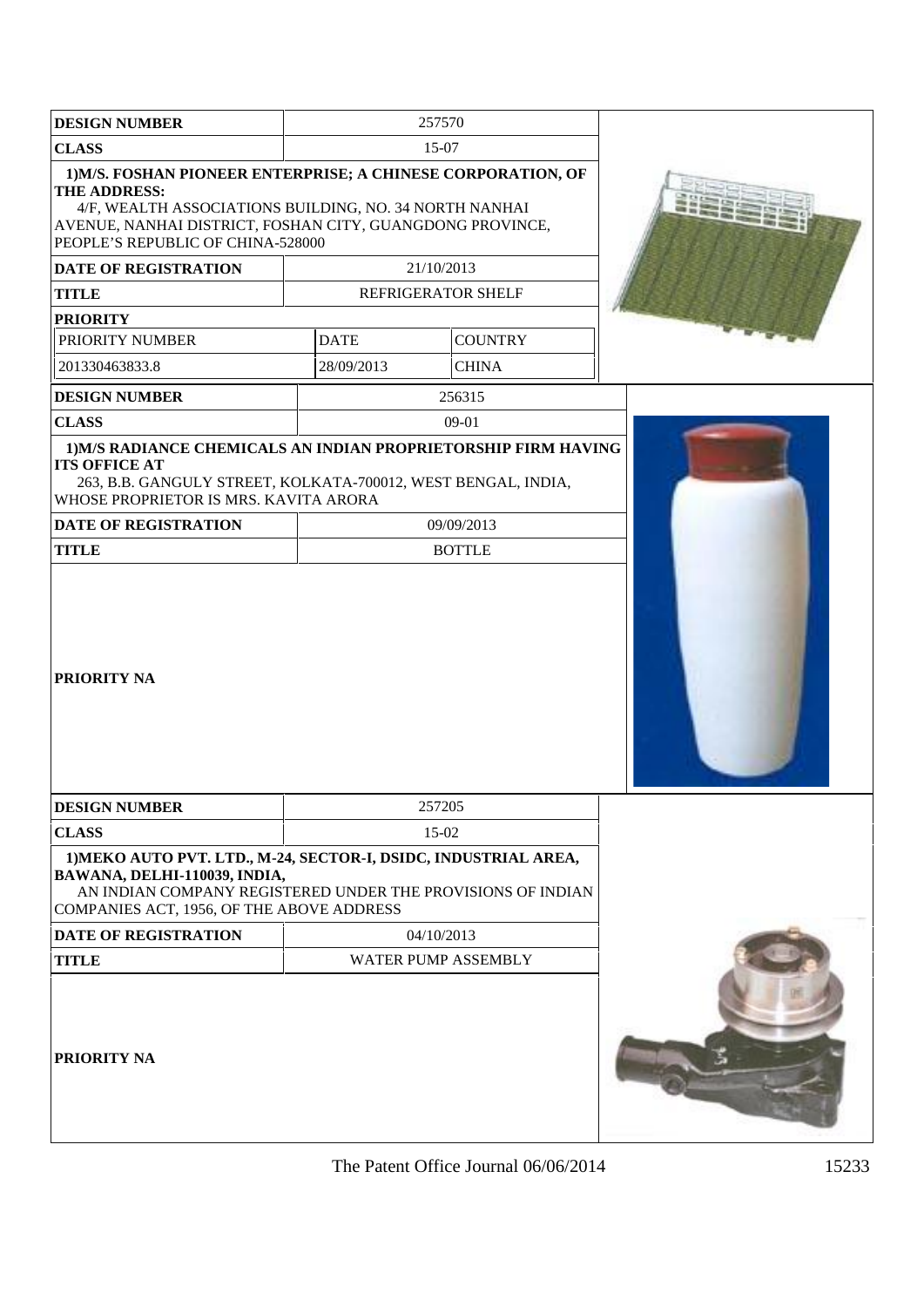| <b>DESIGN NUMBER</b>                                                                         | 258522                                                                                                                          |  |
|----------------------------------------------------------------------------------------------|---------------------------------------------------------------------------------------------------------------------------------|--|
| <b>CLASS</b>                                                                                 | $09-01$                                                                                                                         |  |
| <b>INDIAN COMPANIES ACT, AT</b><br>KARNATAKA, INDIA                                          | 1) AMRUT DISTILLERIES LTD., A COMPANY INCORPORATED UNDER THE<br>41/1, 72ND CROSS, RAJAJI NAGAR, 6TH BLOCK, BENGALURU-560 010,   |  |
| <b>DATE OF REGISTRATION</b>                                                                  | 02/12/2013                                                                                                                      |  |
| <b>TITLE</b>                                                                                 | <b>BOTTLE</b>                                                                                                                   |  |
| <b>PRIORITY NA</b>                                                                           |                                                                                                                                 |  |
| <b>DESIGN NUMBER</b>                                                                         | 253324                                                                                                                          |  |
| <b>CLASS</b>                                                                                 | $24-02$                                                                                                                         |  |
| <b>GHORPADE (REGISTRAR),</b>                                                                 | 1) KRISHNA INSTITUTE OF MEDICAL SCIENCES THROUGH DR. M.V.<br>NEAR DHEBEWADI ROAD, MALKAPUR, KARAD, MAHARASHTRA, INDIA.          |  |
| <b>DATE OF REGISTRATION</b>                                                                  | 23/04/2013                                                                                                                      |  |
| <b>TITLE</b>                                                                                 | <b>CERVICAL SPATULA</b>                                                                                                         |  |
| PRIORITY NA                                                                                  |                                                                                                                                 |  |
| <b>DESIGN NUMBER</b>                                                                         | 257896                                                                                                                          |  |
| <b>CLASS</b>                                                                                 | $09-03$                                                                                                                         |  |
| 1) ASHWIN VANASPATI INDUSTRIES PVT. LTD. (A COMPANY<br><b>BUSINESS AT</b><br>(GUJARAT) INDIA | INCORPORATED UNDER THE COMPANIES ACT, 1956) HAVING HIS PLACE OF<br>3RD FLOOR, PREMIER CHAMBERS, R.C. DUTT ROAD, VADODARA-390007 |  |
| <b>DATE OF REGISTRATION</b>                                                                  | 31/10/2013                                                                                                                      |  |
| <b>TITLE</b>                                                                                 | <b>CONTAINER</b>                                                                                                                |  |
| <b>PRIORITY NA</b>                                                                           |                                                                                                                                 |  |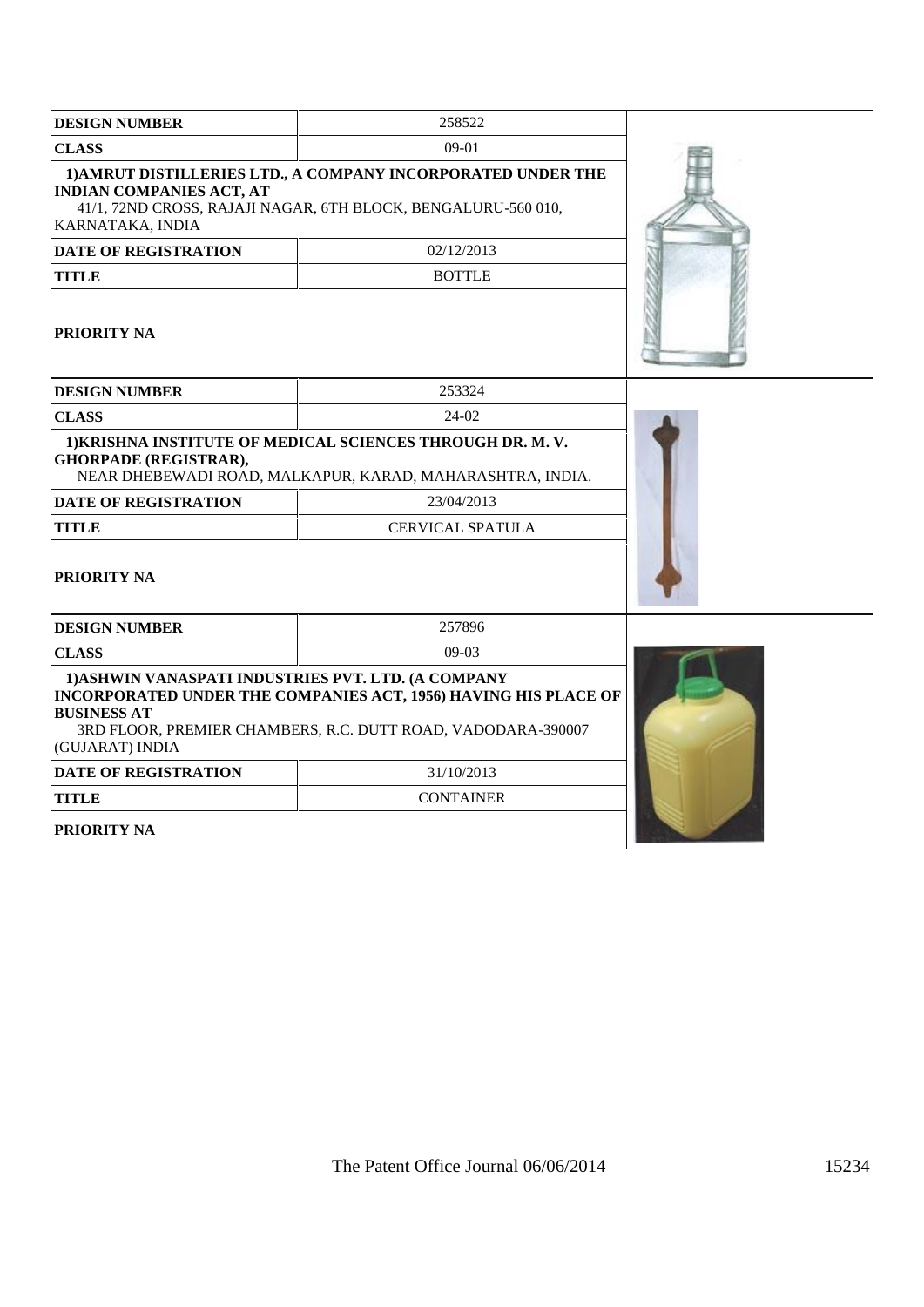| <b>DESIGN NUMBER</b>                                                                                                                           | 258178                                                                                                                                                                                     |          |
|------------------------------------------------------------------------------------------------------------------------------------------------|--------------------------------------------------------------------------------------------------------------------------------------------------------------------------------------------|----------|
| <b>CLASS</b>                                                                                                                                   | 08-07                                                                                                                                                                                      |          |
| <b>CONCERN) HAVING PLACE OF BUSINESS AT:</b><br>PAN, 50, FEET ROAD, RAJKOT-360002-GUJARAT-(INDIA)                                              | 1) JAYESHBHAI BABUBHAI KHATRA (ADULT & INDIAN NATIONAL) SOLE<br>PROPRIETOR OF RADO ENGINEERING (INDIAN PROPRIETORSHIP<br>KOTHARIA MAIN ROAD, 4, GOKULNAGAR, V.N. STREET NO. 1, B/H. NATHJI | Hospital |
| <b>DATE OF REGISTRATION</b>                                                                                                                    | 18/11/2013                                                                                                                                                                                 |          |
| <b>TITLE</b>                                                                                                                                   | <b>TOWER BOLT</b>                                                                                                                                                                          |          |
| <b>PRIORITY NA</b>                                                                                                                             |                                                                                                                                                                                            |          |
| <b>DESIGN NUMBER</b>                                                                                                                           | 257207                                                                                                                                                                                     |          |
| <b>CLASS</b>                                                                                                                                   | 15-02                                                                                                                                                                                      |          |
| BAWANA, DELHI-110039, INDIA,<br>COMPANIES ACT, 1956, OF THE ABOVE ADDRESS<br><b>DATE OF REGISTRATION</b><br><b>TITLE</b><br><b>PRIORITY NA</b> | 1) MEKO AUTO PVT, LTD., M-24, SECTOR-I, DSIDC, INDUSTRIAL AREA,<br>AN INDIAN COMPANY REGISTERED UNDER THE PROVISIONS OF INDIAN<br>04/10/2013<br><b>WATER PUMP ASSEMBLY</b>                 |          |
| <b>DESIGN NUMBER</b>                                                                                                                           | 258586                                                                                                                                                                                     |          |
| <b>CLASS</b>                                                                                                                                   | $12 - 16$                                                                                                                                                                                  |          |
| 1) DEERE & COMPANY, A US CORPORATION                                                                                                           | OF ONE JOHN DEERE PLACE, MOLINE, ILLINOIS, 61265-8098 USA                                                                                                                                  |          |
| <b>DATE OF REGISTRATION</b>                                                                                                                    | 06/12/2013                                                                                                                                                                                 |          |
| <b>TITLE</b>                                                                                                                                   | <b>HOOD FOR A VEHICLE</b>                                                                                                                                                                  |          |
| <b>PRIORITY NA</b>                                                                                                                             |                                                                                                                                                                                            |          |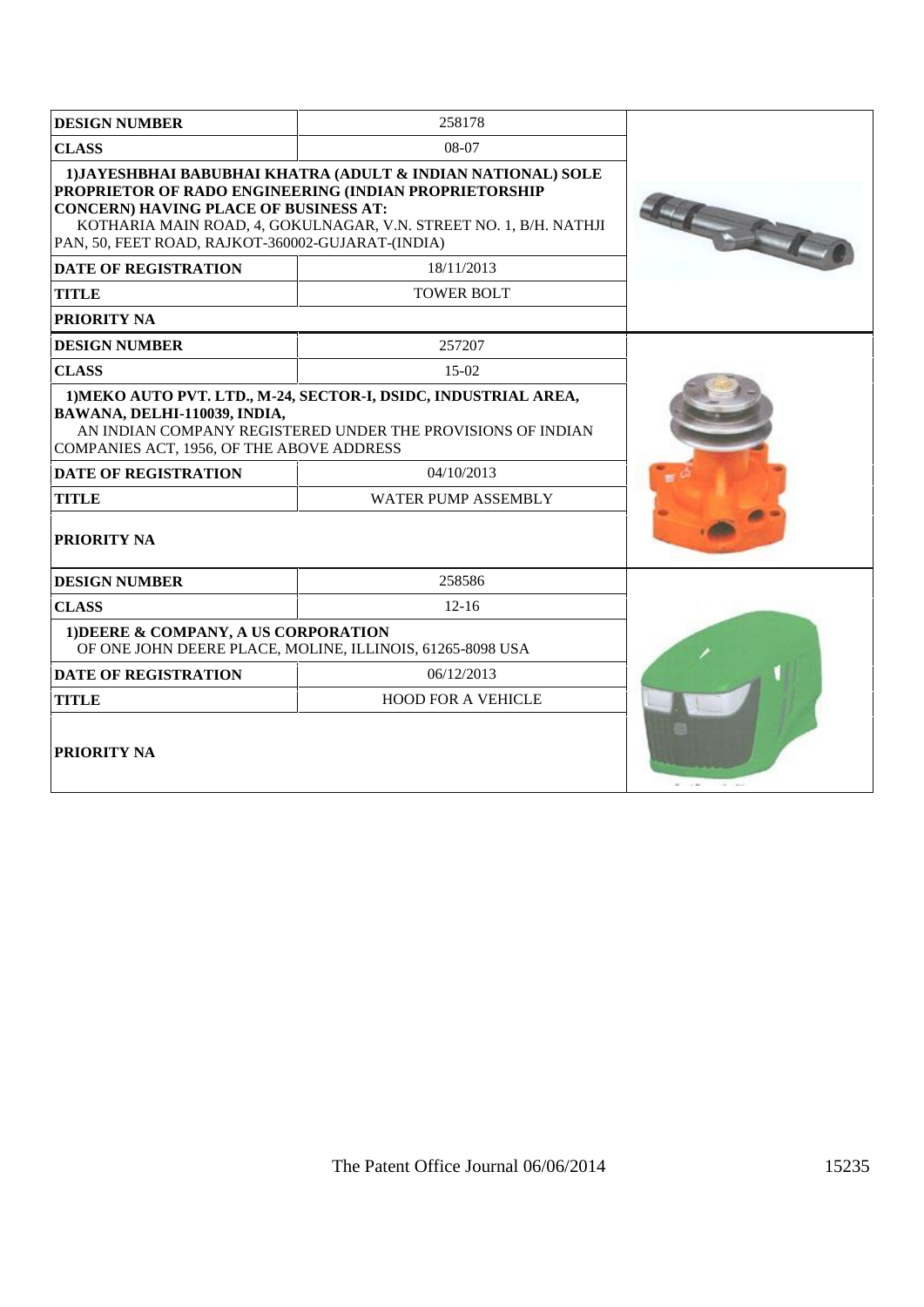| <b>DESIGN NUMBER</b>                                                                                                                                                                         |                               | 257898            |  |
|----------------------------------------------------------------------------------------------------------------------------------------------------------------------------------------------|-------------------------------|-------------------|--|
| <b>CLASS</b>                                                                                                                                                                                 |                               | $23-01$           |  |
| 1) DAYAL CHAND TRADING AS M/S. SIGMA REFRIGERATION WORKS,<br>3745, SHOP NO. 1 & 7, KUCHA PARMANAND, NETAJI SUBHASH MARG,<br>DARYA GANJ, NEW DELHI-110002, INDIA (A SOLE PROPRIETORSHIP FIRM) |                               |                   |  |
| <b>DATE OF REGISTRATION</b>                                                                                                                                                                  |                               | 31/10/2013        |  |
| <b>TITLE</b>                                                                                                                                                                                 |                               | <b>BALL VALVE</b> |  |
| <b>PRIORITY NA</b>                                                                                                                                                                           |                               |                   |  |
| <b>DESIGN NUMBER</b>                                                                                                                                                                         |                               | 245296            |  |
| <b>CLASS</b>                                                                                                                                                                                 |                               | 11-01             |  |
| 1) "DE BEERS CENTENARY AG<br>OF ALPENSTRASSE 5, 6000 LUZERN 6, SWITZERLAND, A COMPANY<br>INCORPORATED UNDER SWITZERLAND LAWS                                                                 |                               |                   |  |
| <b>DATE OF REGISTRATION</b>                                                                                                                                                                  | 14/05/2012                    |                   |  |
| <b>TITLE</b>                                                                                                                                                                                 |                               | <b>EARRING</b>    |  |
| <b>PRIORITY NA</b>                                                                                                                                                                           |                               |                   |  |
| <b>DESIGN NUMBER</b>                                                                                                                                                                         |                               | 257462            |  |
| <b>CLASS</b>                                                                                                                                                                                 | $09-01$                       |                   |  |
| 1) THE ABSOLUT COMPANY AKTIEBOLAG A COMPANY ORGANIZED AND<br><b>EXISTING UNDER THE LAWS OF SWEDEN, HAVING ITS OFFICE AT</b><br>SE-117 97 STOCKHOLM, SWEDEN                                   |                               |                   |  |
| <b>DATE OF REGISTRATION</b>                                                                                                                                                                  | 11/10/2013                    |                   |  |
| <b>TITLE</b>                                                                                                                                                                                 | <b>BOTTLE</b>                 |                   |  |
| <b>PRIORITY</b>                                                                                                                                                                              |                               |                   |  |
| PRIORITY NUMBER                                                                                                                                                                              | <b>DATE</b><br><b>COUNTRY</b> |                   |  |
| 002223750                                                                                                                                                                                    | 19/04/2013<br><b>OHIM</b>     |                   |  |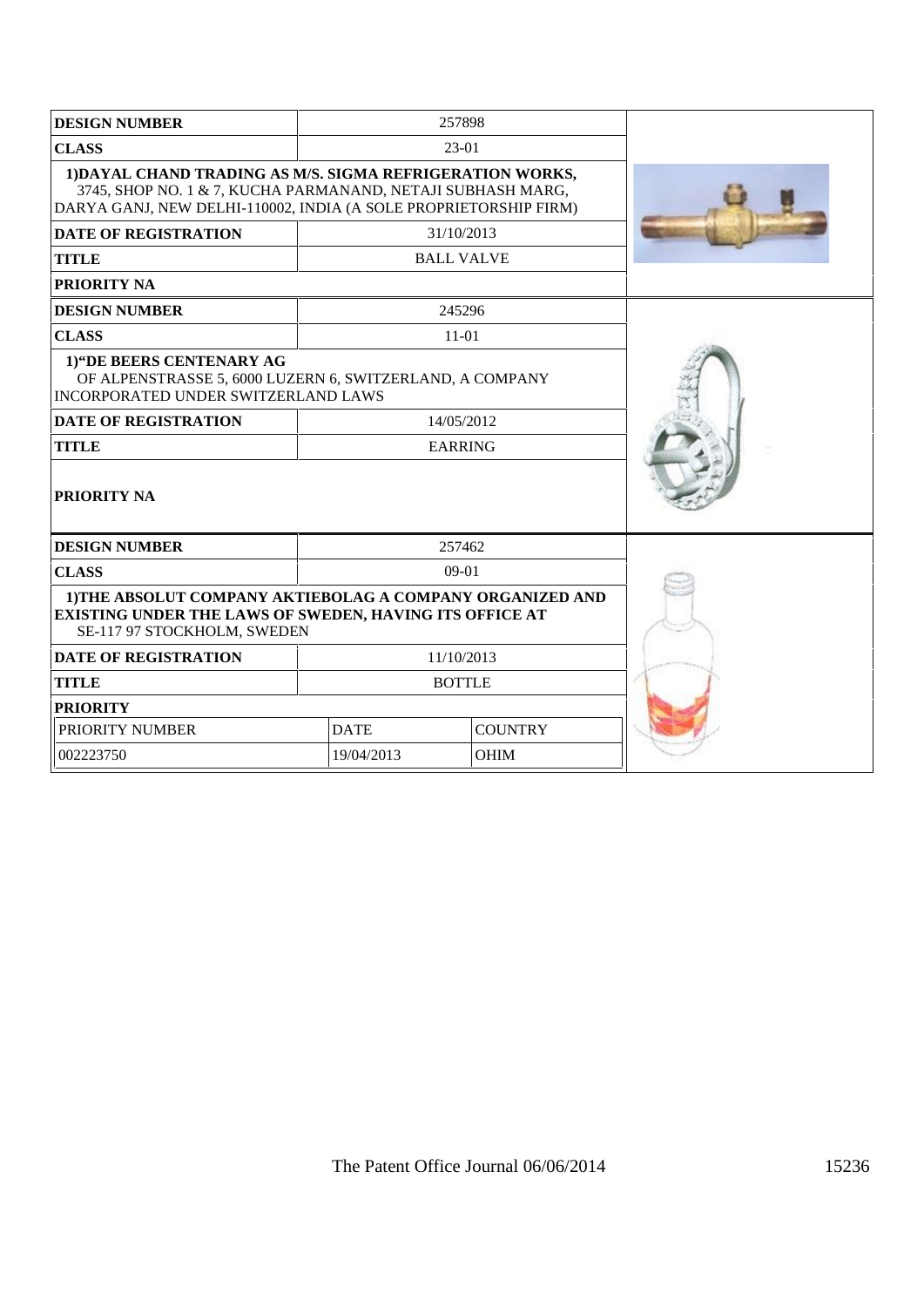| <b>DESIGN NUMBER</b>                                                         | 258066                                                                                                                         |  |
|------------------------------------------------------------------------------|--------------------------------------------------------------------------------------------------------------------------------|--|
| <b>CLASS</b>                                                                 | 09-03                                                                                                                          |  |
| <b>MURTI BLOW-TECH,</b>                                                      | 1) MR. NITIN MANGLA (AN INDIAN NATIONAL), TRADING AS M/S. MANGAL<br>G-178, SECTOR-3, DSIDC, INDL. AREA, BAWANA, DELHI-39       |  |
| DATE OF REGISTRATION                                                         | 11/11/2013                                                                                                                     |  |
| <b>TITLE</b>                                                                 | <b>CONTAINER</b>                                                                                                               |  |
| <b>PRIORITY NA</b>                                                           |                                                                                                                                |  |
| <b>DESIGN NUMBER</b>                                                         | 257199                                                                                                                         |  |
| <b>CLASS</b>                                                                 | 15-02                                                                                                                          |  |
| BAWANA, DELHI-110039, INDIA,<br>COMPANIES ACT, 1956, OF THE ABOVE ADDRESS    | 1) MEKO AUTO PVT. LTD., M-24, SECTOR-I, DSIDC, INDUSTRIAL AREA,<br>AN INDIAN COMPANY REGISTERED UNDER THE PROVISIONS OF INDIAN |  |
| DATE OF REGISTRATION                                                         | 04/10/2013                                                                                                                     |  |
| <b>TITLE</b>                                                                 | WATER PUMP ASSEMBLY                                                                                                            |  |
| <b>PRIORITY NA</b>                                                           |                                                                                                                                |  |
| <b>DESIGN NUMBER</b>                                                         | 257230                                                                                                                         |  |
| <b>CLASS</b>                                                                 | $02 - 04$                                                                                                                      |  |
| JAJMAU, KANPUR-208010 (U.P.), INDIA<br>USMAN AKHTAR, INDIAN OF ABOVE ADDRESS | 1) ADEEBA INTERNATIONAL OF 123/1, CHABILEY PURWA<br>AN INDIAN PROPRIETORSHIP FIRM WHOSE PROPRIETOR IS                          |  |
| <b>DATE OF REGISTRATION</b>                                                  | 07/10/2013                                                                                                                     |  |
| <b>TITLE</b>                                                                 | <b>SOLE FOR FOOTWEAR</b>                                                                                                       |  |
| <b>PRIORITY NA</b>                                                           |                                                                                                                                |  |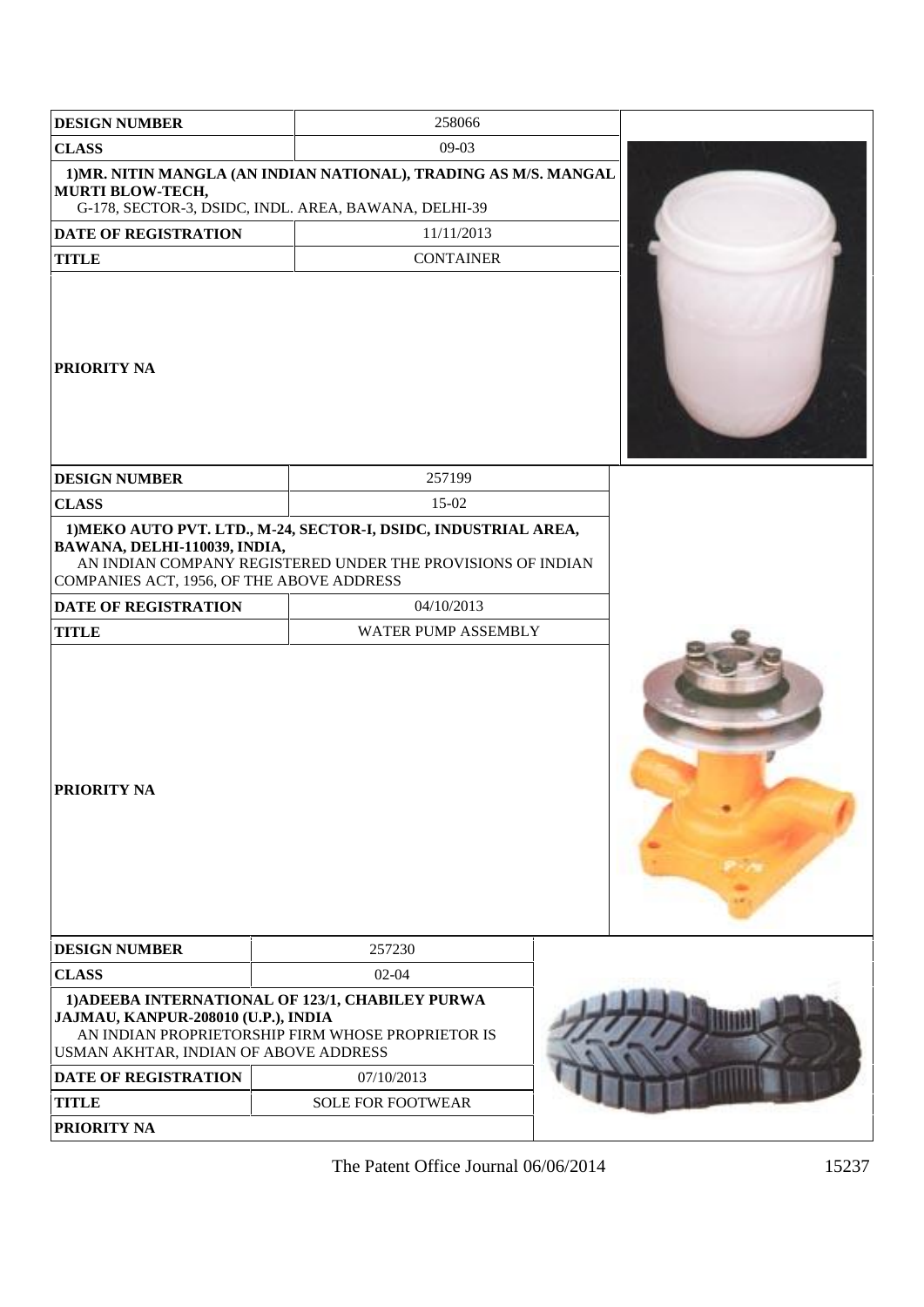| <b>DESIGN NUMBER</b>                                                                                                                                       |                                                                                               | 248860         |  |
|------------------------------------------------------------------------------------------------------------------------------------------------------------|-----------------------------------------------------------------------------------------------|----------------|--|
| <b>CLASS</b>                                                                                                                                               |                                                                                               | $09-01$        |  |
| 1)LODESTAR ANSTALT, A LIECHTENSTEIN COMPANY OF<br>PO BOX 1150 LOVA-CENTER, VADUZ, FL-9490, LIECHTENSTEIN                                                   |                                                                                               |                |  |
| <b>DATE OF REGISTRATION</b>                                                                                                                                |                                                                                               | 17/10/2012     |  |
| <b>TITLE</b>                                                                                                                                               |                                                                                               | <b>BOTTLE</b>  |  |
| <b>PRIORITY</b>                                                                                                                                            |                                                                                               |                |  |
| PRIORITY NUMBER                                                                                                                                            | <b>DATE</b>                                                                                   | <b>COUNTRY</b> |  |
| 002030551-0001                                                                                                                                             | 20/04/2012                                                                                    | <b>OHIM</b>    |  |
| <b>DESIGN NUMBER</b>                                                                                                                                       |                                                                                               | 257693         |  |
| <b>CLASS</b>                                                                                                                                               |                                                                                               | 08-06          |  |
| (INDIAN PARTNERSHIP FIRM) HAVING PLACE OF BUSINESS AT:<br>WAYBRIDGE, N.H. 8B, RAJKOT-360003-GUJARAT-(INDIA)<br><b>DATE OF REGISTRATION</b><br><b>TITLE</b> | 3, MARUTI INDUSTRIAL AREA, KOTHARIYA RING ROAD, B/H. MURLIDHAR<br>24/10/2013<br><b>HANDLE</b> |                |  |
| <b>PRIORITY NA</b>                                                                                                                                         |                                                                                               |                |  |
| <b>DESIGN NUMBER</b>                                                                                                                                       |                                                                                               | 257378         |  |
| <b>CLASS</b>                                                                                                                                               | $10-02$                                                                                       |                |  |
| 1) SWATCH AG (SWATCH SA) (SWATCH LTD), A SWISS COMPANY OF<br>JAKOB-STAMPFLI-STRASSE 94, CH-2502 BIEL/BIENNE, SWITZERLAND                                   |                                                                                               |                |  |
| <b>DATE OF REGISTRATION</b>                                                                                                                                | 10/10/2013                                                                                    |                |  |
| <b>TITLE</b>                                                                                                                                               | <b>WRISTWATCH</b>                                                                             |                |  |
| <b>PRIORITY</b>                                                                                                                                            |                                                                                               |                |  |
| PRIORITY NUMBER                                                                                                                                            | <b>COUNTRY</b><br><b>DATE</b>                                                                 |                |  |
| DM 080 666                                                                                                                                                 | 16/04/2013<br><b>WIPO</b>                                                                     |                |  |
|                                                                                                                                                            |                                                                                               |                |  |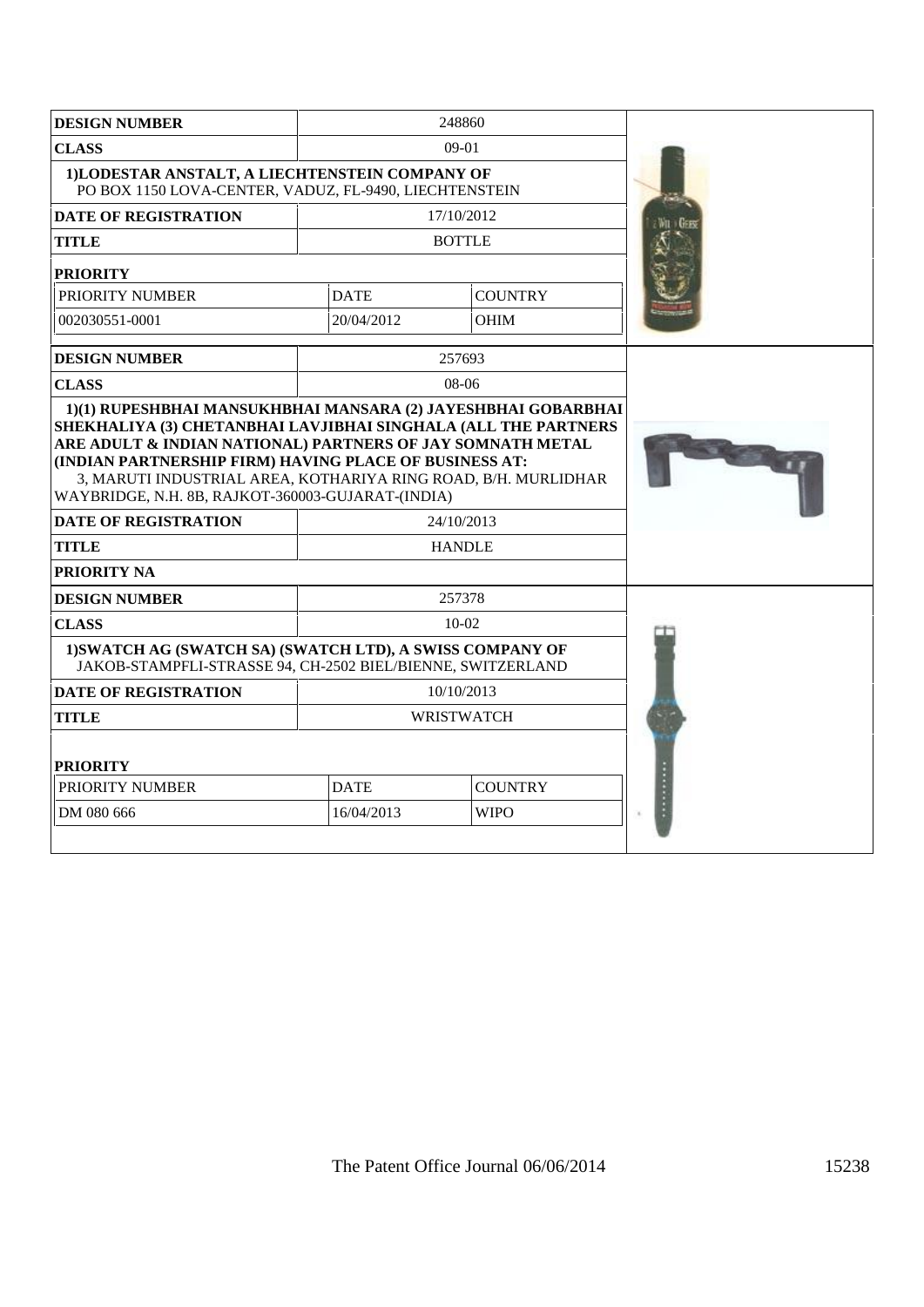| <b>DESIGN NUMBER</b>                                                                                                                                                                                                                                          |                                 | 257177             |  |
|---------------------------------------------------------------------------------------------------------------------------------------------------------------------------------------------------------------------------------------------------------------|---------------------------------|--------------------|--|
| <b>CLASS</b>                                                                                                                                                                                                                                                  |                                 | $08-06$            |  |
| 1) DIVYESHBHAI G BARASIYA (INDIAN NATIONALS) SOLE PROPRIETOR OF<br>SHREE TECHNOCAST (INDIAN PROPRIETORSHIP CONCERN) HAVING<br>PLACE OF BUSINESS AT -<br>SHED NO. K-1, 242/5, AJI GIDC ROAD, Q-2, MELTECH, NR. TERBO BEARING,<br>RAJKOT-360003-GUJARAT (INDIA) |                                 |                    |  |
| <b>DATE OF REGISTRATION</b>                                                                                                                                                                                                                                   |                                 | 04/10/2013         |  |
| <b>TITLE</b>                                                                                                                                                                                                                                                  |                                 | <b>HANDLE</b>      |  |
| PRIORITY NA                                                                                                                                                                                                                                                   |                                 |                    |  |
| <b>DESIGN NUMBER</b>                                                                                                                                                                                                                                          |                                 | 259076             |  |
| <b>CLASS</b>                                                                                                                                                                                                                                                  |                                 | 13-01              |  |
| 1) CROMPTON GREAVES LIMITED,<br>CG HOUSE, 6TH FLOOR, DR. ANNIE BESANT ROAD, WORLI, MUMBAI - 400030,<br>MAHARASHTRA, INDIA; AN INDIAN COMPANY                                                                                                                  |                                 |                    |  |
| <b>DATE OF REGISTRATION</b>                                                                                                                                                                                                                                   |                                 | 27/12/2013         |  |
| <b>TITLE</b>                                                                                                                                                                                                                                                  |                                 | <b>MOTOR</b>       |  |
| <b>PRIORITY NA</b>                                                                                                                                                                                                                                            |                                 |                    |  |
| <b>DESIGN NUMBER</b>                                                                                                                                                                                                                                          |                                 | 258544             |  |
| <b>CLASS</b>                                                                                                                                                                                                                                                  |                                 | $09-03$            |  |
| 1) SOCIÉTÉ DES PRODUITS NESTLÉ S.A. A COMPANY INCORPORATED<br>UNDER THE LAWS OF THE SWITZERLAND HAVING ITS REGISTERED<br><b>OFFICE AT</b><br>1800 VEVEY, SWITZERLAND                                                                                          |                                 |                    |  |
| <b>DATE OF REGISTRATION</b>                                                                                                                                                                                                                                   |                                 | 03/12/2013         |  |
| <b>TITLE</b>                                                                                                                                                                                                                                                  | <b>CONTAINER FOR FOODSTUFFS</b> |                    |  |
| <b>PRIORITY</b>                                                                                                                                                                                                                                               |                                 |                    |  |
| PRIORITY NUMBER                                                                                                                                                                                                                                               | <b>DATE</b>                     | <b>COUNTRY</b>     |  |
| 139950                                                                                                                                                                                                                                                        | 13/06/2013                      | <b>SWITZERLAND</b> |  |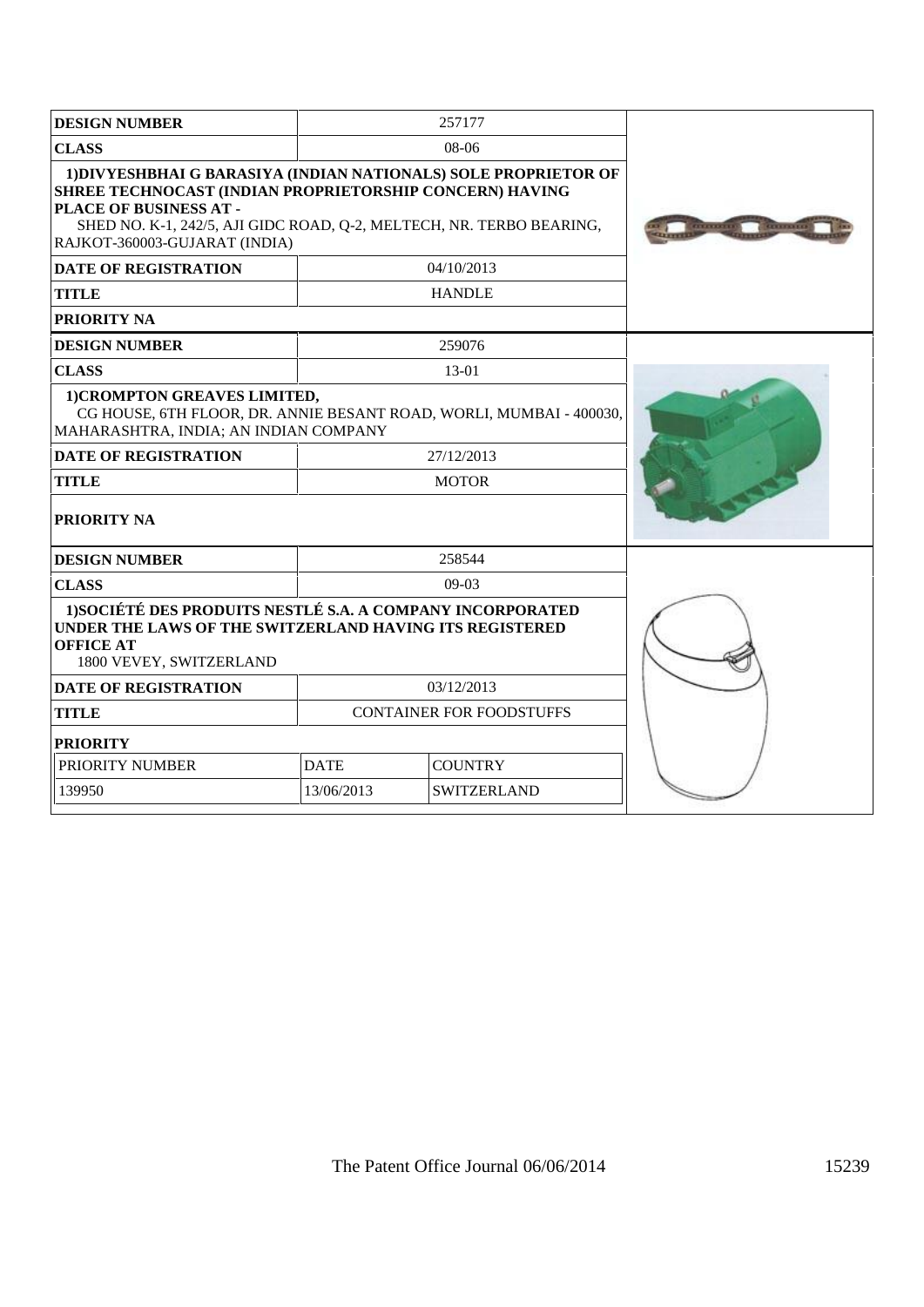| <b>DESIGN NUMBER</b>                                                                                                                                                                          |                               | 252726          |  |
|-----------------------------------------------------------------------------------------------------------------------------------------------------------------------------------------------|-------------------------------|-----------------|--|
| <b>CLASS</b>                                                                                                                                                                                  |                               | $11-01$         |  |
| 1) YAIR SHIMANSKY, A NATIONAL OF REPUBLIC OF SOUTH AFRICA, OF<br>8 LOQUAT, UNIT 2, MORENZON ESTATE, CONSTANTIA, 7806, CAPE TOWN,<br>REPUBLIC OF SOUTH AFRICA                                  |                               |                 |  |
| <b>DATE OF REGISTRATION</b>                                                                                                                                                                   | 01/04/2013                    |                 |  |
| <b>TITLE</b>                                                                                                                                                                                  |                               | <b>GEMSTONE</b> |  |
| <b>PRIORITY NA</b>                                                                                                                                                                            |                               |                 |  |
| <b>DESIGN NUMBER</b>                                                                                                                                                                          |                               | 257405          |  |
| <b>CLASS</b>                                                                                                                                                                                  |                               | $12 - 16$       |  |
| 1) VOLVO LASTVAGNAR AB, OF<br>405 08 GÖTEBORG, SWEDEN.                                                                                                                                        |                               |                 |  |
| <b>DATE OF REGISTRATION</b>                                                                                                                                                                   | 10/10/2013                    |                 |  |
| <b>TITLE</b>                                                                                                                                                                                  | <b>FOOTSTEP FOR VEHICLE</b>   |                 |  |
| <b>PRIORITY</b>                                                                                                                                                                               |                               |                 |  |
| PRIORITY NUMBER                                                                                                                                                                               | <b>COUNTRY</b><br><b>DATE</b> |                 |  |
| 2013/0156                                                                                                                                                                                     | <b>SWEDEN</b><br>11/04/2013   |                 |  |
| <b>DESIGN NUMBER</b>                                                                                                                                                                          |                               | 255240          |  |
| <b>CLASS</b>                                                                                                                                                                                  |                               | $11-01$         |  |
| 1) WORLDWIDE DIAMOND TRADEMARKS LTD. (A COMPANY EXISTING<br>UNDER THE LAWS OF CANADA), HAVING ITS OFFICE AT<br>1066 WEST HASTINGS STREET, SUITE 2160, VANCOUVER, BC V6E 3X1,<br><b>CANADA</b> |                               |                 |  |
| <b>DATE OF REGISTRATION</b>                                                                                                                                                                   |                               | 15/07/2013      |  |
| <b>TITLE</b>                                                                                                                                                                                  | <b>DIAMOND</b>                |                 |  |
| <b>PRIORITY</b>                                                                                                                                                                               |                               |                 |  |
| PRIORITY NUMBER                                                                                                                                                                               | <b>DATE</b><br><b>COUNTRY</b> |                 |  |
| 29/445,574                                                                                                                                                                                    | 13/02/2013                    | U.S.A.          |  |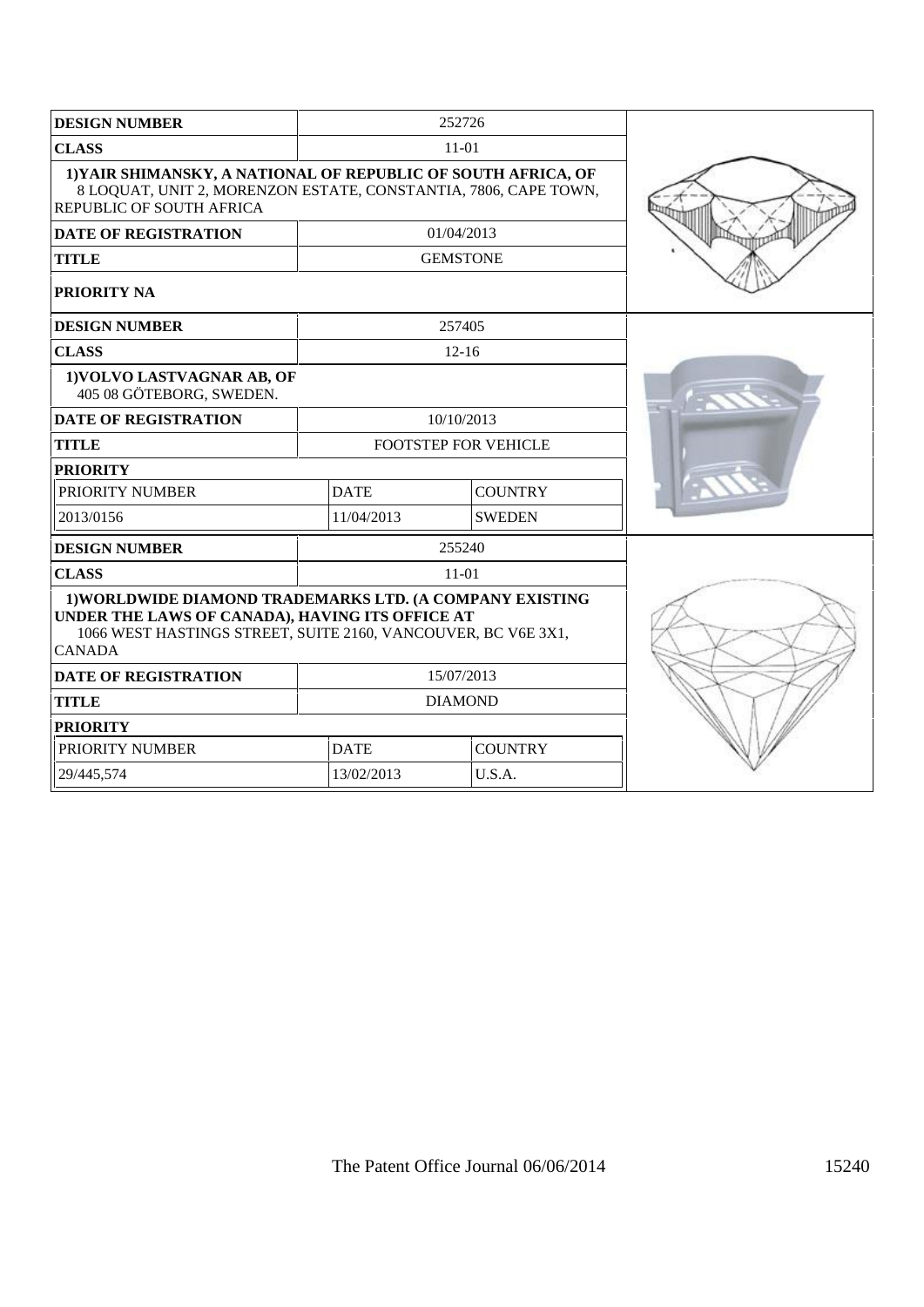| <b>DESIGN NUMBER</b>                                                                       | 259048                                                                                                                          |  |
|--------------------------------------------------------------------------------------------|---------------------------------------------------------------------------------------------------------------------------------|--|
| <b>CLASS</b>                                                                               | 13-01                                                                                                                           |  |
| 1) CROMPTON GREAVES LIMITED,<br>MAHARASHTRA, INDIA; AN INDIAN COMPANY                      | CG HOUSE, 6TH FLOOR, DR. ANNIE BESANT ROAD, WORLI, MUMBAI - 400030,                                                             |  |
| <b>DATE OF REGISTRATION</b>                                                                | 27/12/2013                                                                                                                      |  |
| <b>TITLE</b>                                                                               | <b>MOTOR</b>                                                                                                                    |  |
| <b>PRIORITY NA</b>                                                                         |                                                                                                                                 |  |
| <b>DESIGN NUMBER</b>                                                                       | 257992                                                                                                                          |  |
| <b>CLASS</b>                                                                               | $12 - 16$                                                                                                                       |  |
| 1) MAN TRUCK & BUS AG, A GERMAN COMPANY OF<br>DACHAUER STRASSE 667, 80995 MÜNCHEN, GERMANY |                                                                                                                                 |  |
| <b>DATE OF REGISTRATION</b>                                                                | 06/11/2013                                                                                                                      |  |
| <b>TITLE</b>                                                                               | <b>BUMPER FOR VEHICLES</b>                                                                                                      |  |
| PRIORITY NA                                                                                |                                                                                                                                 |  |
| <b>DESIGN NUMBER</b>                                                                       | 257562                                                                                                                          |  |
| <b>CLASS</b>                                                                               | 23-01                                                                                                                           |  |
| <b>INDIAN</b>                                                                              | 1) M/S. AQUIONICS DEVELOPMENTS INDIA (P) LTD., WHOSE ADDRESS<br>UG-5, WEST END MALL, JANAK PLACE, JANAK PURI, NEW DELHI-110058, |  |
| <b>DATE OF REGISTRATION</b>                                                                | 18/10/2013                                                                                                                      |  |
| <b>TITLE</b>                                                                               | WATER SOFTENER VESSEL                                                                                                           |  |
| PRIORITY NA                                                                                |                                                                                                                                 |  |
| <b>DESIGN NUMBER</b>                                                                       | 257340                                                                                                                          |  |
| <b>CLASS</b>                                                                               | 08-09                                                                                                                           |  |
| THE COMPANIES ACT, 1956, HAVING ITS REGISTERED OFFICE AT                                   | 1) DORMA INDIA PRIVATE LIMITED, COMPANY INCORPORATED UNDER<br>NO. 14, PATTULOS ROAD, CHENNAI-600002, TAMIL NADU, INDIA          |  |
| <b>DATE OF REGISTRATION</b>                                                                | 09/10/2013                                                                                                                      |  |
| <b>TITLE</b>                                                                               | STRUCTURAL METAL FITTING                                                                                                        |  |
| <b>PRIORITY NA</b>                                                                         |                                                                                                                                 |  |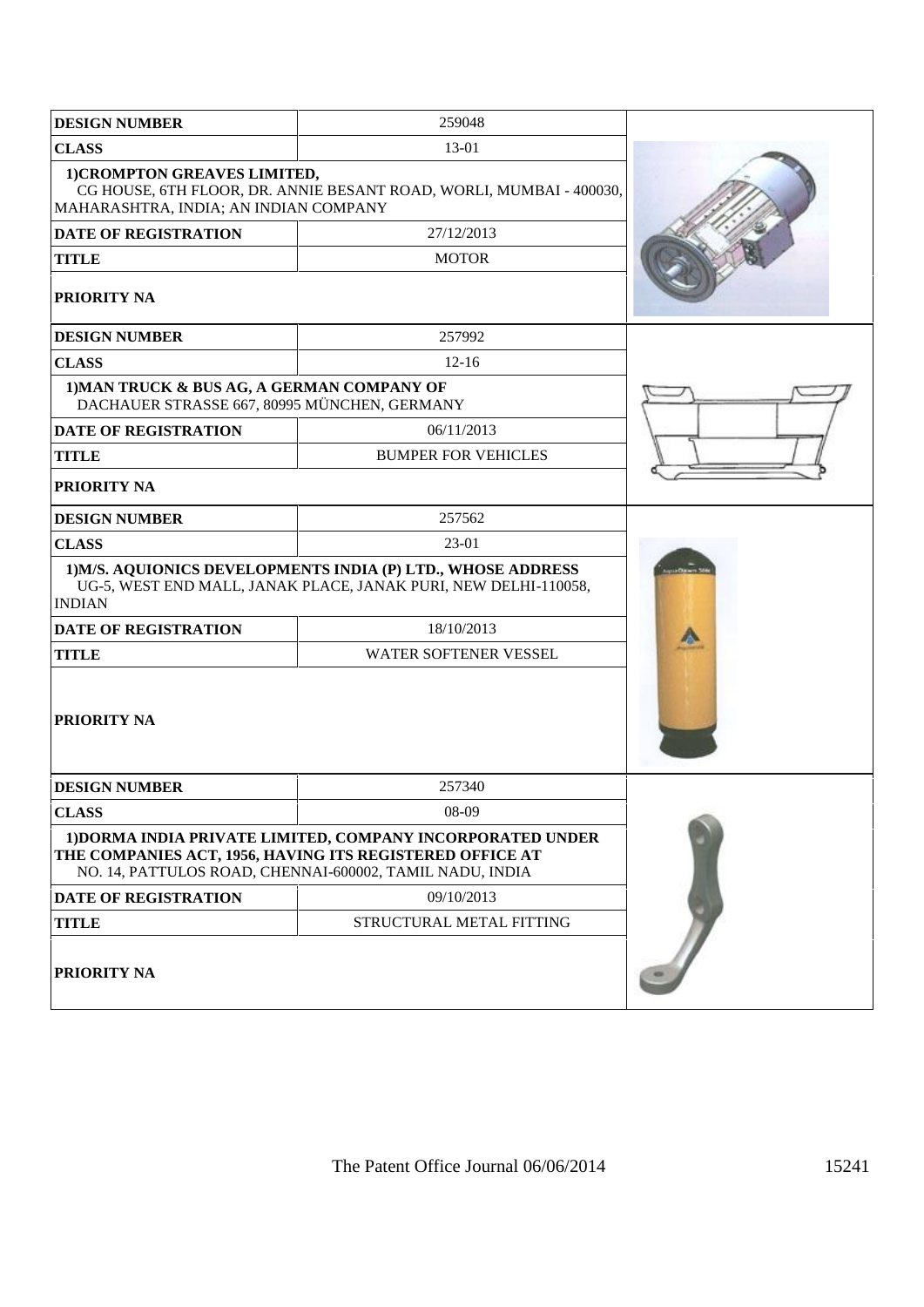| <b>DESIGN NUMBER</b>                                                                                                                           |                           | 255496                                                              |   |
|------------------------------------------------------------------------------------------------------------------------------------------------|---------------------------|---------------------------------------------------------------------|---|
| <b>CLASS</b>                                                                                                                                   |                           | 14-01                                                               |   |
| 1) SAMSUNG ELECTRONICS CO., LTD., A KOREAN COMPANY,<br>OF 129, SAMSUNG-RO, YEONGTONG-GU, SUWON-SI, GYEONGGI-DO, 443-<br>742M REPUBLIC OF KOREA |                           |                                                                     |   |
| <b>DATE OF REGISTRATION</b>                                                                                                                    |                           | 29/07/2013                                                          |   |
| <b>TITLE</b>                                                                                                                                   |                           | <b>SET TOP BOX</b>                                                  |   |
| <b>PRIORITY</b><br>PRIORITY NUMBER<br>30-2013-0005354                                                                                          | <b>DATE</b><br>30/01/2013 | <b>COUNTRY</b><br>KOREA(SOUTH)                                      |   |
|                                                                                                                                                |                           |                                                                     | ٠ |
| <b>DESIGN NUMBER</b>                                                                                                                           |                           | 258158                                                              |   |
| <b>CLASS</b>                                                                                                                                   |                           | $02 - 02$                                                           |   |
| 1) TAHILIANI DESIGN PRIVATE LIMITED, WHICH IS OF THE ADDRESS<br>INCORPORATED UNDER THE LAWS OF INDIA                                           |                           | 708, PACE CITY-2, SECTOR-37, PART-II, GURGAON (HARYANA), A COMPANY  |   |
| <b>DATE OF REGISTRATION</b>                                                                                                                    |                           | 14/11/2013                                                          |   |
| <b>TITLE</b>                                                                                                                                   |                           | <b>GARMENT</b>                                                      |   |
| <b>PRIORITY NA</b>                                                                                                                             |                           |                                                                     |   |
| <b>DESIGN NUMBER</b>                                                                                                                           |                           | 259052                                                              |   |
| <b>CLASS</b>                                                                                                                                   |                           | 13-01                                                               |   |
| 1) CROMPTON GREAVES LIMITED,<br>MAHARASHTRA, INDIA; AN INDIAN COMPANY                                                                          |                           | CG HOUSE, 6TH FLOOR, DR. ANNIE BESANT ROAD, WORLI, MUMBAI - 400030, |   |
| <b>DATE OF REGISTRATION</b>                                                                                                                    |                           | 27/12/2013                                                          |   |
| <b>TITLE</b>                                                                                                                                   |                           | <b>MOTOR</b>                                                        |   |
| <b>PRIORITY NA</b>                                                                                                                             |                           |                                                                     |   |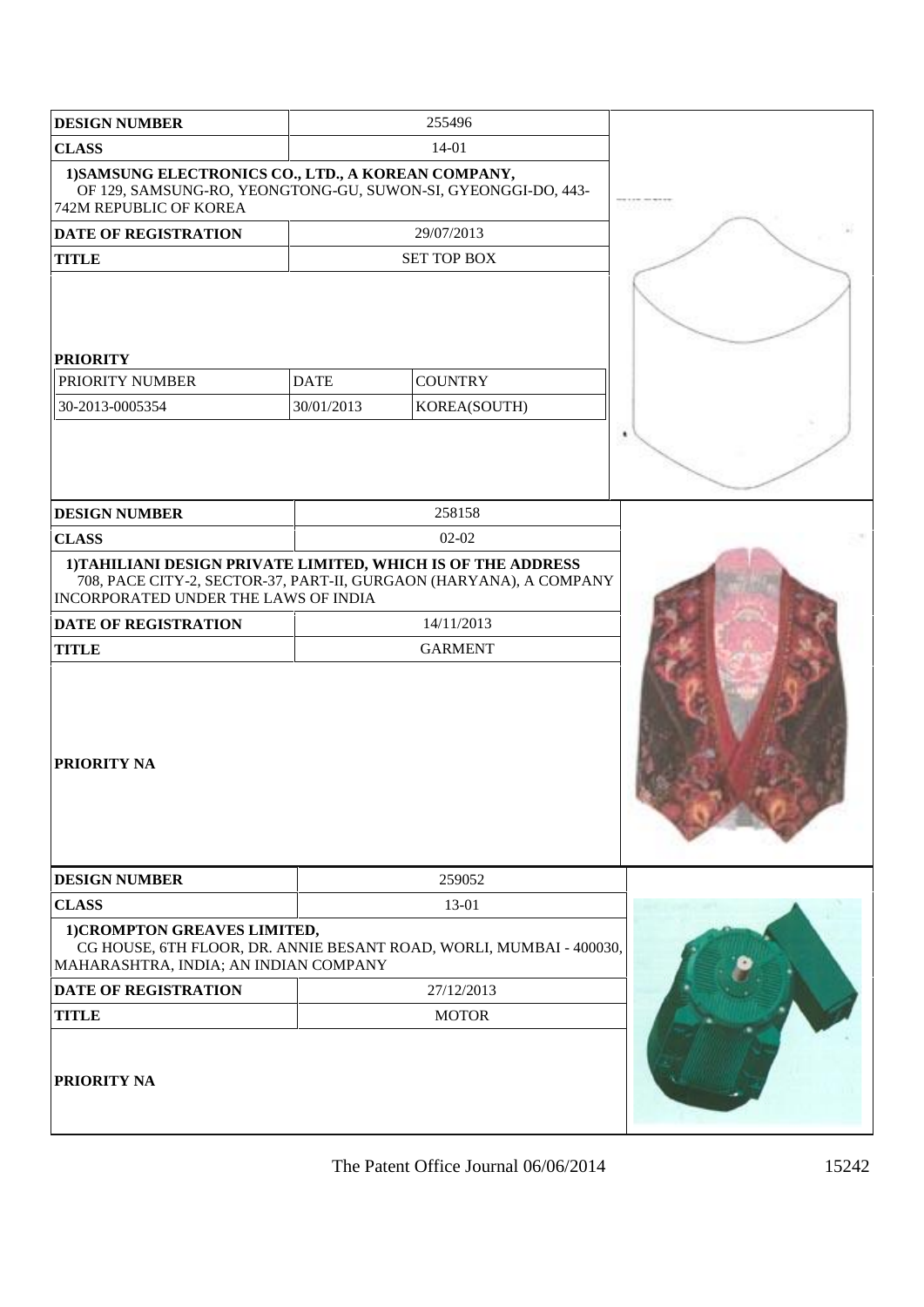| <b>DESIGN NUMBER</b>                                                                                                                                       | 257425                        |                         |  |
|------------------------------------------------------------------------------------------------------------------------------------------------------------|-------------------------------|-------------------------|--|
| <b>CLASS</b>                                                                                                                                               | $15-02$                       |                         |  |
| 1) PEDROLLO S.P.A.; A COMPANY INCORPORATED UNDER THE LAWS OF<br><b>ITALY; ADDRESS AT,</b><br>VIA E. FERMI, 7, 37047 SAN BONIFACIO (VR), ITALY              |                               |                         |  |
| <b>DATE OF REGISTRATION</b>                                                                                                                                |                               | 11/10/2013              |  |
| <b>TITLE</b>                                                                                                                                               |                               | <b>CENTRIFUGAL PUMP</b> |  |
| <b>PRIORITY</b>                                                                                                                                            |                               |                         |  |
| PRIORITY NUMBER                                                                                                                                            | <b>DATE</b>                   | <b>COUNTRY</b>          |  |
| 02218610-0002                                                                                                                                              | 11/04/2013                    | <b>OHIM</b>             |  |
| <b>DESIGN NUMBER</b>                                                                                                                                       |                               | 255572                  |  |
| <b>CLASS</b>                                                                                                                                               |                               | 13-03                   |  |
| 1) SIEMENS AKTIENGESELLSCHAFT,<br>OF WITTELSBACHERPLATZ 2, 80333 MUNCHEN, GERMANY, A GERMAN<br><b>COMPANY</b><br>31/07/2013<br><b>DATE OF REGISTRATION</b> |                               |                         |  |
| <b>TITLE</b>                                                                                                                                               | <b>SWITCHING DEVICE</b>       |                         |  |
| <b>PRIORITY</b>                                                                                                                                            |                               |                         |  |
| PRIORITY NUMBER                                                                                                                                            | <b>DATE</b><br><b>COUNTRY</b> |                         |  |
| EU 001359582                                                                                                                                               | 31/01/2013<br><b>OHIM</b>     |                         |  |
|                                                                                                                                                            |                               |                         |  |
| <b>DESIGN NUMBER</b>                                                                                                                                       |                               | 257193                  |  |
| <b>CLASS</b>                                                                                                                                               | 14-02                         |                         |  |
| 1) MICROSOFT CORPORATION, (A CORPORATION OF THE STATE OF<br><b>WASHINGTON) OF</b><br>ONE MICROSOFT WAY, REDMOND, WA 98052, U.S.A., AMERICAN COMPANY        |                               |                         |  |
| <b>DATE OF REGISTRATION</b>                                                                                                                                | 04/10/2013                    |                         |  |
| <b>TITLE</b>                                                                                                                                               | <b>KEYBOARD</b>               |                         |  |
| <b>PRIORITY</b>                                                                                                                                            |                               |                         |  |
| PRIORITY NUMBER                                                                                                                                            | <b>DATE</b>                   | <b>COUNTRY</b>          |  |
| 29/459,448                                                                                                                                                 | 28/06/2013                    | U.S.A.                  |  |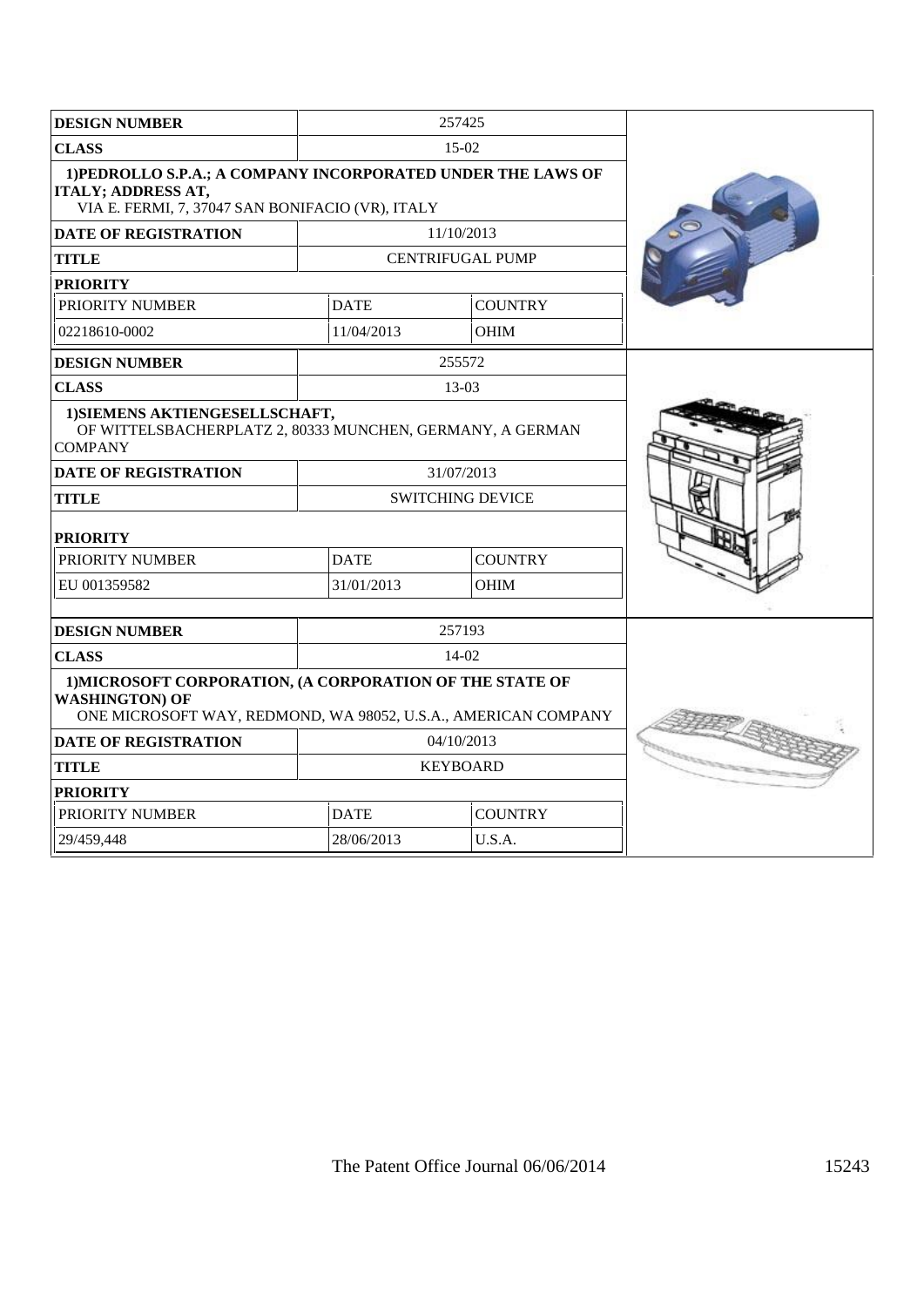| <b>DESIGN NUMBER</b>                                                                                                                              | 259081                                                                                                                                                          |  |
|---------------------------------------------------------------------------------------------------------------------------------------------------|-----------------------------------------------------------------------------------------------------------------------------------------------------------------|--|
| <b>CLASS</b>                                                                                                                                      | $26-03$                                                                                                                                                         |  |
| 1) CROMPTON GREAVES LIMITED,<br>CG HOUSE, 6TH FLOOR, DR. ANNIE BESANT ROAD, WORLI, MUMBAI - 400030,<br>MAHARASHTRA, INDIA; AN INDIAN COMPANY      |                                                                                                                                                                 |  |
| <b>DATE OF REGISTRATION</b>                                                                                                                       | 27/12/2013                                                                                                                                                      |  |
| <b>TITLE</b>                                                                                                                                      | LIGHTING FIXTURE                                                                                                                                                |  |
| <b>PRIORITY NA</b>                                                                                                                                |                                                                                                                                                                 |  |
| <b>DESIGN NUMBER</b>                                                                                                                              | 257179                                                                                                                                                          |  |
| <b>CLASS</b>                                                                                                                                      | $08-06$                                                                                                                                                         |  |
| <b>HAVING PLACE OF BUSINESS AT:</b><br>(INDIA)<br><b>DATE OF REGISTRATION</b><br><b>TITLE</b><br><b>PRIORITY NA</b>                               | PROPRIETOR OF PAL ENTERPRISE (INDIAN PROPRIETORSHIP CONCERN)<br>6, PARSANA SOCIETY, 50 FEET ROAD, KOTHARIA ROAD, RAJKOT-GUJARAT-<br>04/10/2013<br><b>HANDLE</b> |  |
| <b>DESIGN NUMBER</b>                                                                                                                              | 254441                                                                                                                                                          |  |
| <b>CLASS</b>                                                                                                                                      | $13-03$                                                                                                                                                         |  |
| 1) STEP CABLE PVT. LTD., AN INDIAN PRIVATE LIMITED COMPANY,<br>AT 592A/1B/4C, SAHDEV GALI, VISHWAS NAGAR, SHAHDARA, DELHI-110032,<br><b>INDIA</b> |                                                                                                                                                                 |  |
| <b>DATE OF REGISTRATION</b>                                                                                                                       | 11/06/2013                                                                                                                                                      |  |
| <b>TITLE</b>                                                                                                                                      | <b>AEROSPACE CABLE</b>                                                                                                                                          |  |
| PRIORITY NA                                                                                                                                       |                                                                                                                                                                 |  |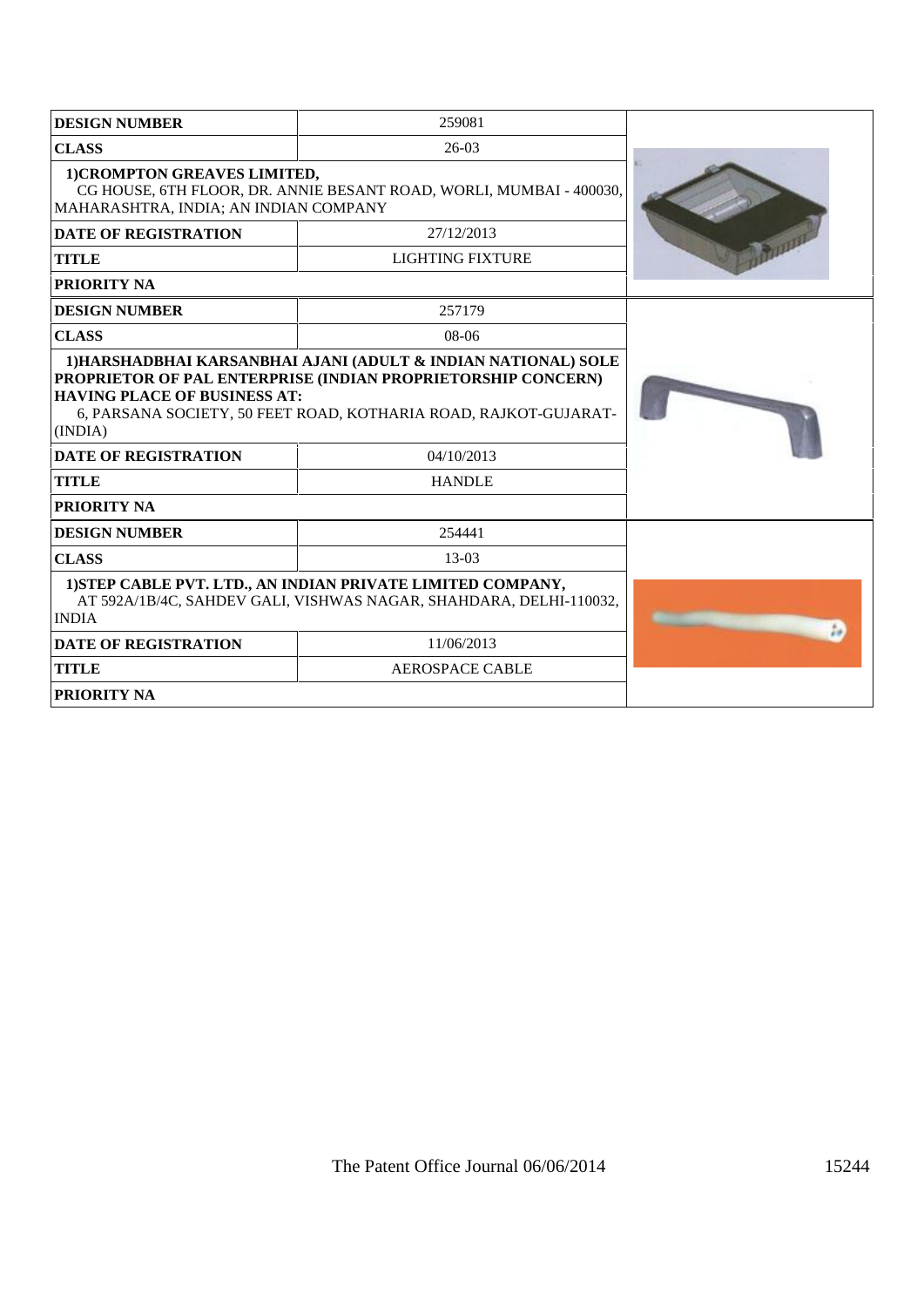| <b>DESIGN NUMBER</b>                                                                                        | 259077                                                                                                                           |  |
|-------------------------------------------------------------------------------------------------------------|----------------------------------------------------------------------------------------------------------------------------------|--|
| <b>CLASS</b>                                                                                                | 13-02                                                                                                                            |  |
| 1) CROMPTON GREAVES LIMITED,<br>MAHARASHTRA, INDIA; AN INDIAN COMPANY                                       | CG HOUSE, 6TH FLOOR, DR. ANNIE BESANT ROAD, WORLI, MUMBAI - 400030,                                                              |  |
| <b>DATE OF REGISTRATION</b>                                                                                 | 27/12/2013                                                                                                                       |  |
| <b>TITLE</b>                                                                                                | <b>BATTERY CHARGE CONTROLLER</b>                                                                                                 |  |
| <b>PRIORITY NA</b>                                                                                          |                                                                                                                                  |  |
| <b>DESIGN NUMBER</b>                                                                                        | 258688                                                                                                                           |  |
| <b>CLASS</b>                                                                                                | 13-02                                                                                                                            |  |
| 1) SU-KAM POWER SYSTEMS LTD. OF<br><b>COMPANY</b>                                                           | PLOT NO. WZ-1401/2, NANGAL RAYA, NEW DELHI-110046, INDIA, AN INDIAN                                                              |  |
| <b>DATE OF REGISTRATION</b>                                                                                 | 11/12/2013                                                                                                                       |  |
| <b>TITLE</b>                                                                                                | <b>INVERTER</b>                                                                                                                  |  |
| <b>PRIORITY NA</b>                                                                                          |                                                                                                                                  |  |
| <b>DESIGN NUMBER</b>                                                                                        | 258546                                                                                                                           |  |
| <b>CLASS</b>                                                                                                | $09-01$                                                                                                                          |  |
| 1) HAMILTON HOUSEWARES PVT. LTD. AN INDIAN COMPANY<br><b>OFFICE AT</b><br>MUMBAI 400001, MAHARASHTRA, INDIA | INCORPORATED UNDER THE COMPANIES ACT 1956, HAVING REGISTERED<br>KAISER-I-HIND BLDG., 3RD FLOOR, CURRIMBHOY ROAD, BALLARD ESTATE, |  |
| <b>DATE OF REGISTRATION</b>                                                                                 | 03/12/2013                                                                                                                       |  |
| <b>TITLE</b>                                                                                                | <b>BOTTLE</b>                                                                                                                    |  |
| <b>PRIORITY NA</b>                                                                                          |                                                                                                                                  |  |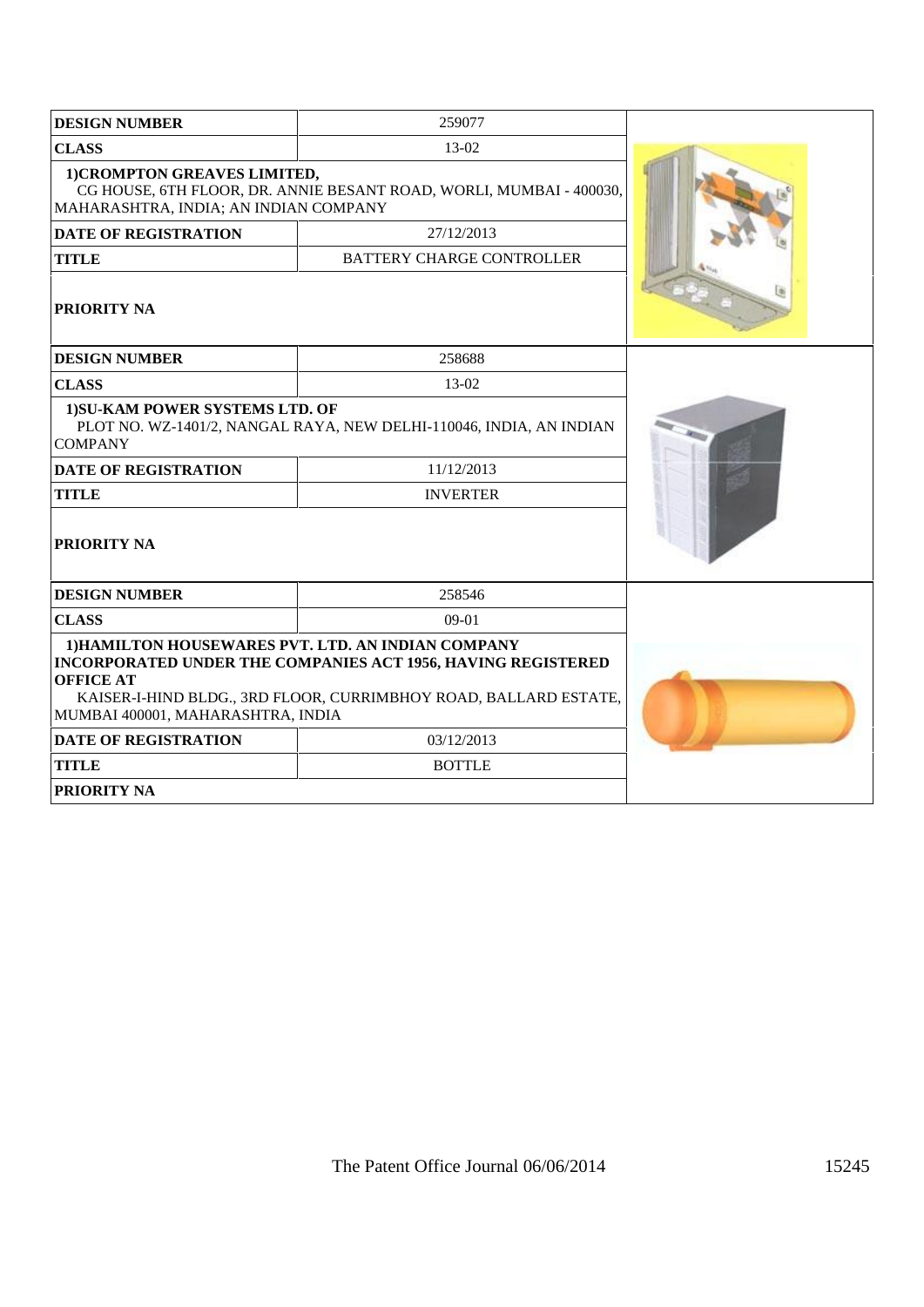| <b>DESIGN NUMBER</b>                                                                                                                                                                                                            |                                                             | 257969                                               |  |
|---------------------------------------------------------------------------------------------------------------------------------------------------------------------------------------------------------------------------------|-------------------------------------------------------------|------------------------------------------------------|--|
| <b>CLASS</b>                                                                                                                                                                                                                    | $15-03$                                                     |                                                      |  |
| 1) MILLTEC MACHINERY PRIVATE LIMITED OF<br>NO. 51-A, 1ST PHASE KIADB INDL AREA, BOMMASANDRA, BANGALORE-<br>560099, STATE OF KARNATAKA, INDIA, AN INDIAN COMPANY                                                                 |                                                             |                                                      |  |
| <b>DATE OF REGISTRATION</b>                                                                                                                                                                                                     |                                                             | 05/11/2013                                           |  |
| <b>TITLE</b>                                                                                                                                                                                                                    |                                                             | <b>RICE POLISHER</b>                                 |  |
| <b>PRIORITY NA</b>                                                                                                                                                                                                              |                                                             |                                                      |  |
| <b>DESIGN NUMBER</b>                                                                                                                                                                                                            |                                                             | 256955                                               |  |
| <b>CLASS</b>                                                                                                                                                                                                                    |                                                             | 15-02                                                |  |
| 1) SUMITOMO RUBBER INDUSTRIES, LTD. A COMPANY ORGANIZED UNDER<br>THE LAWS OF JAPAN OF THE ADDRESS:<br>6-9, WAKINOHAMA-CHO 3-CHOME, CHUO-KU, KOBE-SHI, HYOGO 651-0072,<br><b>JAPAN</b>                                           |                                                             |                                                      |  |
| <b>DATE OF REGISTRATION</b>                                                                                                                                                                                                     |                                                             | 30/09/2013                                           |  |
| <b>TITLE</b>                                                                                                                                                                                                                    |                                                             | <b>COMPRESSOR</b>                                    |  |
| <b>PRIORITY</b><br>PRIORITY NUMBER<br>2013-012542                                                                                                                                                                               | <b>DATE</b><br><b>COUNTRY</b><br>05/06/2013<br><b>JAPAN</b> |                                                      |  |
| <b>DESIGN NUMBER</b>                                                                                                                                                                                                            |                                                             | 254195                                               |  |
| <b>CLASS</b>                                                                                                                                                                                                                    |                                                             | $03-01$                                              |  |
| 1) COLGATE-PALMOLIVE COMPANY, A DELAWARE CORPORATION, 300<br>PARK AVENUE, NEW YORK, NEW YORK 10022, USA & OMRON HEALTHCARE<br>CO., LTD., A JAPANESE CORPORATION,<br>53, KUNOTSUBO, TERADO-CHO, MUKO-SHI, KYOTO, 617-0002, JAPAN |                                                             |                                                      |  |
| <b>DATE OF REGISTRATION</b>                                                                                                                                                                                                     |                                                             | 30/05/2013                                           |  |
| <b>TITLE</b>                                                                                                                                                                                                                    |                                                             | CASE WITH BATTERY CHARGER FOR<br>ELECTRIC TOOTHBRUSH |  |
| <b>PRIORITY</b><br>PRIORITY NUMBER                                                                                                                                                                                              | <b>DATE</b>                                                 | <b>COUNTRY</b>                                       |  |
| 2012-029431                                                                                                                                                                                                                     | 30/11/2012                                                  | <b>JAPAN</b>                                         |  |
|                                                                                                                                                                                                                                 |                                                             |                                                      |  |
|                                                                                                                                                                                                                                 |                                                             |                                                      |  |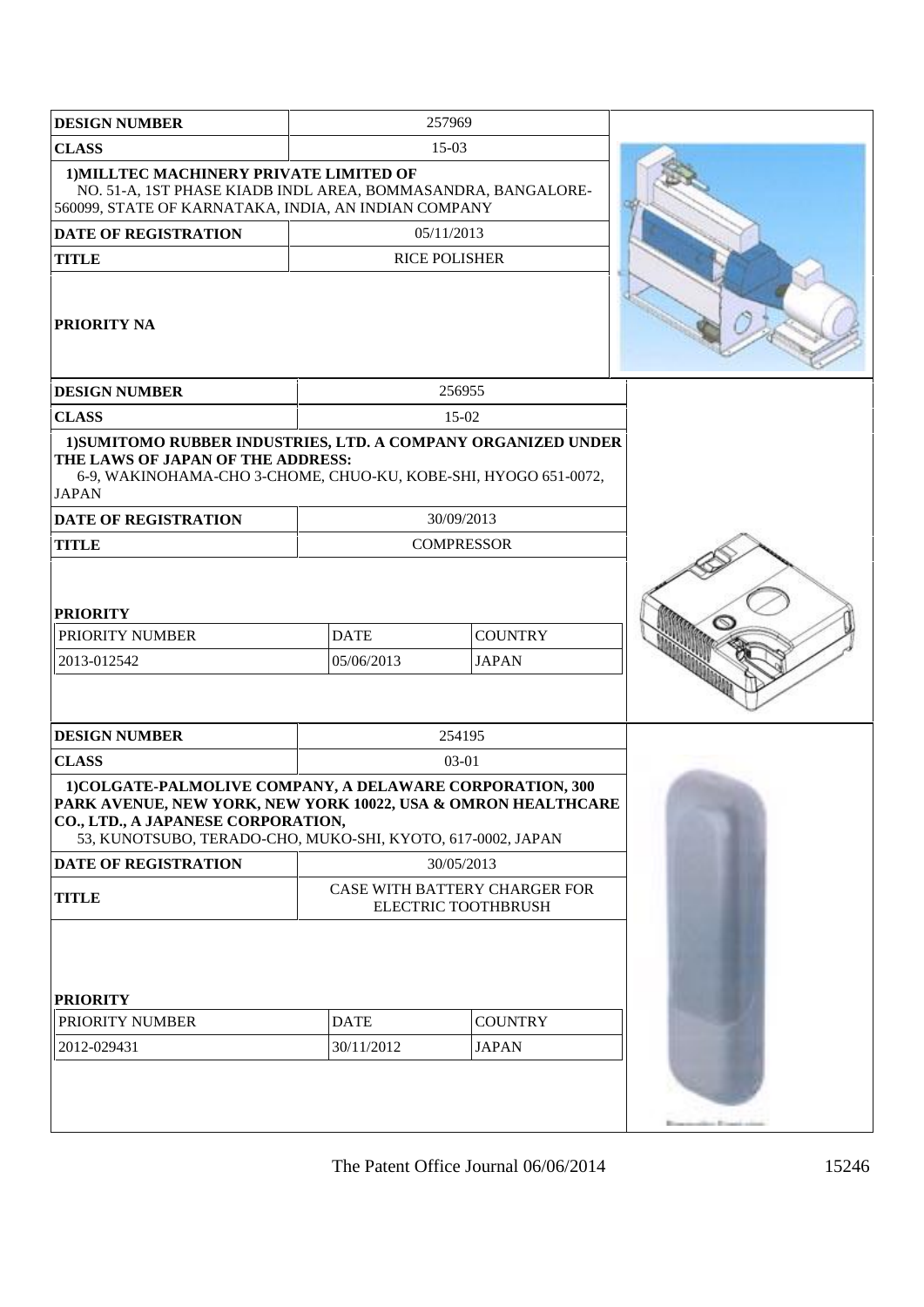| <b>DESIGN NUMBER</b>                                                                                                                                                                                        | 257406      |                            |  |
|-------------------------------------------------------------------------------------------------------------------------------------------------------------------------------------------------------------|-------------|----------------------------|--|
| <b>CLASS</b>                                                                                                                                                                                                | $12 - 16$   |                            |  |
| 1) VOLVO LASTVAGNAR AB, OF<br>405 08 GÖTEBORG, SWEDEN                                                                                                                                                       |             |                            |  |
| <b>DATE OF REGISTRATION</b>                                                                                                                                                                                 |             | 10/10/2013                 |  |
| <b>TITLE</b>                                                                                                                                                                                                |             | FOOTSTEP FOR VEHICLE       |  |
| <b>PRIORITY</b>                                                                                                                                                                                             |             |                            |  |
| PRIORITY NUMBER                                                                                                                                                                                             | <b>DATE</b> | <b>COUNTRY</b>             |  |
| 2013/0157                                                                                                                                                                                                   | 11/04/2013  | <b>SWEDEN</b>              |  |
| <b>DESIGN NUMBER</b>                                                                                                                                                                                        |             | 257125                     |  |
| <b>CLASS</b>                                                                                                                                                                                                |             | $06-13$                    |  |
| 1) SARITA HANDA DESIGN WORKS PVT. LTD., AN INDIAN COMPANY OF<br>D-11, DEFENCE COLONY, NEW DELHI-110024, INDIA                                                                                               |             |                            |  |
| <b>DATE OF REGISTRATION</b>                                                                                                                                                                                 |             | 01/10/2013                 |  |
| <b>TITLE</b>                                                                                                                                                                                                |             | PILLOW COVER               |  |
| PRIORITY NA                                                                                                                                                                                                 |             |                            |  |
| <b>DESIGN NUMBER</b>                                                                                                                                                                                        |             | 257206                     |  |
| <b>CLASS</b>                                                                                                                                                                                                |             | $15-02$                    |  |
| 1) MEKO AUTO PVT. LTD., M-24, SECTOR-I, DSIDC, INDUSTRIAL AREA,<br>BAWANA, DELHI-110039, INDIA,<br>AN INDIAN COMPANY REGISTERED UNDER THE PROVISIONS OF INDIAN<br>COMPANIES ACT, 1956, OF THE ABOVE ADDRESS |             |                            |  |
| <b>DATE OF REGISTRATION</b>                                                                                                                                                                                 | 04/10/2013  |                            |  |
| <b>TITLE</b>                                                                                                                                                                                                |             | <b>WATER PUMP ASSEMBLY</b> |  |
| <b>PRIORITY NA</b>                                                                                                                                                                                          |             |                            |  |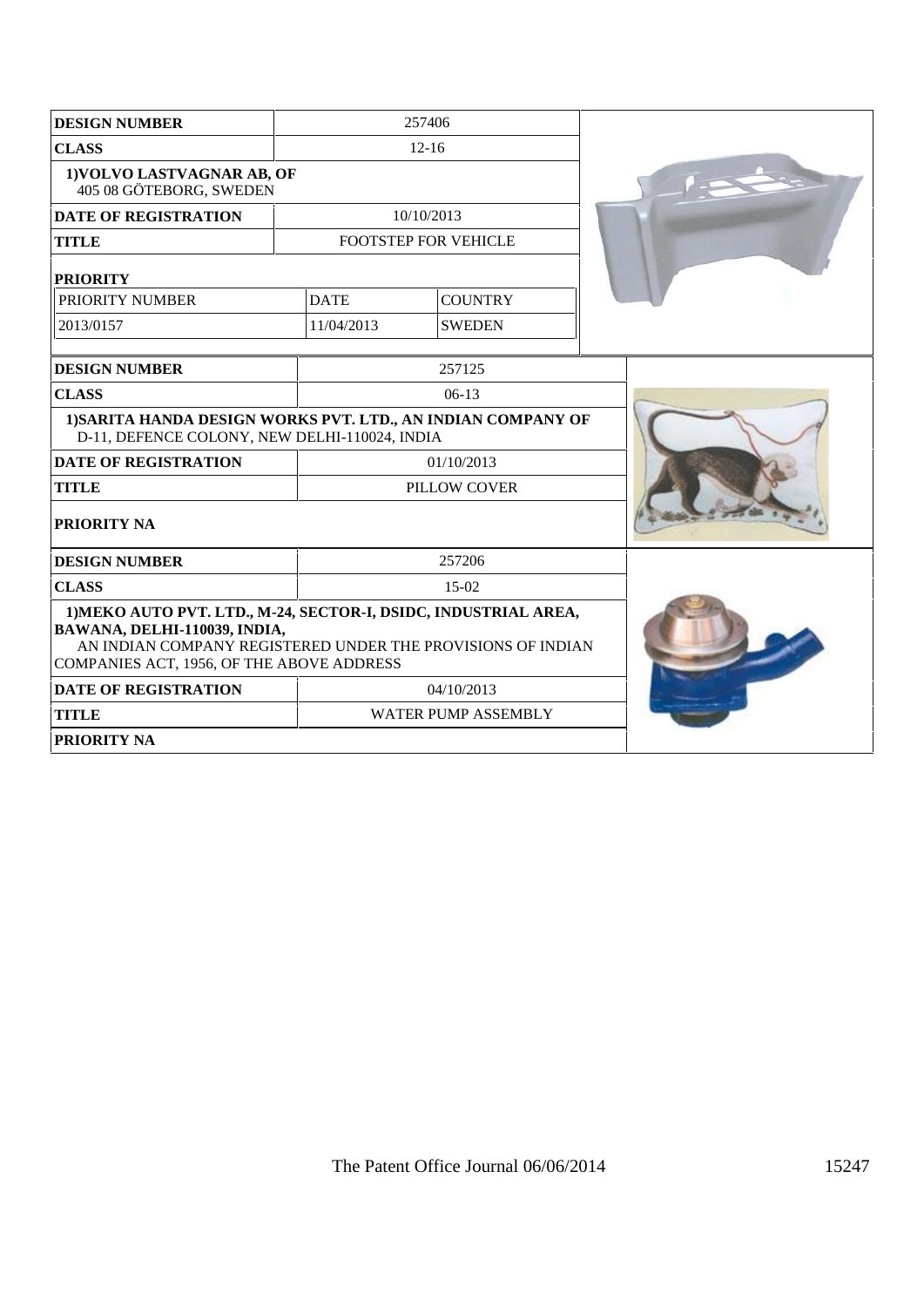| <b>DESIGN NUMBER</b>                                                                                                                                                                                                                                                                                          | 258523             |  |
|---------------------------------------------------------------------------------------------------------------------------------------------------------------------------------------------------------------------------------------------------------------------------------------------------------------|--------------------|--|
| <b>CLASS</b>                                                                                                                                                                                                                                                                                                  |                    |  |
| 1) VIJAY KUMAR & BROS (KESARWALA)., (AN INDIAN SOLE<br>PROPRIETORSHIP CONCERN), HAVING OFFICE AT 218/220, SAMUEL<br>STREET, KAPOORWALA BUILDING, GROUND FLOOR, SHOP NO. 3, MASJID,<br>MUMBAI-400003. MAHARASHTRA, INDIA.<br>WHOSE PROPRIETOR IS BHARAT UPADHYAY. (INDIAN NATIONAL) OF<br><b>ABOVE ADDRESS</b> |                    |  |
| <b>DATE OF REGISTRATION</b>                                                                                                                                                                                                                                                                                   | 02/12/2013         |  |
| <b>TITLE</b>                                                                                                                                                                                                                                                                                                  | <b>CONTAINER</b>   |  |
| <b>PRIORITY NA</b>                                                                                                                                                                                                                                                                                            |                    |  |
| <b>DESIGN NUMBER</b>                                                                                                                                                                                                                                                                                          | 253325             |  |
| <b>CLASS</b>                                                                                                                                                                                                                                                                                                  | 24-02              |  |
| 1) KRISHNA INSTITUTE OF MEDICAL SCIENCES THROUGH DR. M.V.<br><b>GHORPADE (REGISTRAR),</b><br>NEAR DHEBEWADI ROAD, MALKAPUR, KARAD, MAHARASHTRA, INDIA.                                                                                                                                                        |                    |  |
| <b>DATE OF REGISTRATION</b>                                                                                                                                                                                                                                                                                   | 23/04/2013         |  |
| <b>TITLE</b>                                                                                                                                                                                                                                                                                                  | DENTAL ARTICULATOR |  |
| <b>PRIORITY NA</b>                                                                                                                                                                                                                                                                                            |                    |  |
| <b>DESIGN NUMBER</b>                                                                                                                                                                                                                                                                                          | 245295             |  |
| <b>CLASS</b>                                                                                                                                                                                                                                                                                                  | $11-01$            |  |
| 1) "DE BEERS CENTENARY AG<br>OF ALPENSTRASSE 5, 6000 LUZERN 6, SWITZERLAND, A COMPANY<br><b>INCORPORATED UNDER SWITZERLAND LAWS</b>                                                                                                                                                                           |                    |  |
| <b>DATE OF REGISTRATION</b>                                                                                                                                                                                                                                                                                   | 14/05/2012         |  |
| <b>TITLE</b>                                                                                                                                                                                                                                                                                                  | <b>EARRING</b>     |  |
| <b>PRIORITY NA</b>                                                                                                                                                                                                                                                                                            |                    |  |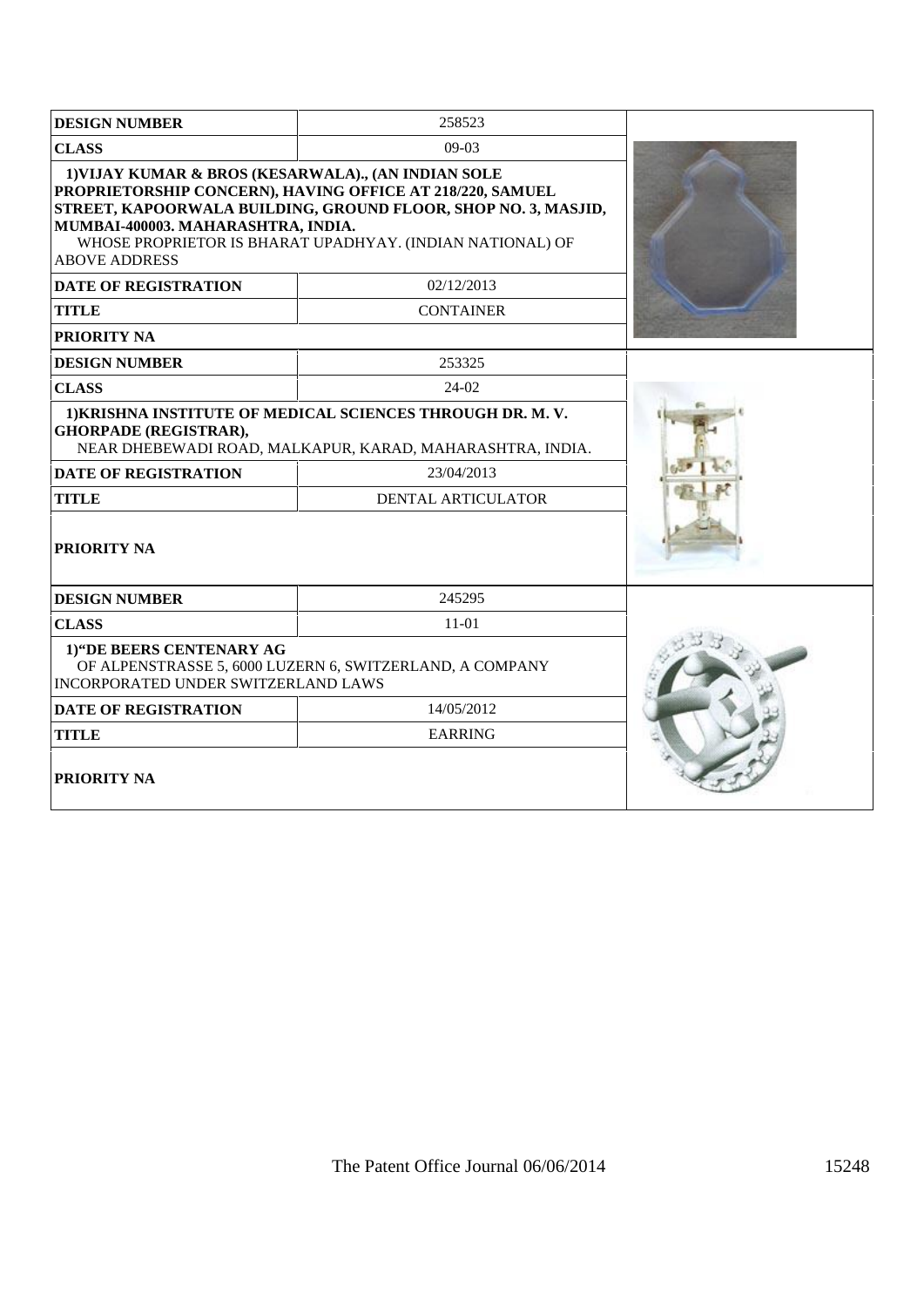| <b>DESIGN NUMBER</b>                                                                                                                                                                                                                              | 257459                       |                |  |
|---------------------------------------------------------------------------------------------------------------------------------------------------------------------------------------------------------------------------------------------------|------------------------------|----------------|--|
| <b>CLASS</b>                                                                                                                                                                                                                                      | $26-05$                      |                |  |
| 1) KONE CORPORATION, A COMPANY ORGANIZED AND EXISTING UNDER<br>THE LAWS OF FINLAND, OF THE ADDRESS<br>KARTANONTIE 1, 00330 HELSINKI, FINLAND                                                                                                      |                              |                |  |
| <b>DATE OF REGISTRATION</b>                                                                                                                                                                                                                       |                              | 11/10/2013     |  |
| <b>TITLE</b>                                                                                                                                                                                                                                      |                              | <b>LIGHT</b>   |  |
| <b>PRIORITY</b>                                                                                                                                                                                                                                   |                              |                |  |
| PRIORITY NUMBER                                                                                                                                                                                                                                   | <b>DATE</b>                  | <b>COUNTRY</b> |  |
| 002229476-0001                                                                                                                                                                                                                                    | 30/04/2013                   | <b>OHIM</b>    |  |
| <b>DESIGN NUMBER</b>                                                                                                                                                                                                                              |                              | 258096         |  |
| <b>CLASS</b>                                                                                                                                                                                                                                      |                              | $30-03$        |  |
| 1) SWASTIK INDUSTRIES, AN INDIAN PROPRIETORSHIP CONCERN, OF<br>WHICH THE PROPRIETOR IS NEERAJ JAIN, AN INDIAN NATIONAL OF<br>C-37/1 WAZIRPUR INDUSTRIAL AREA, DELHI, 110052, INDIA                                                                |                              |                |  |
| <b>DATE OF REGISTRATION</b>                                                                                                                                                                                                                       | 12/11/2013                   |                |  |
| <b>TITLE</b>                                                                                                                                                                                                                                      | <b>ANIMAL FOOD BOWL</b>      |                |  |
| <b>PRIORITY NA</b>                                                                                                                                                                                                                                |                              |                |  |
| <b>DESIGN NUMBER</b>                                                                                                                                                                                                                              | 256267                       |                |  |
| <b>CLASS</b>                                                                                                                                                                                                                                      | $31-00$                      |                |  |
| 1) MAHADEV PLASTIC, WHOSE PROPRIETOR IS ARVIND RANAWAT,<br>HAVING ITS PRINCIPAL PLACE OF BUSINESS AT<br>SHOP NO. 09, SAI KRISHNA NIWAS, 831, S. K. BHOLE ROAD, AGAR BAZAAR,<br>DADAR (WEST), MUMBAI 400028, MAHARASHTRA, INDIA, (INDIAN NATIONAL) |                              |                |  |
| <b>DATE OF REGISTRATION</b>                                                                                                                                                                                                                       | 06/09/2013                   |                |  |
| <b>TITLE</b>                                                                                                                                                                                                                                      | <b>BASE OF MIXER GRINDER</b> |                |  |
| <b>PRIORITY NA</b>                                                                                                                                                                                                                                |                              |                |  |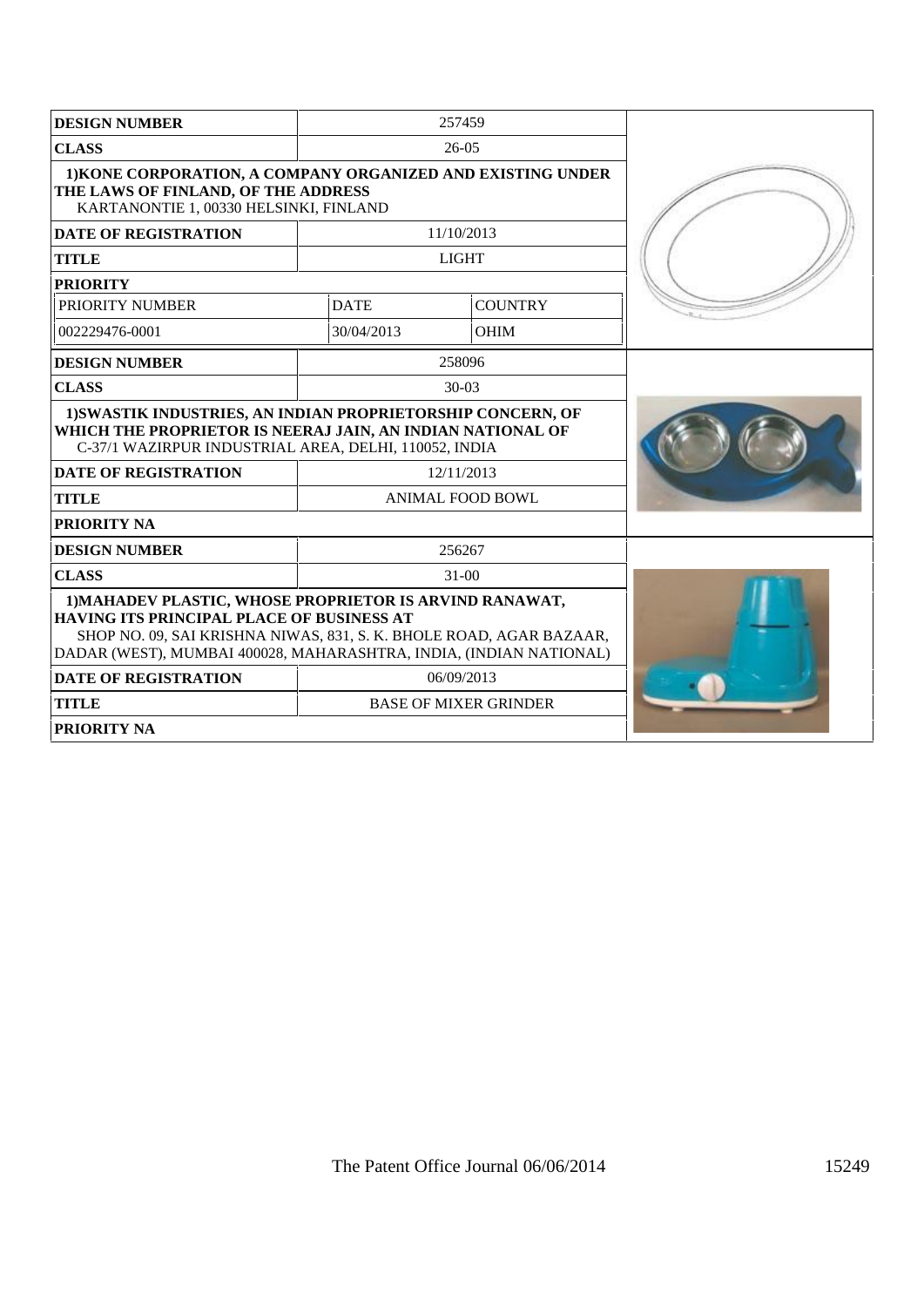| <b>DESIGN NUMBER</b>                                                                                                                                 | 257128                                                                                                                                                                                  |  |
|------------------------------------------------------------------------------------------------------------------------------------------------------|-----------------------------------------------------------------------------------------------------------------------------------------------------------------------------------------|--|
| <b>CLASS</b>                                                                                                                                         | $06-13$                                                                                                                                                                                 |  |
| 1) SARITA HANDA DESIGN WORKS PVT. LTD., AN INDIAN COMPANY OF<br>D-11, DEFENCE COLONY, NEW DELHI-110024, INDIA                                        |                                                                                                                                                                                         |  |
| <b>DATE OF REGISTRATION</b>                                                                                                                          | 01/10/2013                                                                                                                                                                              |  |
| <b>TITLE</b>                                                                                                                                         | PILLOW COVER                                                                                                                                                                            |  |
| <b>PRIORITY NA</b>                                                                                                                                   |                                                                                                                                                                                         |  |
| <b>DESIGN NUMBER</b>                                                                                                                                 | 257284                                                                                                                                                                                  |  |
| <b>CLASS</b>                                                                                                                                         | $02-05$                                                                                                                                                                                 |  |
| IQBAL GANJ CHOWK, LUDHIANA-141008 (PUNJAB) INDIA<br>GUPTA BEING INDIAN NATIONALS OF THE ABOVE ADDRESS<br><b>DATE OF REGISTRATION</b><br><b>TITLE</b> | 1) M/S UNIVERSAL TRADERS, B-X-506/2, TELLIYAN WALI GALI, NEAR<br>AN INDIAN PROPRIETORSHIP FIRM WHOSE PROPRIETOR IS:- NEELAM<br>08/10/2013<br><b>SHAWL</b>                               |  |
| <b>PRIORITY NA</b>                                                                                                                                   |                                                                                                                                                                                         |  |
| <b>DESIGN NUMBER</b>                                                                                                                                 | 258932                                                                                                                                                                                  |  |
| <b>CLASS</b>                                                                                                                                         | 24-04                                                                                                                                                                                   |  |
| AT<br>MARG, CHAKALA, ANDHERI (EAST), MUMBAI - 400099, STATE OF<br>MAHARASHTRA, INDIA                                                                 | 1) GLENMARK PHARMACEUTICALS LIMITED, AN INDIAN COMPANY<br>REGISTERED UNDER THE COMPANIES ACT, 1956, AND HAVING ITS OFFICE<br>GLENMARK HOUSE, HDO - CORPORATE BLDG, WING A, B. D. SAWANT |  |
| <b>DATE OF REGISTRATION</b>                                                                                                                          | 23/12/2013                                                                                                                                                                              |  |
| <b>TITLE</b>                                                                                                                                         | <b>INHALER</b>                                                                                                                                                                          |  |
| <b>PRIORITY NA</b>                                                                                                                                   |                                                                                                                                                                                         |  |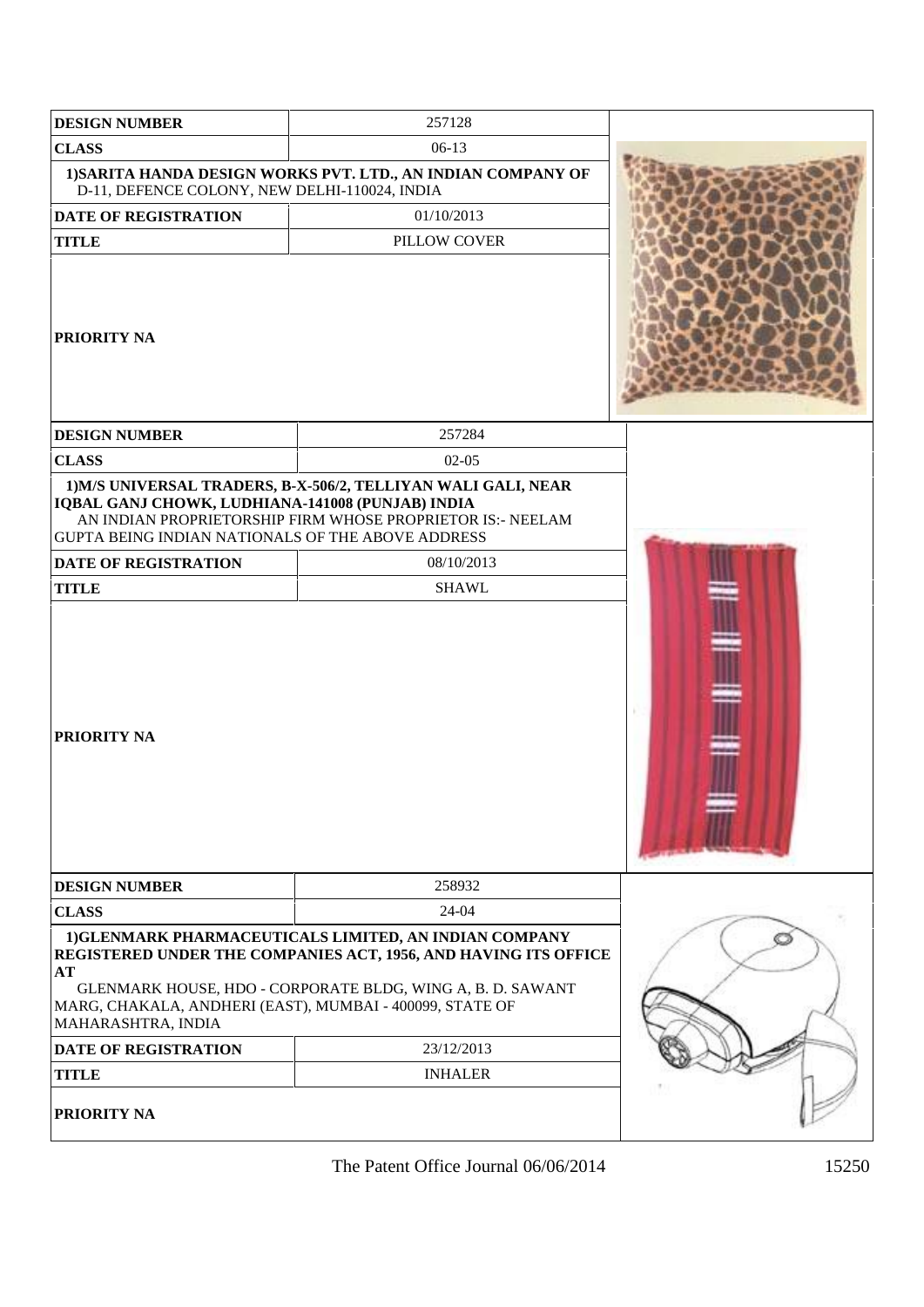| <b>DESIGN NUMBER</b>                                                                                                                                                                                                                                                                                                        |                               | 258676                |  |
|-----------------------------------------------------------------------------------------------------------------------------------------------------------------------------------------------------------------------------------------------------------------------------------------------------------------------------|-------------------------------|-----------------------|--|
| <b>CLASS</b>                                                                                                                                                                                                                                                                                                                |                               | $19-06$               |  |
| 1) S. S. B. METAL WORKS, K. YUNUS BLDG., 2ND FLOOR, VISHWESHWAR<br>NAGAR ROAD, OFF. AAREY ROAD, GOREGAON (E), MUMBAI - 400063, STATE<br>OF MAHARASHTRA, (INDIA),<br>INDIAN PARTNERSHIP FIRM, INDIAN NATIONALS WHOSE PARTNERS ARE:-<br>1. BHARAT JETHMAL LUNIA (2) PRAVIN JETHMAL LUNIA INDIAN NATIONAL,<br>OF ABOVE ADDRESS |                               |                       |  |
| <b>DATE OF REGISTRATION</b>                                                                                                                                                                                                                                                                                                 |                               | 12/12/2013            |  |
| <b>TITLE</b>                                                                                                                                                                                                                                                                                                                |                               | <b>BALL POINT PEN</b> |  |
| <b>PRIORITY NA</b>                                                                                                                                                                                                                                                                                                          |                               |                       |  |
| <b>DESIGN NUMBER</b>                                                                                                                                                                                                                                                                                                        |                               | 257602                |  |
| <b>CLASS</b>                                                                                                                                                                                                                                                                                                                |                               | 08-08                 |  |
| 1) GRIPPLE LIMITED, THE OLD WEST GUN WORKS,<br>SAVILE STREET EAST, SHEFFIELD, S4 7UQ, ENGLAND; NATIONALITY:<br><b>BRITISH</b>                                                                                                                                                                                               |                               |                       |  |
| <b>DATE OF REGISTRATION</b>                                                                                                                                                                                                                                                                                                 | 21/10/2013                    |                       |  |
| <b>TITLE</b>                                                                                                                                                                                                                                                                                                                | <b>CLAMPING ASSEMBLY</b>      |                       |  |
| <b>PRIORITY</b>                                                                                                                                                                                                                                                                                                             |                               |                       |  |
| PRIORITY NUMBER                                                                                                                                                                                                                                                                                                             | <b>DATE</b>                   | <b>COUNTRY</b>        |  |
| 002320341-0001                                                                                                                                                                                                                                                                                                              | 04/10/2013<br><b>OHIM</b>     |                       |  |
| <b>DESIGN NUMBER</b>                                                                                                                                                                                                                                                                                                        |                               | 257464                |  |
| <b>CLASS</b>                                                                                                                                                                                                                                                                                                                | $09-01$                       |                       |  |
| 1) THE ABSOLUT COMPANY AKTIEBOLAG A COMPANY ORGANIZED AND<br>EXISTING UNDER THE LAWS OF SWEDEN, HAVING ITS OFFICE AT<br>SE-117 97 STOCKHOLM, SWEDEN                                                                                                                                                                         |                               |                       |  |
| <b>DATE OF REGISTRATION</b>                                                                                                                                                                                                                                                                                                 | 11/10/2013                    |                       |  |
| <b>TITLE</b>                                                                                                                                                                                                                                                                                                                | <b>BOTTLE</b>                 |                       |  |
| <b>PRIORITY</b>                                                                                                                                                                                                                                                                                                             |                               |                       |  |
| PRIORITY NUMBER                                                                                                                                                                                                                                                                                                             | <b>COUNTRY</b><br><b>DATE</b> |                       |  |
| 002223750                                                                                                                                                                                                                                                                                                                   | 19/04/2013<br>OHIM            |                       |  |
|                                                                                                                                                                                                                                                                                                                             |                               |                       |  |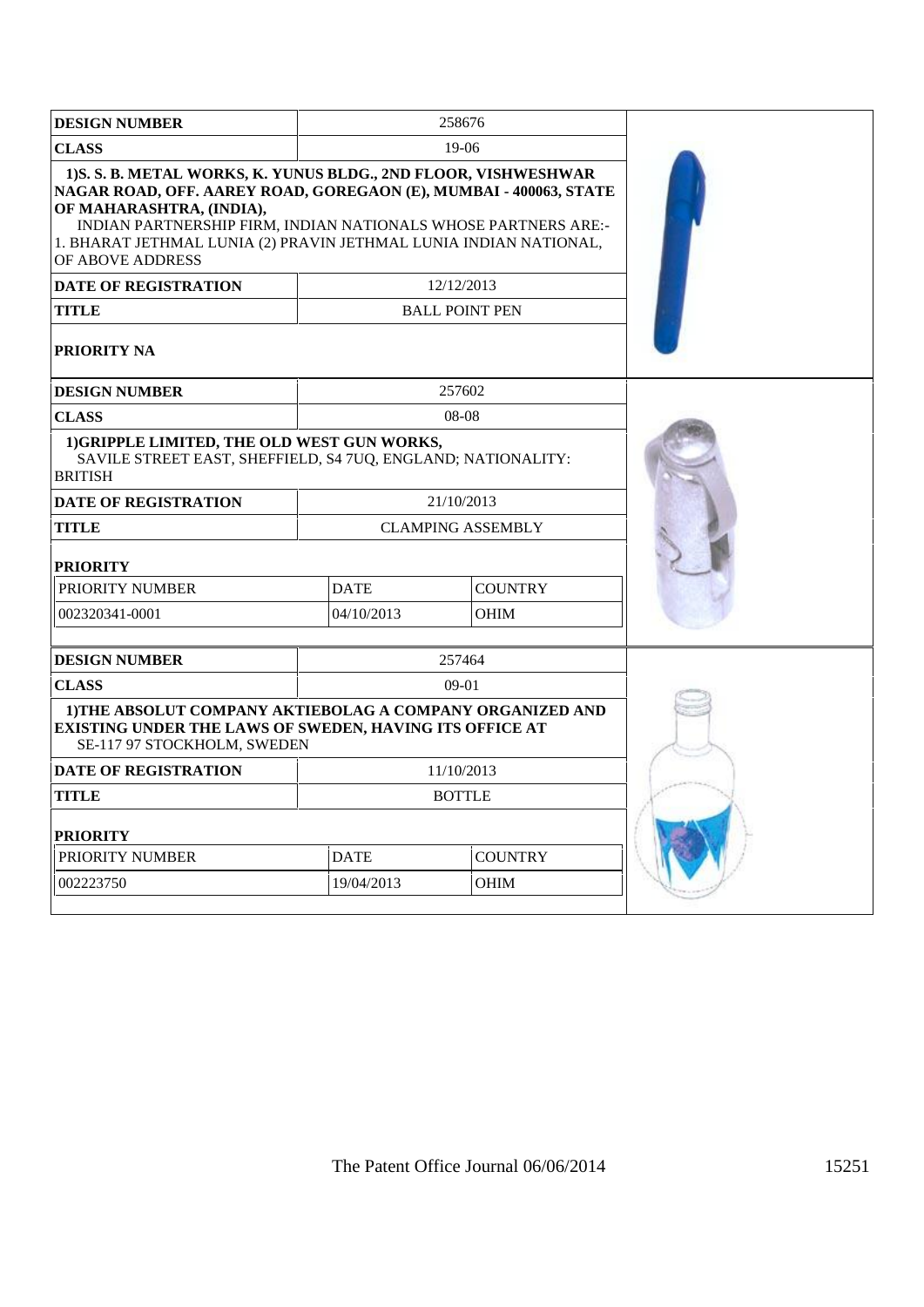| <b>DESIGN NUMBER</b>                                                                                                                                                                      |                               | 258543               |  |
|-------------------------------------------------------------------------------------------------------------------------------------------------------------------------------------------|-------------------------------|----------------------|--|
| <b>CLASS</b>                                                                                                                                                                              |                               | 09-01                |  |
| 1) ATELIERS GLASSEX PRIVATE LIMITED, AN INDIAN COMPANY HAVING<br><b>ITS REGISTERED OFFICE AT</b><br>103, 104, 107 GOKUL ARCADE B, SUBHASH ROAD, VILE PARLE (E), MUMBAI-<br>400 057, INDIA |                               |                      |  |
| <b>DATE OF REGISTRATION</b>                                                                                                                                                               |                               | 03/12/2013           |  |
| <b>TITLE</b>                                                                                                                                                                              |                               | <b>BOTTLE</b>        |  |
| <b>PRIORITY NA</b>                                                                                                                                                                        |                               |                      |  |
| <b>DESIGN NUMBER</b>                                                                                                                                                                      |                               | 257662               |  |
| <b>CLASS</b>                                                                                                                                                                              |                               | 24-99                |  |
| 1) MIJU K.V., WHOSE ADDRESS IS<br>KALLAPARAMBIL HOUSE, UNITY ROAD, KURIACHIRA P.O., THRISSUR<br>DISTRICT, KERALA, PIN CODE: 680006 AND NATIONALITY IS INDIAN                              |                               |                      |  |
| <b>DATE OF REGISTRATION</b>                                                                                                                                                               |                               | 22/10/2013           |  |
| <b>TITLE</b>                                                                                                                                                                              |                               | <b>STEAM INHALER</b> |  |
| <b>PRIORITY NA</b>                                                                                                                                                                        |                               |                      |  |
| <b>DESIGN NUMBER</b>                                                                                                                                                                      |                               | 255531               |  |
| <b>CLASS</b>                                                                                                                                                                              |                               | 13-03                |  |
| 1) SIEMENS AKTIENGESELLSCHAFT,<br>OF WITTELSBACHERPLATZ 2, 80333 MUNCHEN, GERMANY, A GERMAN<br><b>COMPANY</b>                                                                             |                               |                      |  |
| <b>DATE OF REGISTRATION</b>                                                                                                                                                               | 29/07/2013                    |                      |  |
| <b>TITLE</b>                                                                                                                                                                              | <b>SWITCHING DEVICE</b>       |                      |  |
| <b>PRIORITY</b>                                                                                                                                                                           |                               |                      |  |
| <b>PRIORITY NUMBER</b>                                                                                                                                                                    | <b>DATE</b><br><b>COUNTRY</b> |                      |  |
| EU 001359582                                                                                                                                                                              | 31/01/2013                    | OHIM                 |  |
|                                                                                                                                                                                           |                               |                      |  |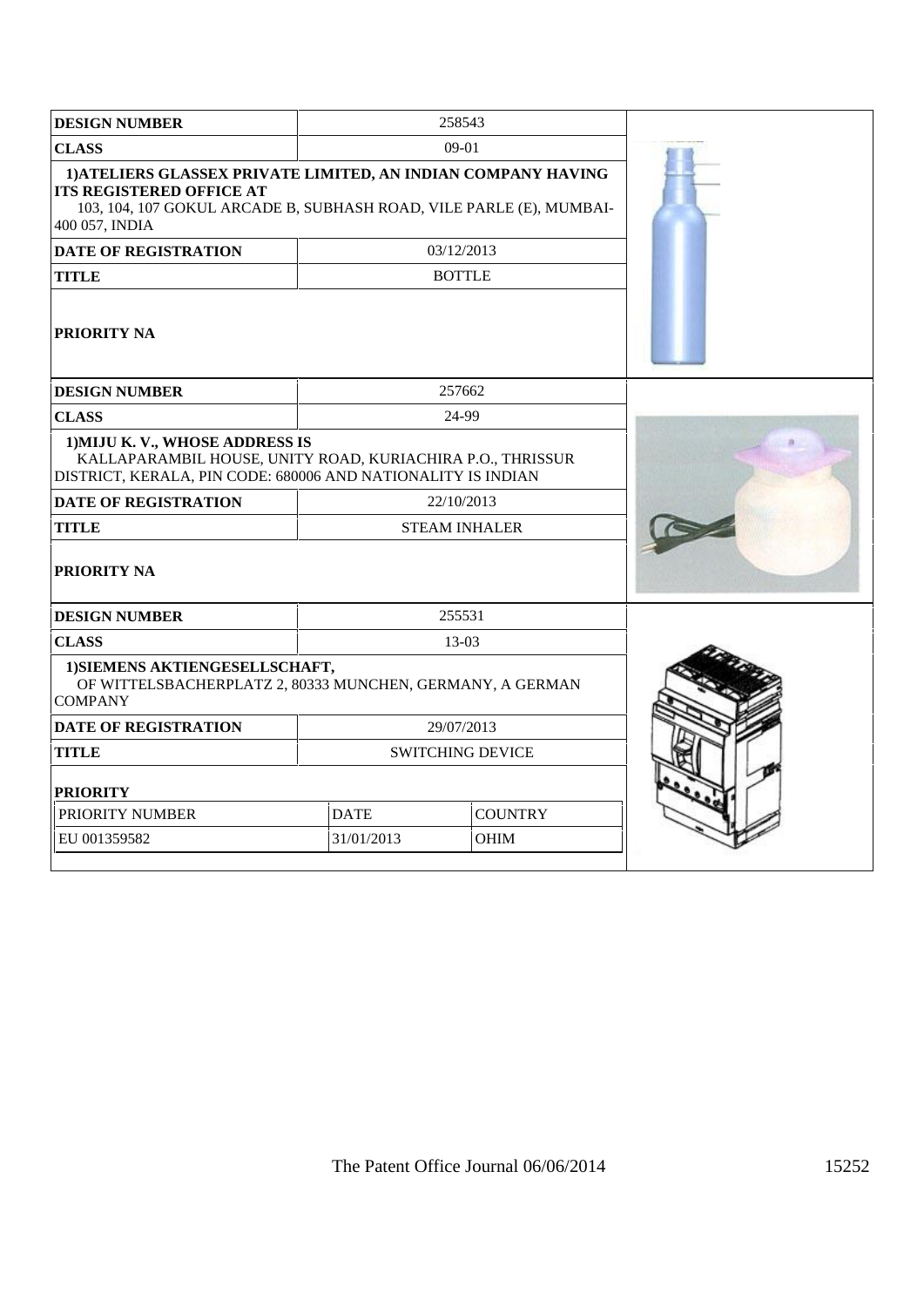| <b>DESIGN NUMBER</b>                                                      | 258179                                                                                                                                                                                            |  |
|---------------------------------------------------------------------------|---------------------------------------------------------------------------------------------------------------------------------------------------------------------------------------------------|--|
| <b>CLASS</b><br>$08-06$                                                   |                                                                                                                                                                                                   |  |
| <b>HAVING PLACE OF BUSINESS AT:</b><br>(INDIA)                            | 1)HARSHADBHAI KARSANBHAI AJANI (ADULT & INDIAN NATIONAL) SOLE<br>PROPRIETOR OF PAL ENTERPRISE (INDIAN PROPRIETORSHIP CONCERN)<br>6, PARSANA SOCIETY, 50 FEET ROAD, KOTHARIA ROAD, RAJKOT-GUJARAT- |  |
| <b>DATE OF REGISTRATION</b>                                               | 18/11/2013                                                                                                                                                                                        |  |
| <b>TITLE</b>                                                              | <b>HANDLE</b>                                                                                                                                                                                     |  |
| <b>PRIORITY NA</b>                                                        |                                                                                                                                                                                                   |  |
| <b>DESIGN NUMBER</b>                                                      | 257127                                                                                                                                                                                            |  |
| <b>CLASS</b>                                                              | $06-13$                                                                                                                                                                                           |  |
| D-11, DEFENCE COLONY, NEW DELHI-110024, INDIA                             | 1) SARITA HANDA DESIGN WORKS PVT. LTD., AN INDIAN COMPANY OF                                                                                                                                      |  |
| <b>DATE OF REGISTRATION</b>                                               | 01/10/2013                                                                                                                                                                                        |  |
| <b>TITLE</b>                                                              | PILLOW COVER                                                                                                                                                                                      |  |
| <b>PRIORITY NA</b>                                                        |                                                                                                                                                                                                   |  |
| <b>DESIGN NUMBER</b>                                                      | 257208                                                                                                                                                                                            |  |
| <b>CLASS</b>                                                              | $15-02$                                                                                                                                                                                           |  |
| BAWANA, DELHI-110039, INDIA,<br>COMPANIES ACT, 1956, OF THE ABOVE ADDRESS | 1) MEKO AUTO PVT. LTD., M-24, SECTOR-I, DSIDC, INDUSTRIAL AREA,<br>AN INDIAN COMPANY REGISTERED UNDER THE PROVISIONS OF INDIAN                                                                    |  |
| <b>DATE OF REGISTRATION</b>                                               | 04/10/2013                                                                                                                                                                                        |  |
| <b>TITLE</b>                                                              | <b>WATER PUMP ASSEMBLY</b>                                                                                                                                                                        |  |
| <b>PRIORITY NA</b>                                                        |                                                                                                                                                                                                   |  |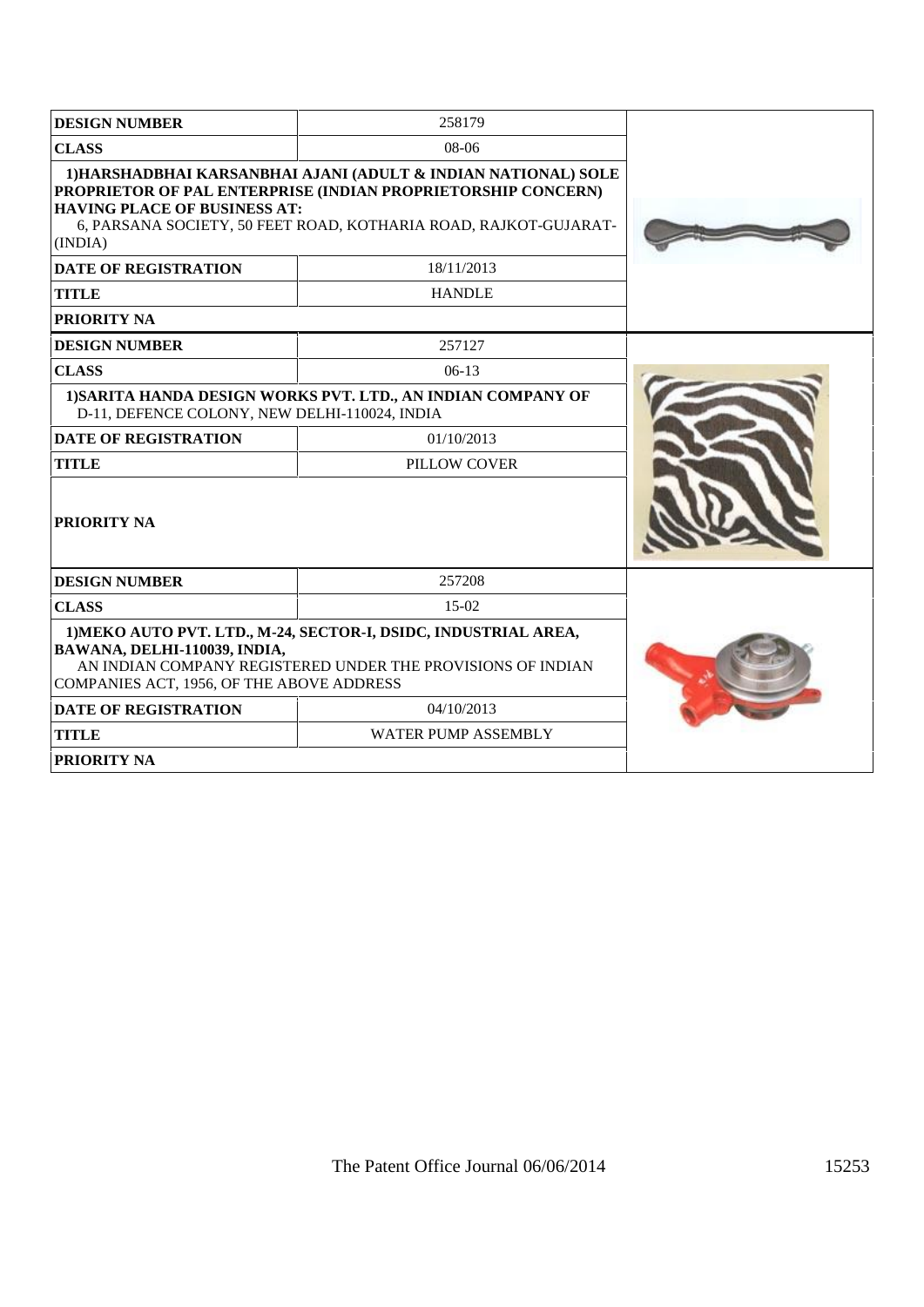| <b>DESIGN NUMBER</b>                                                                                                                                                                                                                                                                                                 |                              | 258529                         |  |
|----------------------------------------------------------------------------------------------------------------------------------------------------------------------------------------------------------------------------------------------------------------------------------------------------------------------|------------------------------|--------------------------------|--|
| <b>CLASS</b>                                                                                                                                                                                                                                                                                                         |                              | $13-03$                        |  |
| 1) KASHISH N. SHAH AND NISHANT M. SONAWALA BOTH INDIAN<br>NATIONAL PARTNERS OF E-VOLT AN INDIAN PARTNERSHIP FIRM HAVING<br>ITS PRINCIPAL PLACE OF BUSINESS AT ADDRESS:<br>A-1, RATNADEEP APARTMENT, NEAR SHREYAS CROSSING, NEW SHARDA<br>MANDIR ROAD, PALDI, AHMEDABAD, GUJARAT-INDIA<br><b>DATE OF REGISTRATION</b> |                              | 03/12/2013                     |  |
| <b>TITLE</b>                                                                                                                                                                                                                                                                                                         |                              | <b>USB WALL PLATE</b>          |  |
| <b>PRIORITY NA</b>                                                                                                                                                                                                                                                                                                   |                              |                                |  |
| <b>DESIGN NUMBER</b>                                                                                                                                                                                                                                                                                                 |                              | 258675                         |  |
| <b>CLASS</b>                                                                                                                                                                                                                                                                                                         |                              | 19-06                          |  |
| OF MAHARASHTRA, (INDIA),<br>INDIAN PARTNERSHIP FIRM, INDIAN NATIONALS WHOSE PARTNERS ARE:-<br>1. BHARAT JETHMAL LUNIA (2) PRAVIN JETHMAL LUNIA INDIAN NATIONAL,<br>OF ABOVE ADDRESS<br><b>DATE OF REGISTRATION</b>                                                                                                   |                              | 12/12/2013                     |  |
| <b>TITLE</b>                                                                                                                                                                                                                                                                                                         |                              | <b>BALL POINT PEN</b>          |  |
| <b>PRIORITY NA</b>                                                                                                                                                                                                                                                                                                   |                              |                                |  |
| <b>DESIGN NUMBER</b>                                                                                                                                                                                                                                                                                                 |                              | 257601                         |  |
| <b>CLASS</b>                                                                                                                                                                                                                                                                                                         |                              | 14-03                          |  |
| 1) FURUKAWA UNIC CORPORATION, A CORPORATION OF JAPAN OF<br>5-3, NIHONBASHI 1-CHOME, CHUO-KU, TOKYO 103-0027, JAPAN                                                                                                                                                                                                   |                              |                                |  |
| <b>DATE OF REGISTRATION</b>                                                                                                                                                                                                                                                                                          | 21/10/2013                   |                                |  |
| <b>TITLE</b>                                                                                                                                                                                                                                                                                                         | INDUSTRIAL RADIO TRANSMITTER |                                |  |
| <b>PRIORITY</b><br>PRIORITY NUMBER<br>2013-009231                                                                                                                                                                                                                                                                    | <b>DATE</b><br>24/04/2013    | <b>COUNTRY</b><br><b>JAPAN</b> |  |
|                                                                                                                                                                                                                                                                                                                      |                              |                                |  |